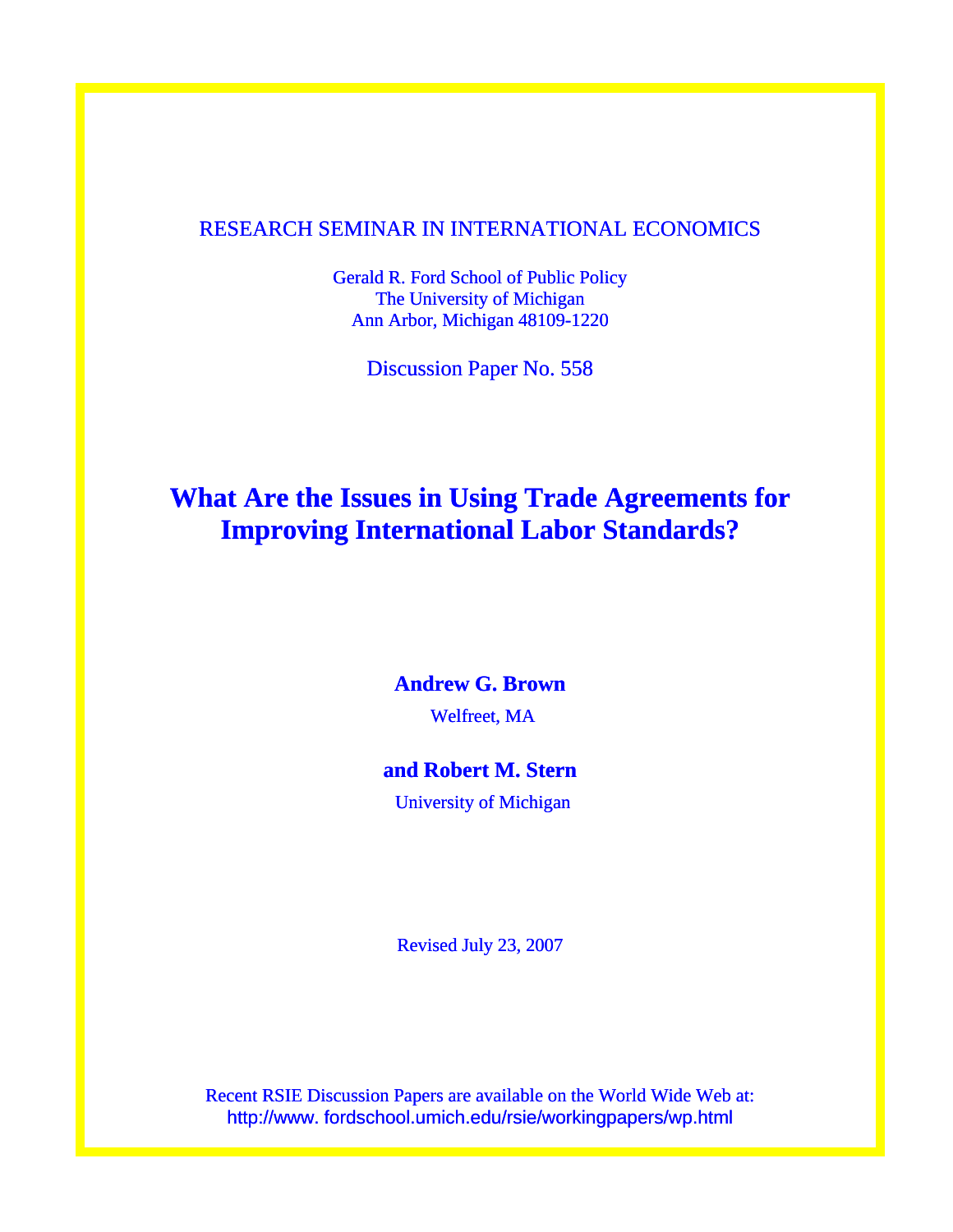#### **What Are the Issues in Using Trade Agreements to Improve International Labor Standards?**

**Andrew G. Brown, Wellfleet, MA Robert M. Stern, University of Michigan** 

#### **Abstract**

This paper addresses the issues of whether the linking of core labor standards with multilateral or bilateral trade agreements is an effective way of promoting the improvement of labor standards. We review the determinants of core labor standards over time and conclude that efforts to improve these standards have to be tailored to the economic and social circumstances prevailing in a country at a specific time. Legalistic means to prod governments into revising their domestic laws or enforcing them will therefore be unsuccessful unless economic incentives can be changed to erode prevailing social norms and ease the way for the acceptance of new norms that will meet with public approval and be consonant with the distribution of political power. Moral suasion from both domestic and external sources may work more slowly than more legalistic means but is preferred because it contributes to altering the social norms that underlie and will reinforce the acceptance and effectiveness of labor standards.

JEL Codes: F1, F10, F13

Keywords: International labor standards; social norms; trade agreements

Revised

July, 23, 2007

Address correspondence to:

Andrew G. Brown Robert M. Stern

Tel: 508-349-0186 Tel: 734-764-2373

P.O. Box 1763 Gerald R. Ford School of Public Policy Wellfleet, MA 02667 University of Michigan Ann Arbor, MI 48109-3091 E-mail: [abrown@c4.net](mailto:abrown@c4.net) E-mail: [rmstern@umich.edu](mailto:rmstern@umich.edu)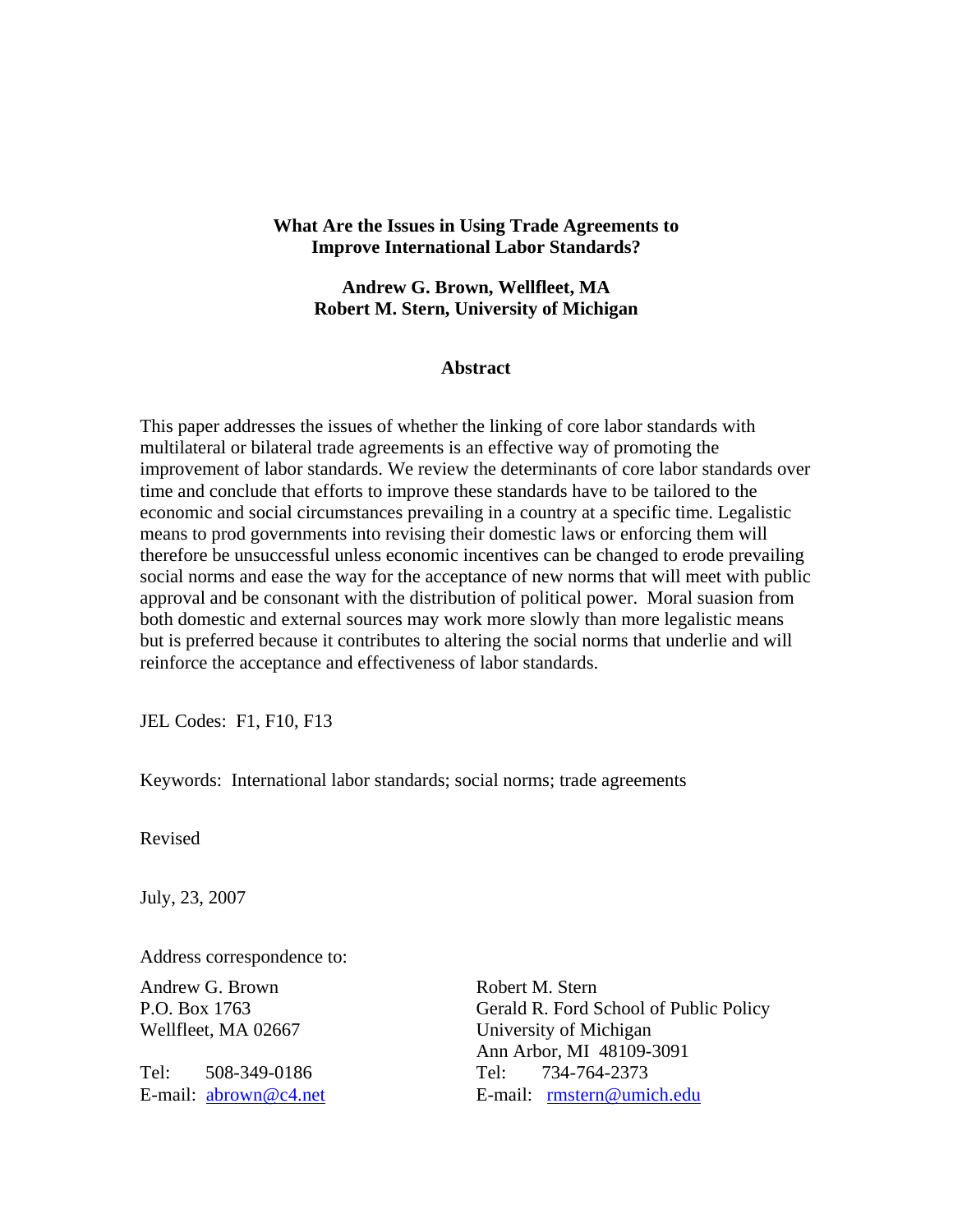#### **What Are the Issues in Using Trade Agreements to Improve International Labor Standards?**

#### **Andrew G. Brown, Wellfleet, MA Robert M. Stern, University of Michigan**

#### **1. Introduction**

 No one questions the desirability of improving labor standards internationally. The issue is whether a system of penalties should be incorporated into the rules and procedures of the World Trade Organization and/or into bilateral trade agreements in order to advance the improvements. The proponents of using trade agreements to improving international labor standards advance two familiar arguments: there is a need to protect high labor standards at home in the face of competition from countries with low standards; and there is a moral obligation to promote the universal spread of labor rights as a part of human rights.

Most trade economists are deeply skeptical of the first argument.<sup>[1](#page-2-0)</sup> They suspect that a protectionist intent lurks behind its skirts. They fear that the consequence of market intervention to protect labor standards is to restrict trade and reduce economic welfare. It is better accordingly to encourage structural adaptation to shifting comparative advantage (without compromising domestic labor standards). Any losses sustained by firms or workers in import-competing industries could be covered out of the gains in national economic welfare. Moreover, the empirical evidence appears to bear out that countries do not, in fact, experience declining labor standards in the face of globalization. It is the case nonetheless that the United States and the European Union (EU) have sought to introduce labor standards into the WTO, but have been rebuffed to date by the developing country

<span id="page-2-0"></span><sup>&</sup>lt;sup>1</sup>For a forceful critique, see Chapter 10 of Bhagwati (2004).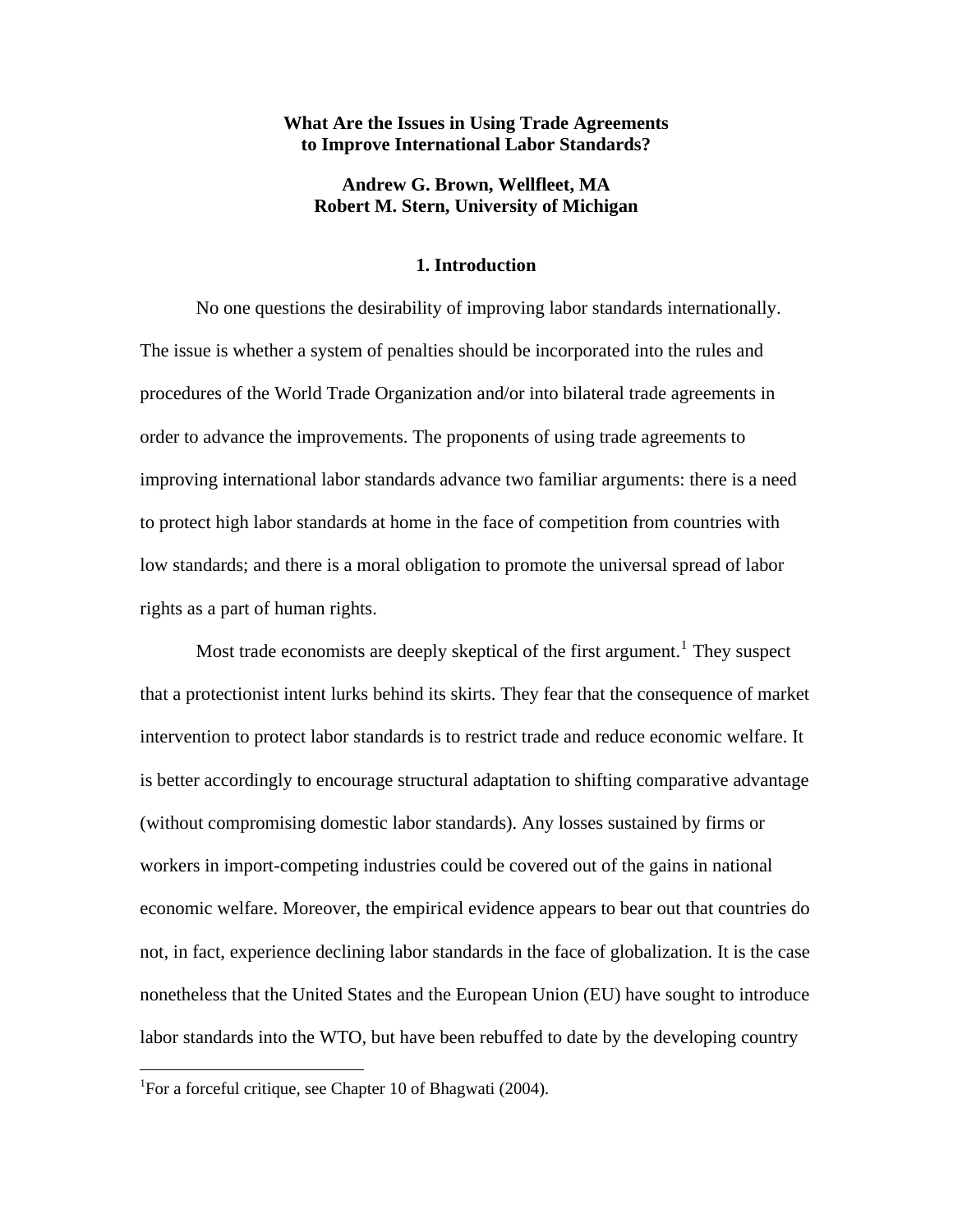membership in the WTO. As a fallback, the United States and the EU are now insisting that developing country partners in their bilateral free trade agreements accept improved and presumably binding labor standards as a condition for approval of the agreements.

On the second argument, economic theory can offer no compelling response. The human-rights advocates correctly argue that trade takes place within certain ethical boundaries; slavery or the sex and drug trades are, for instance, impermissible activities. They are arguing that, even though economic costs may be incurred, these boundaries should be tightened. Many are sympathetic to this aim as attested by the numerous international conventions and declarations that address human rights. In ratifying these instruments, governments show their support, binding themselves to comply with their (often loosely expressed) terms. In endeavoring to incorporate labor standards in their trade agreements, the EU and the US are taking compliance to new level by introducing externally enforced trade penalties. Most economists, however, are more inclined to argue that, as labor standards appear to rise with long-term increases in per capita income, policy would do best to focus on promoting economic growth, not on frustrating trade.

This is the point at which we take up the argument. We accept the position of the human-rights advocates – officially blessed by governments in the ILO Declaration on Fundamental Principles and Rights at Work – that countries have an obligation to promote the improvement of labor standards. The question is then whether the linking of labor standards with multilateral or bilateral trade agreements is an effective way of accomplishing this aim. As a step toward answering this question, it seems reasonable to ask what we know about the determinants of labor standards over time. If we could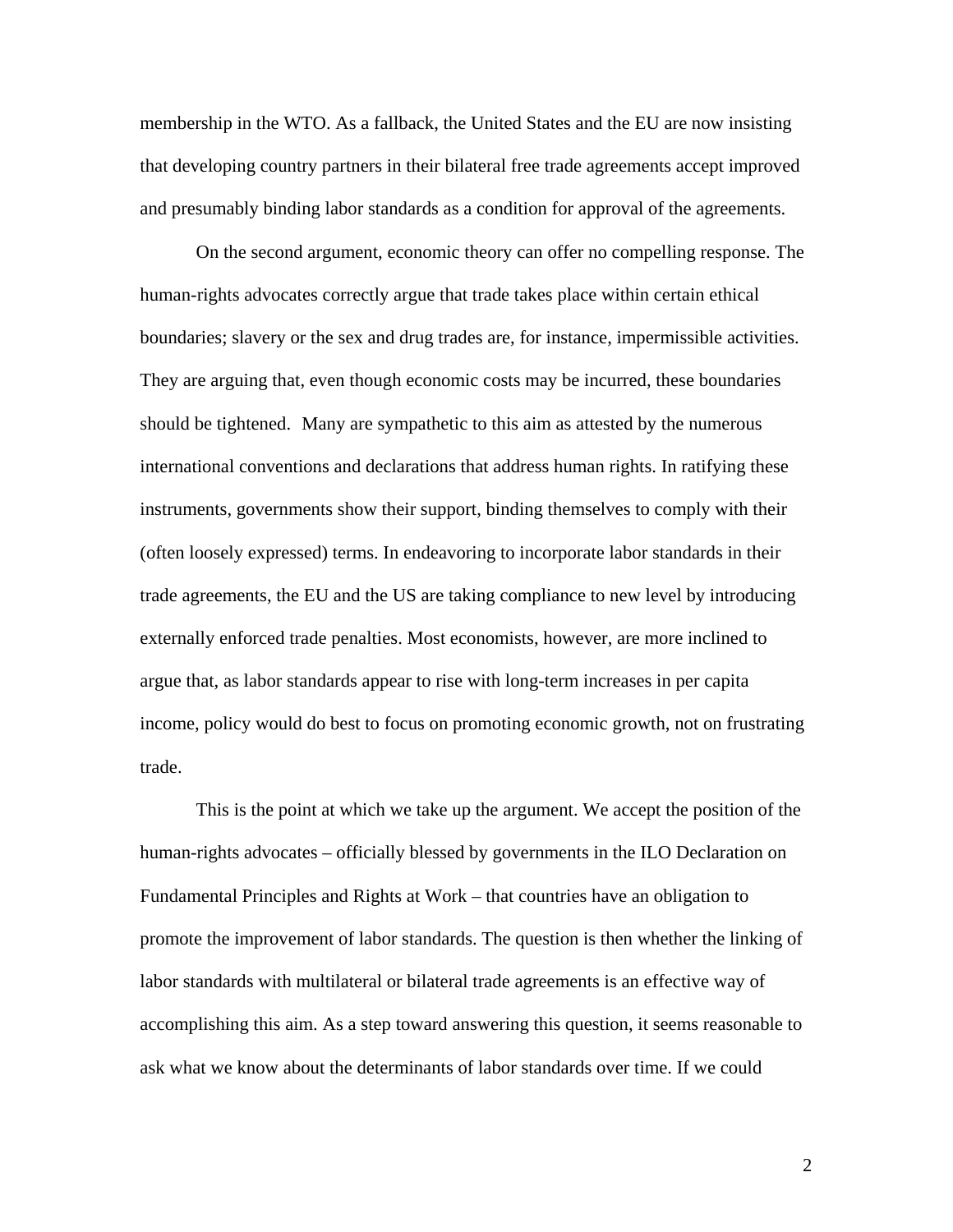accept the benign belief that labor standards are positively related to economic growth, the answer might seem to lie readily at hand. However, though the proposition is difficult to reject when expressed at a sufficiently high level of generality, the relationship appears more complex when we seek to identify causal links. In Section 2, we review the findings of some cross-country studies that have explored the relation between labor standards and several broad variables. These provide several partial clues. But, in our view, crosscountry studies need to be supplemented by historical studies in order to understand more fully what causes changes in labor standards within countries over time.

Since the number and range of specific labor standards are large, it would be a huge task to analyze the evolution of all these standards within individual countries. Fortunately, as our primary interest is in the relation between labor standards and trade agreements, we can focus mainly on the four standards identified by the ILO as core standards and repeatedly referred to by the US and the EU as the standards they would like to see incorporated in trade agreements. These are the civil rights standards that relate to child labor, non-discrimination, and forced labor, and the industrial relations standards concerning freedom of association and collective bargaining. In Section 3, we offer a pocket guide to some of the factors that appear to affect the evolution of these standards within countries. The analysis is admittedly cursory and incomplete, but it allows us to illustrate the different factors affecting improvements in labor standards.

We maintain that improvements in the standards relating to child labor, discrimination, and, in good part, forced labor, can be traced largely to two sets of causes: a) long-term changes in demand and supply conditions that alter the economic incentives and responses of employers and households, and b) changes in the social norms affecting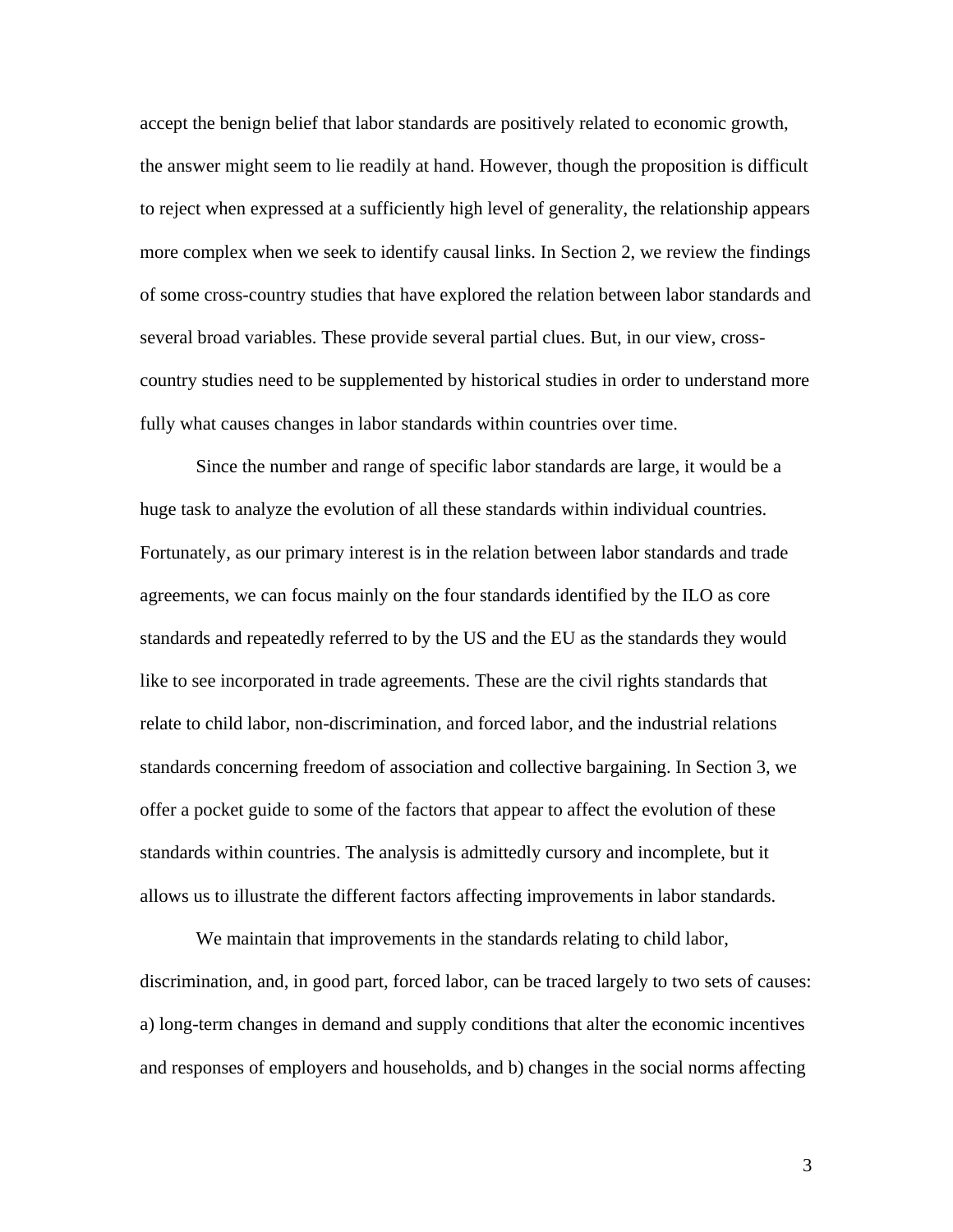labor supply and demand. The fourth core labor standard – freedom of association and the right of collective bargaining – is in a category of its own. Unlike the other standards, which have objective outcomes, it is valued mainly as an instrument or process for realizing improvements in other labor standards. Improvements in freedom of association and the right of collective bargaining are bound up with the political history of countries and, more particularly, with shifts in the distribution of political power at the macro-level.

In Section 4, we draw from our analysis some inferences that bear on the possible effectiveness of penalties in trade agreements to improve labor standards. We also review the limited efforts of the US to include labor standards in the North American Free Trade Agreement (NAFTA) and in their bilateral FTAs, and the modest advances of the EU in the determination and enforcement of labor standards for its member countries. We conclude in Section 5, noting in the light of the significant role that social norms appear to play as a determinant of domestic labor standards, we are skeptical of the effectiveness of externally imposed penalties.

#### **2. What Does Cross-Country Analysis Tell Us?**

Before going any further, we should first clarify the scope of labor standards. We follow the useful classification of Botero et al. (2004), which identifies four categories of standards: a) civil-rights standards, including the prohibition of child labor, nondiscrimination in the workplace on grounds of gender, race, or religion, the prohibition of forced labor, and the rights of migrant workers; b) standards for industrial relations including the freedom of association, collective bargaining and the right to strike; c) employment standards that relate to the employment contracts of individuals and govern such matters as wages, hours of work, overtime, leave, and terms of dismissal;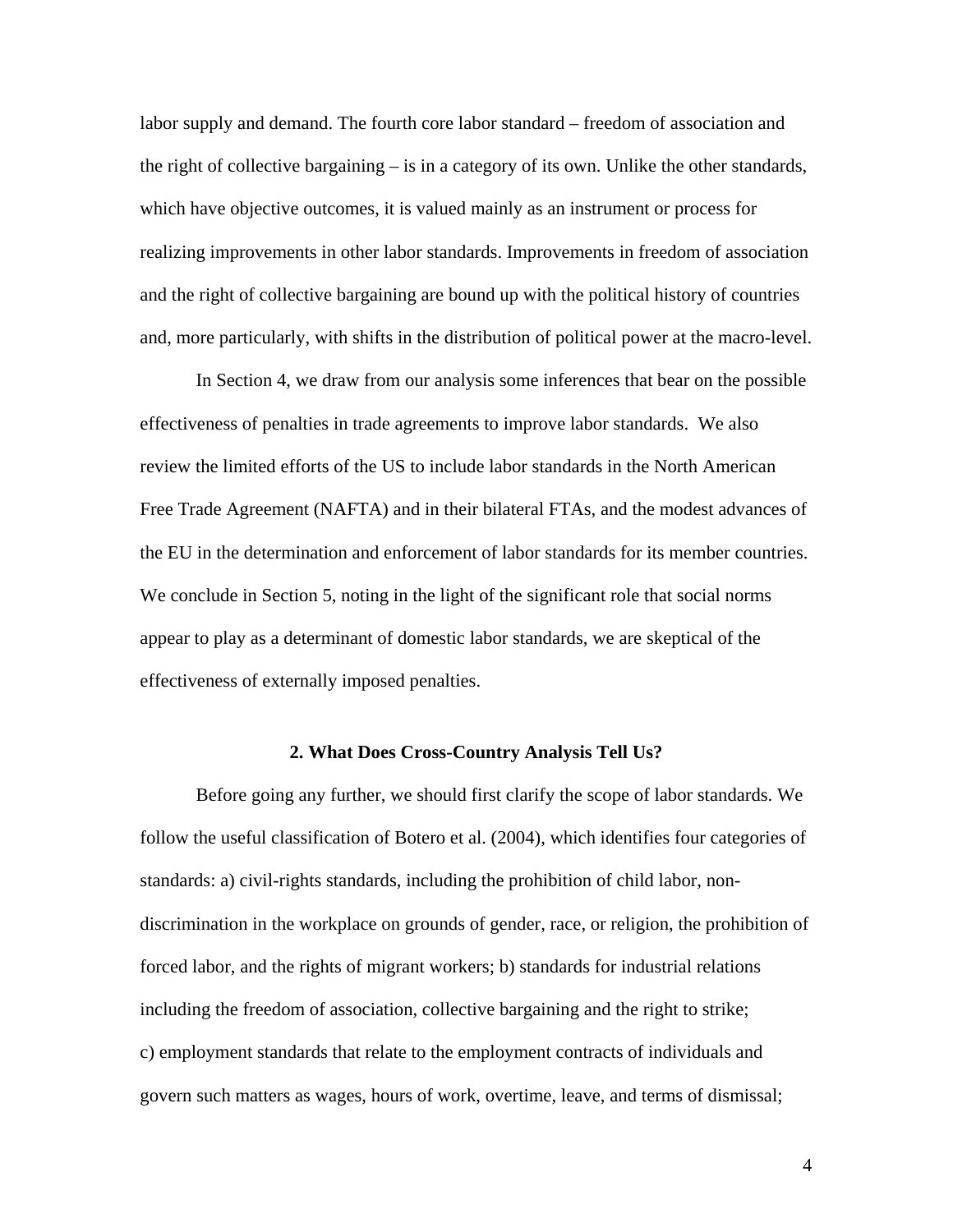and d) social protection standards that cover social responses to the broader needs of workers affecting their quality of life, like provisions for old age, sickness, unemployment, and disability.

 In exploring possible determinants of labor standards, some studies have sought to aggregate components falling within one or more of the four categories just noted and to relate their aggregates to a variety of macro-economic variables. Lindert (2004) undertook an extensive historical study of social spending for around 20 countries (mostly OECD countries today) over the periods 1880 to 1930 and 1962 to 1995. He defined social spending to include welfare or poor relief, unemployment compensation, old-age pensions, public health, housing subsidies, and public education. He found per capita income growth to play only a modest role in accounting for rising social spending. Other main determinants were population aging and electoral patterns. $2$ 

Huberman (2002) devised a broad composite index of 11 equally weighted labormarket regulations and social-insurance entitlements for 17 European countries over the period beginning in 1830 and ending in 1913. These covered particular components of all our categories of labor standards.<sup>[3](#page-6-1)</sup> Using this broader index, Huberman concluded that differences in labor standards, or changes in labor standards, were not related to differences in income levels or changes in income levels. However, he did find that there was a positive relation between openness (measured as the ratio of foreign trade to GDP)

<span id="page-6-0"></span><sup>&</sup>lt;sup>2</sup> For the latter, before 1930, it was the degree of democratization; and after 1962, it was the voter turnout among lower income groups.

<span id="page-6-1"></span> $3$ The components include: minimum working age for children; maximum working hours for young workers and women; age at which night work allowed; exclusion of women from night work; adoption of factory legislation; factory inspection; accident compensation; unemployment insurance; sickness insurance; and old-age insurance.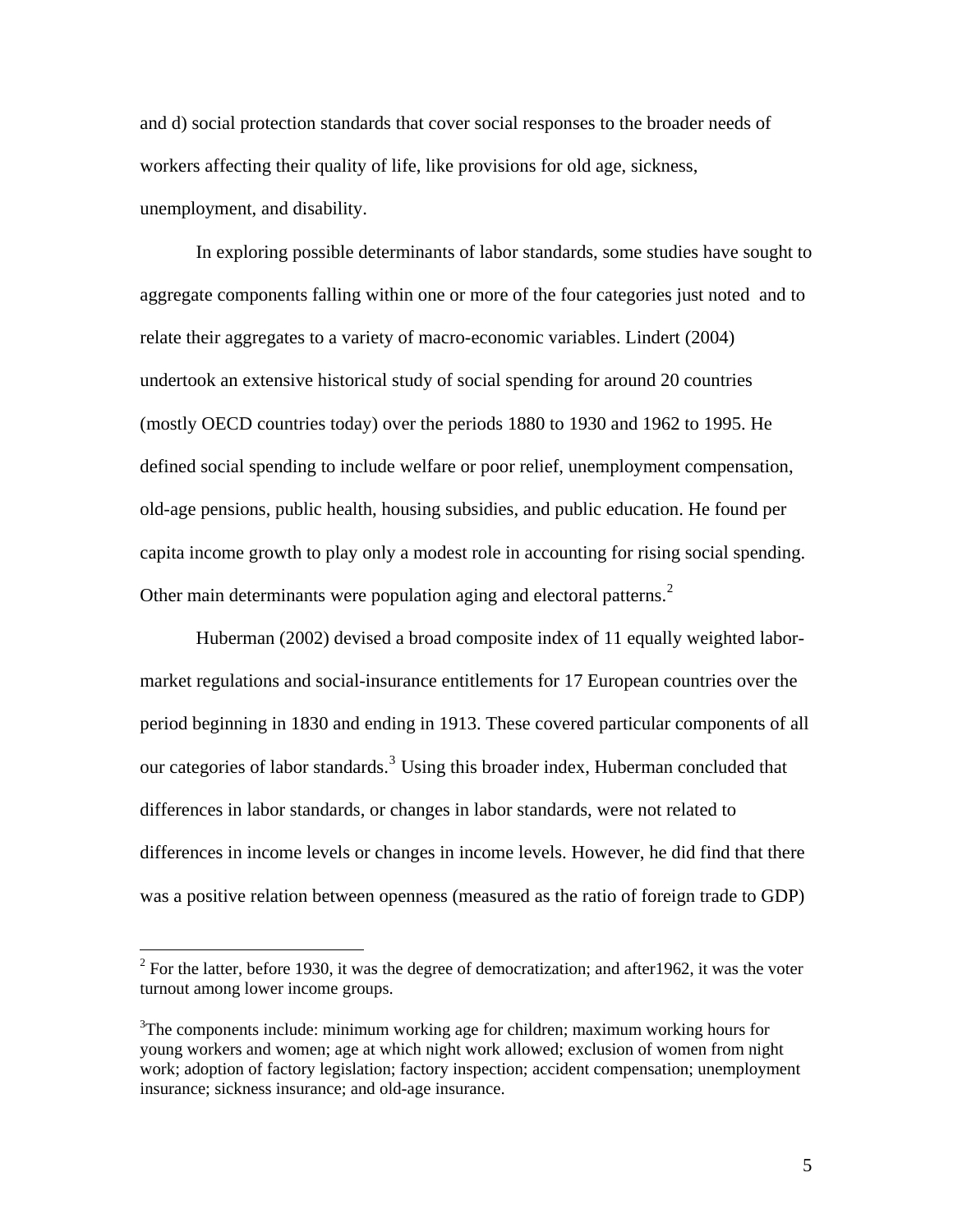and the extent of labor protection. He illustrated this finding by drawing on the historical experience of the workers movement in Belgium in the late  $19<sup>th</sup>$  and early  $20<sup>th</sup>$  centuries. When the workers movement gained political influence through the introduction of proportional representation, it used its parliamentary support for free trade to make gains in social protection.

 Huberman's analysis of the role of openness during the first wave of globalization that ended in 1913 followed earlier work by Rodrik (1997) and Agell (1999) on more recent years. Both the latter found evidence of a positive relation between openness and various measures of labor protection. Rodrik related openness (again measured by the ratio of foreign trade to GDP) to the scope of government (measured by the ratio of government consumption expenditure to GDP) in the early 1990s for 23 OECD countries and found it positive. He found that the relation still held (though for a smaller sample of countries) when he refined government spending to include only social security and welfare spending.<sup>[4](#page-7-0)</sup> He further qualified his measure of openness to allow for differences among countries in their exposure to external risk (measured as exposure to fluctuations in world prices). Rodrik interpreted the evidence to support the contention that, as societies expose themselves to greater risk from the instability of external markets, they demand more social protection from their governments.

 Agell came to a similar conclusion by a different route. For some 20 OECD countries, he related openness to several indicators of labor standards that fall, not only within our category of social protection, but also within the other categories of industrial

 $\overline{a}$ 

<span id="page-7-0"></span><sup>&</sup>lt;sup>4</sup>The largest single component was pension payments, which, as Rodrik notes, is hardly linked to trade dislocations. His rationale for their inclusion is that they reduce lifetime uncertainty about the flow of income.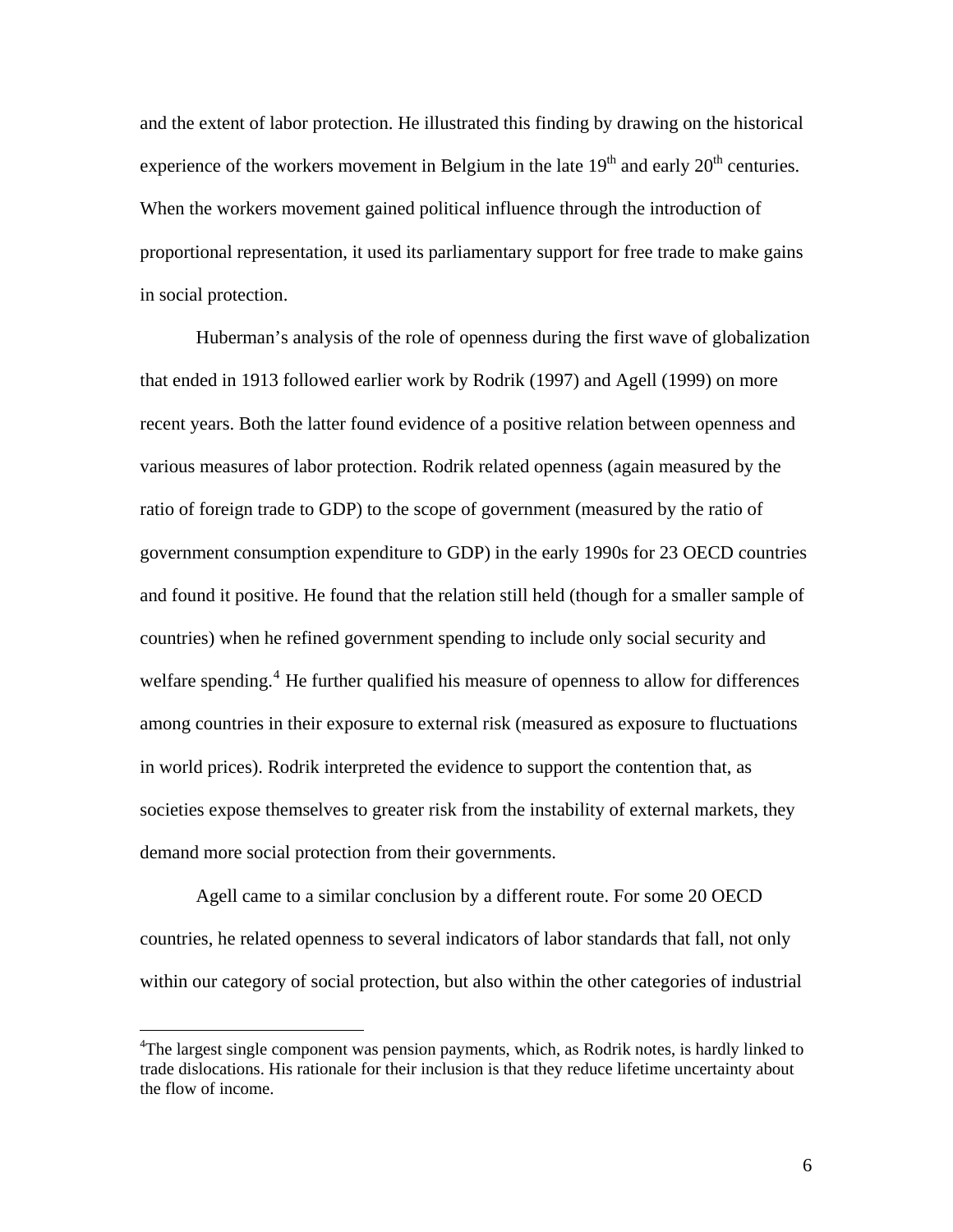relations and employment contracts. He found that countries more open to trade are more likely to have sizable unions, more centralized wage bargaining institutions, tighter jobsecurity laws, more generous unemployment benefits, less dispersion between the minimum and average wage, and less wage or income inequality. All of these characteristics, as he noted, are quite consistent with the notion that labor market institutions can be seen as devices for social insurance. But as he also observed (p. 160), "the social insurance argument is a narrow one, paying no attention to the complex interactions, of history, economics and politics that shape the structure of the institutions of the real world."

Quite another, and more comprehensive, approach to the explanation of labor standards was taken by Botero et al. (2004), who undertook a remarkably detailed analysis of labor laws in 85 countries as these stood in 1997. They concentrated on the three categories of industrial relations, employment contracts, and social protection. Within each of these categories, they coded national laws to measure worker protection and thereafter correlated labor laws with other variables.<sup>[5](#page-8-0)</sup> They found that, while social protection laws were correlated with income levels, neither industrial relations laws nor employment contract laws were. Supporting the theory that the nature of the labor laws reflects the political power of labor, they found that the political orientation of governments over the past fifty years – whether left- or right-leaning – was related to whether or not the labor laws were favorably disposed toward labor. But what they

<span id="page-8-0"></span><sup>&</sup>lt;sup>5</sup> The authors are well aware that analysis of labor standards by reference to formal labor laws always raises the question whether weak enforcement may make the laws a poor guide to effective standards. They believe this criticism to be overstated. But there is another possible flaw, which is that the actual coverage of labor laws over sectors and occupations may vary quite widely among countries; if the laws are confined to the modern industrial sector, the coverage may be quite small in poorer countries.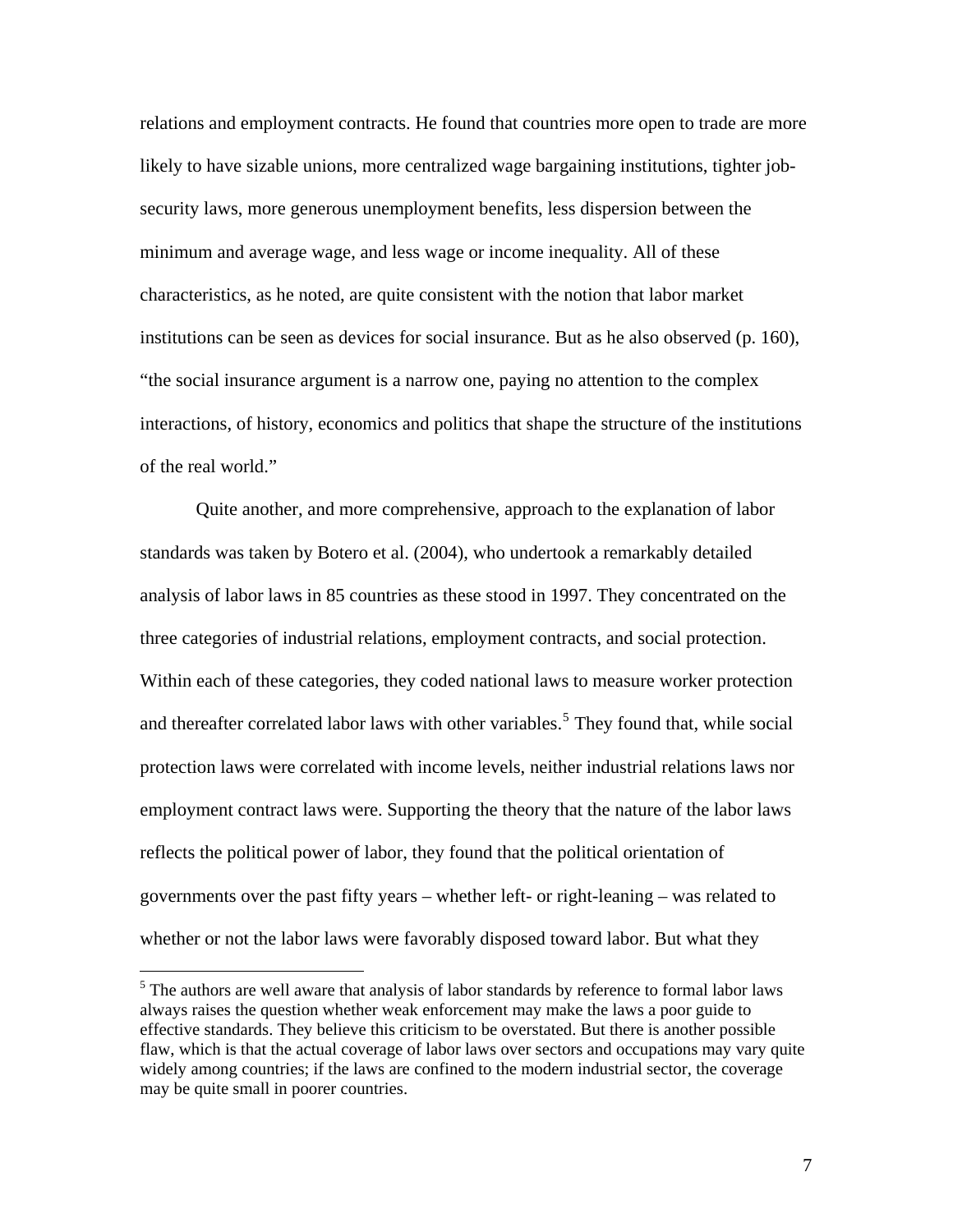identified as the key determinant of the differences among countries in their labor laws was the origin of each country's legal system. They differentiated among the English, French, Germanic, Scandinavian, and socialist legal systems, all of which have been transplanted in one degree or another to other countries throughout the world. They contrasted the English common law tradition with the French civil code and other traditions. They found that, for industrial-relations laws and employment-contract laws, there was a consistent relation between the degree of labor protection and the origins of the legal system. Countries following the common-law tradition had less favorable labor laws. But on social protection, the result was somewhat more complicated. That is, countries with common-law traditions had less favorable social-protection laws than the others, but there was an exception in countries following the German legal tradition.

While the Botero et al. analysis raises interesting questions, it does not directly explore the causes of changes in labor standards. A cross-country analysis of labor laws at a point in time (1997) makes no allowance for changes in national laws over time. For instance, the labor laws – or at least their interpretation – of most of the rich countries following the English legal tradition – of which the United States and the United Kingdom are leading members – were distinctly more protective of labor in, say, the mid-1950s than in the mid-1990s; but their legal traditions were unchanged. Indeed, it seems quite plausible to argue that legislation protective of labor has undergone an inverted Ushaped rise and decline in the English-speaking countries since the 1930s that has not been repeated in other countries. Take, for example, the United States. Paradoxically enough, it was at a time of mass unemployment during the 1930s that pro-labor Federal legislation reached its peak; and this was largely sustained during the high employment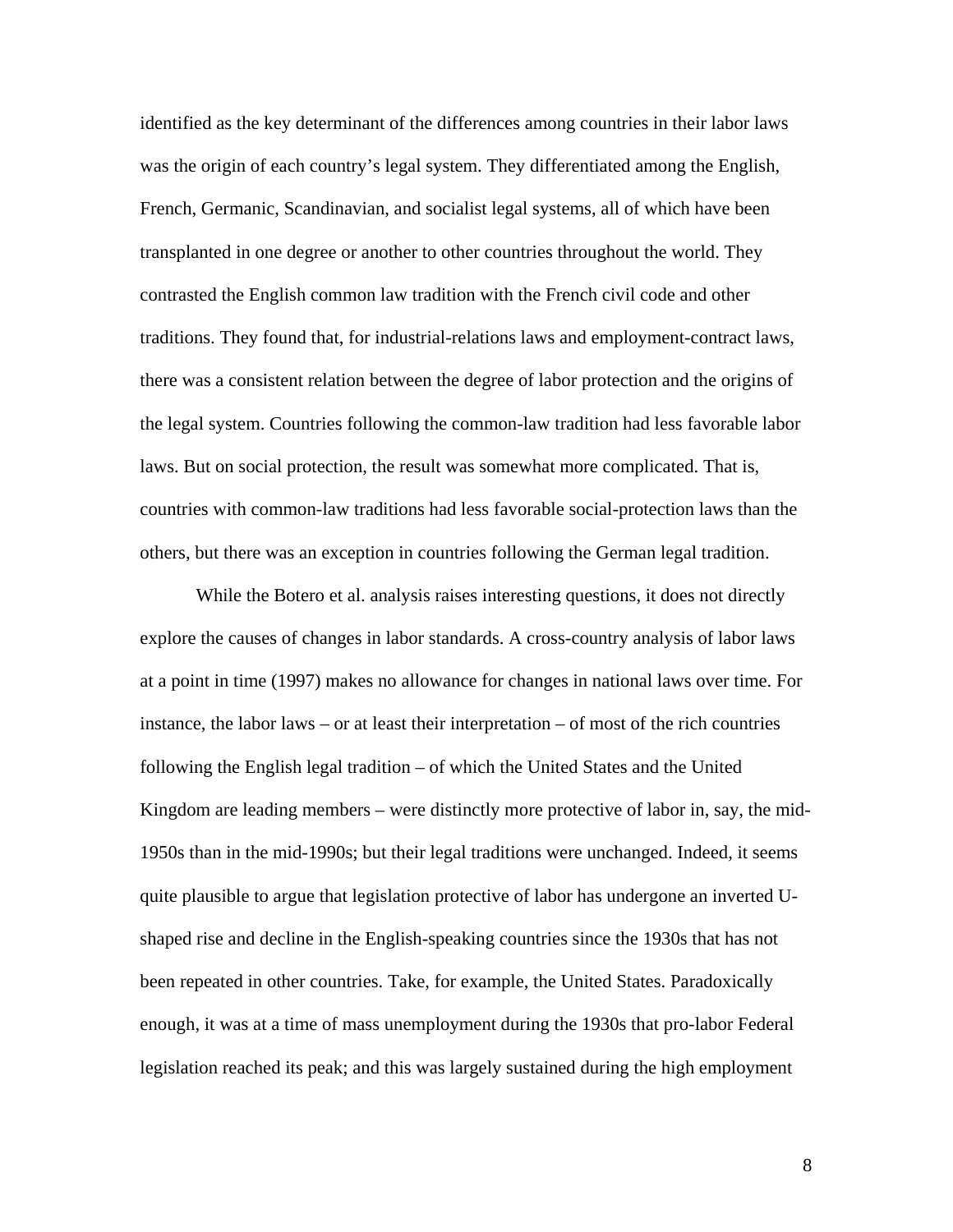and high economic growth years of the late 1940s, 50s and 60s. The erosion of legislation, both in legislatures and in the courts, later gathered strength, especially after the sea change in favor of free market policies that began in the 1970s. A comparable pattern of decline in the political power of labor – with a diminution in effective prolabor legislation – took place in other rich English-speaking (and common law) countries – notably, Australia, Canada, New Zealand, and the United Kingdom. But there was no parallel erosion in the continental European countries.<sup>[6](#page-10-0)</sup>

We conclude from these several studies that improvements in labor standards are not related to rising per capita income in any simple way, and that generalizations to the contrary imply a causal link that is largely unexplained. Research into the evolution of different specific standards in individual countries –at the level of detail at which Botero et al. (2004), have conducted their work – appears a necessary basis for any generalizations about labor standards as a whole. That is much more than what we can accomplish here. However, in focusing on the four labor standards identified by the ILO as core standards, we can attempt to illustrate the multiple influences that are at work This is what we set out in the sections below. But we begin with some general comments about the relation between economic incentives and social norms in bringing about changes in labor standards.

<span id="page-10-0"></span><sup>6</sup> If shifts in income distribution can be taken as indicative of fluctuations in the political bargaining power of labor, some preliminary findings on the evolution of top incomes may be relevant. Piketty and Saez (2006) have constructed comparable time series for top incomes in several rich countries from 1913 to 2002. They find that, for the small sample so far covered, the income share of the top 0.1 percent of taxpayers has risen since the 1970s in the English speaking countries but not in the continental European countries or in Japan.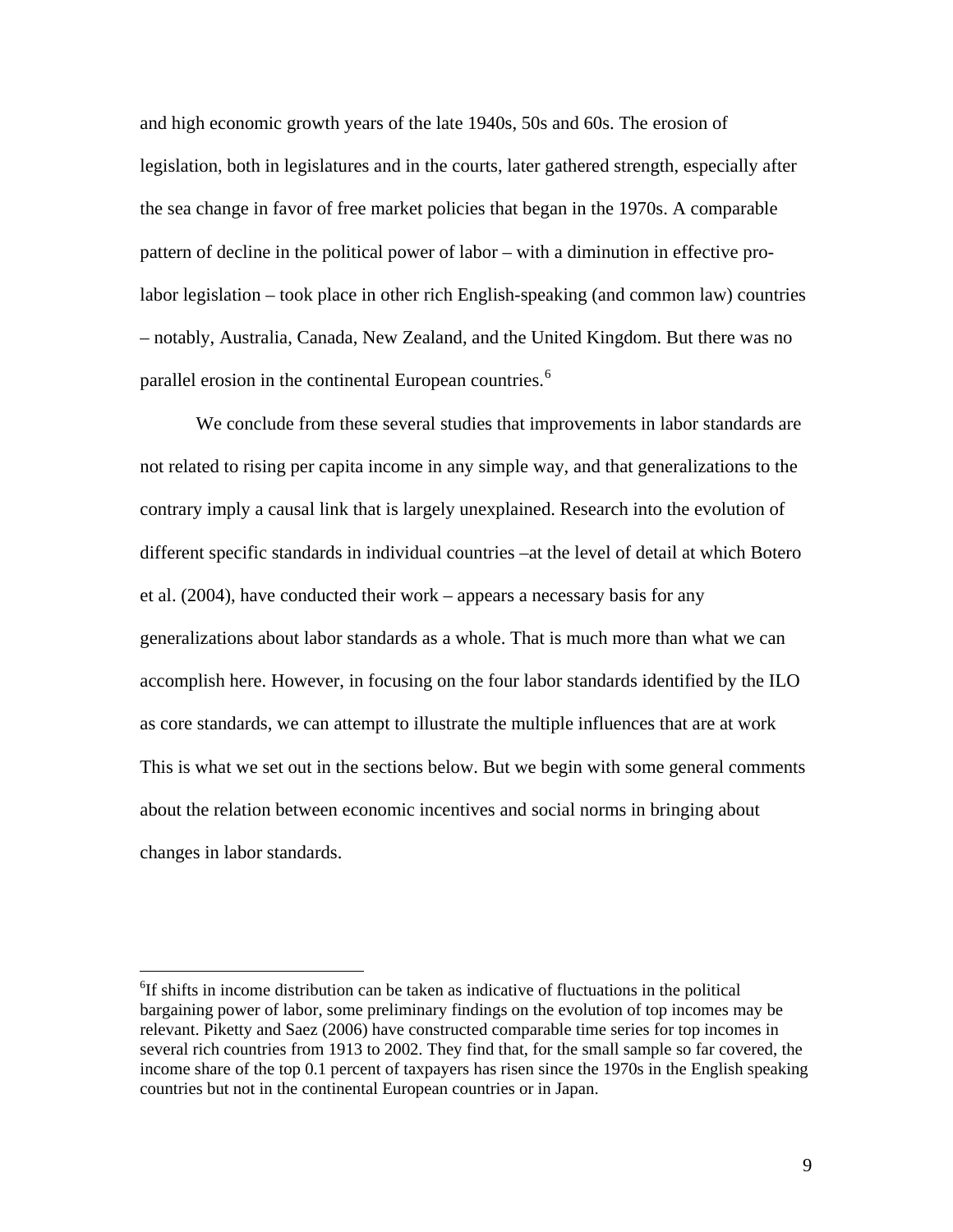#### **3. Economic Incentives and Social Norms**

 There is general acceptance that labor markets are social institutions. While economic incentives dominate behavior in labor markets, responses to these incentives are constrained by social norms. The norms define acceptable modes of behavior, and failure to comply with them invites social disapproval or loss of reputation.<sup>[7](#page-11-0)</sup> When the market is in equilibrium, no one disregards the norm for the sake of pecuniary gain. In the present context, however, our interest is in how economic incentives and social norms change as an economy moves from a low productivity, high underemployment state to a high productivity, low unemployment state.

 Coleman (1990) – a leading exponent of the rational choice school of social theory – offers one analysis of the rise or decline of social norms. Of particular importance for labor markets would be what he calls disjoint norms.<sup>[8](#page-11-1)</sup> These imply an inherent conflict between those who benefit from the existence of the norm and those whose freedom of action is restricted by the norm. The norm emerges in circumstances in which actions of the beneficiaries have adverse consequences for the freedom of action of those restricted. But the beneficiaries cannot engage in a simple market transaction to compensate those restricted by the negative externality and thereby gain control over their behavior. In these circumstances, the beneficiaries may attempt to do so through the imposition of a social norm. They will succeed only when they are able, through their social relationship with others, to sanction disobedience.

<u>.</u>

<span id="page-11-0"></span><sup>&</sup>lt;sup>7</sup>For some explorations of the role of social norms in labor markets, see Akerlof (1980), Solow (1990), Lindbeck, Nyberg, and Weibull (1999), and Agell (1999).

<span id="page-11-1"></span><sup>&</sup>lt;sup>8</sup> Ullman-Margalit (1977) calls these norms of inequality or partiality.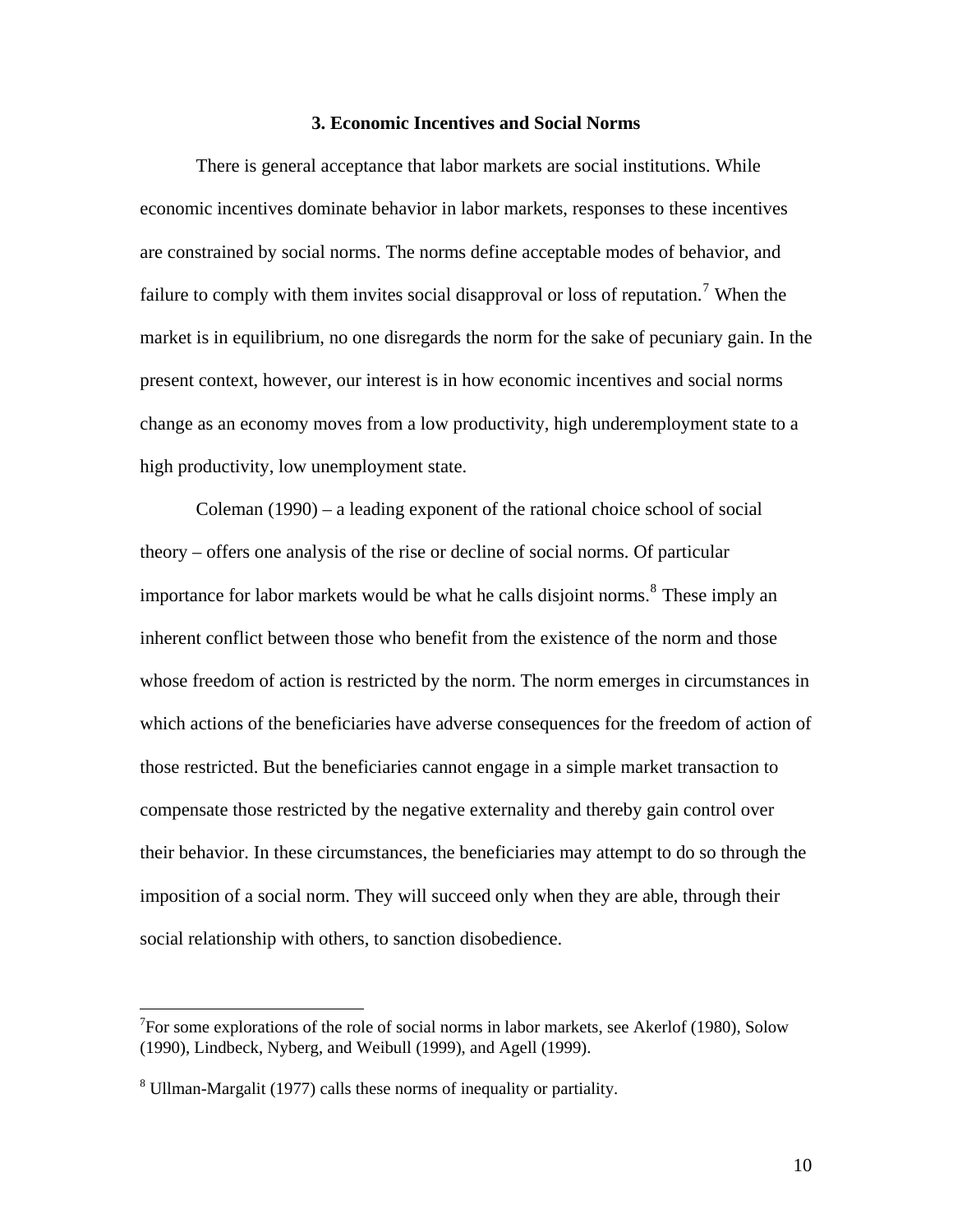An implication of this analysis is that, over the course of time, norms may change because of shifting economic interests. Changing economic incentives may alter the value to the beneficiaries of preservation of the norm, or they may enhance the reluctance of those whose behavior has been controlled by the norm to forego economic benefits through their obedience. The technological advances and increasing specialization that accompany long-term economic growth clearly alter incentives in the labor market; the shifting mix of industries, occupations and specific skills progressively alters the composition of demand for labor. At the same time, the economic preferences of households shift in response to rising income as well as to other more indirect influences like the spread of education, declining fertility rates or the introduction of labor-saving devices in the home. These together affect the pecuniary rewards and preferences of different classes of labor, including those relating to women and children.

 Akerlof (1980) and Lindbeck et al. (1999) have indicated the mechanism through which a change in economic incentives may progressively undermine an established social norm. If changing incentives increase the pecuniary gain from disobeying a social norm, a few employers or workers may be tempted to disregard the norm. If others follow suit, the cumulative defections begin to weaken the social disapproval that disobedience incurs, which encourages yet more to join their ranks. This sets in train a sequence of increasing disobedience and diminishing social disapproval that progressively erodes the norm.

 In our view, it is not only shifting economic incentives that may bring about changes in social norms. Norms have roots in other sentiments besides those of individual economic interest; they may derive from broader social, cultural, or religious values and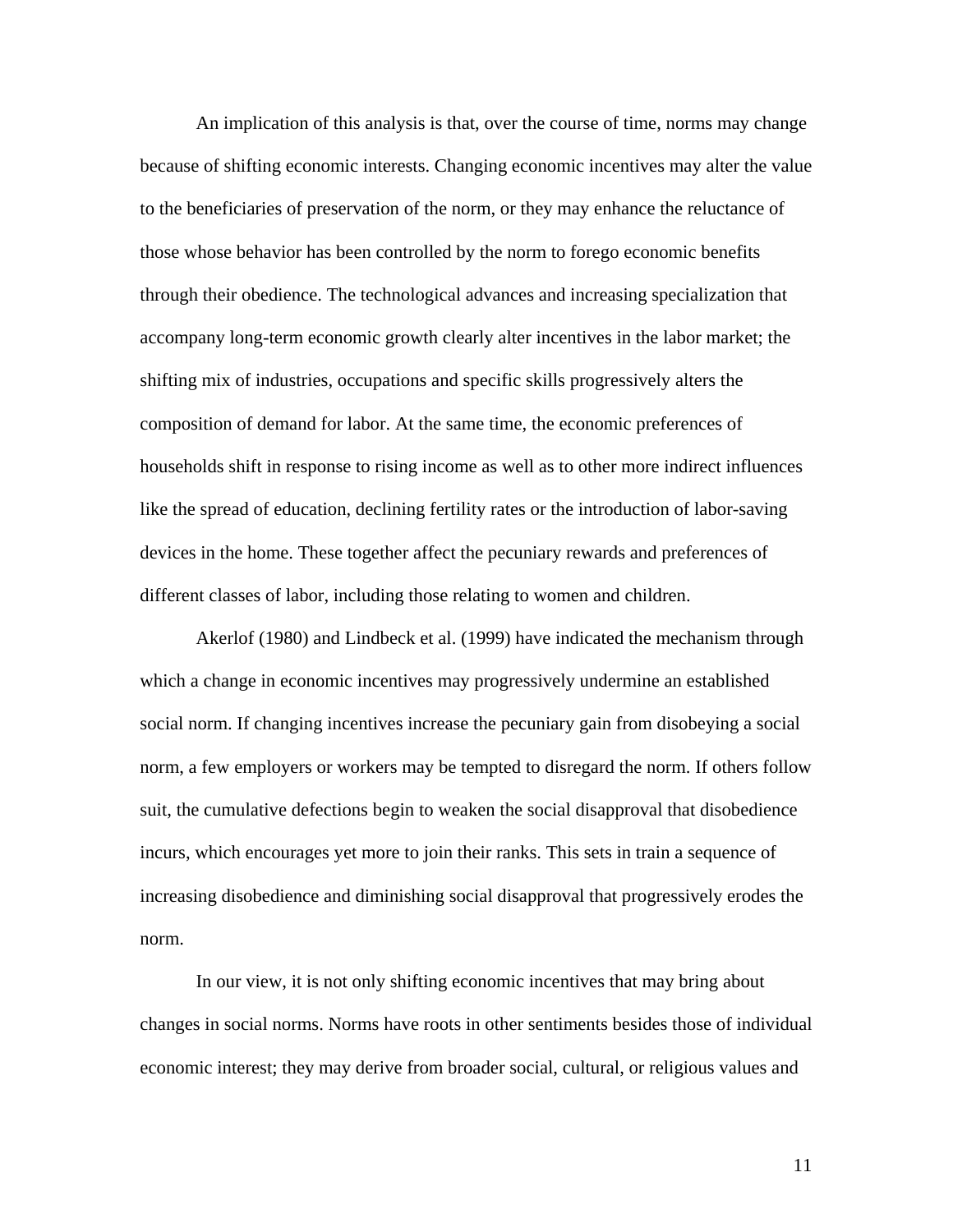beliefs. All of these may be greatly affected by the social transformations associated with long-term economic growth – like urbanization, the weakening of communal links, rising educational levels, or women's increased control over reproduction, to mention only a few. Their effects on values and beliefs may weaken acceptance of established social norms that affect behavior in the labor market, or they may enhance receptivity to new principled ideas about right and wrong that are advanced by social reformers.

In the context of our discussion, a major instance of such broad changes in social norms is the progressive shift over the last two centuries in Western countries of the status of women and children. In the more patriarchal societies of the  $19<sup>th</sup>$  century, when women had no political voice, little legal protection, and few economic opportunities, the norm was for women to manage the home, care for the children, and perform household labors. Aside from poor young women, it was the men and the children in poorer families who were members of the gainfully employed labor force. In the course of the  $20<sup>th</sup>$ century, norms about family roles have been altered greatly. Children were no longer expected to be income earners for the family while women, whose political civil rights were much enhanced, expected to acquire marketable work skills and become long-term participants in the paid labor force

 Social norms are slow to change. They tend to become embedded in laws, regulations, customs, institutional arrangements, and more informal understandings that persist from generation to generation. In their endeavor to change accepted practices, social reformers –at least in countries where the rule of law prevails – often stress the introduction of new legislation as a key instrument of reform. Compliance with the law, however, may leave much to be desired. This may partly be because of a limited capacity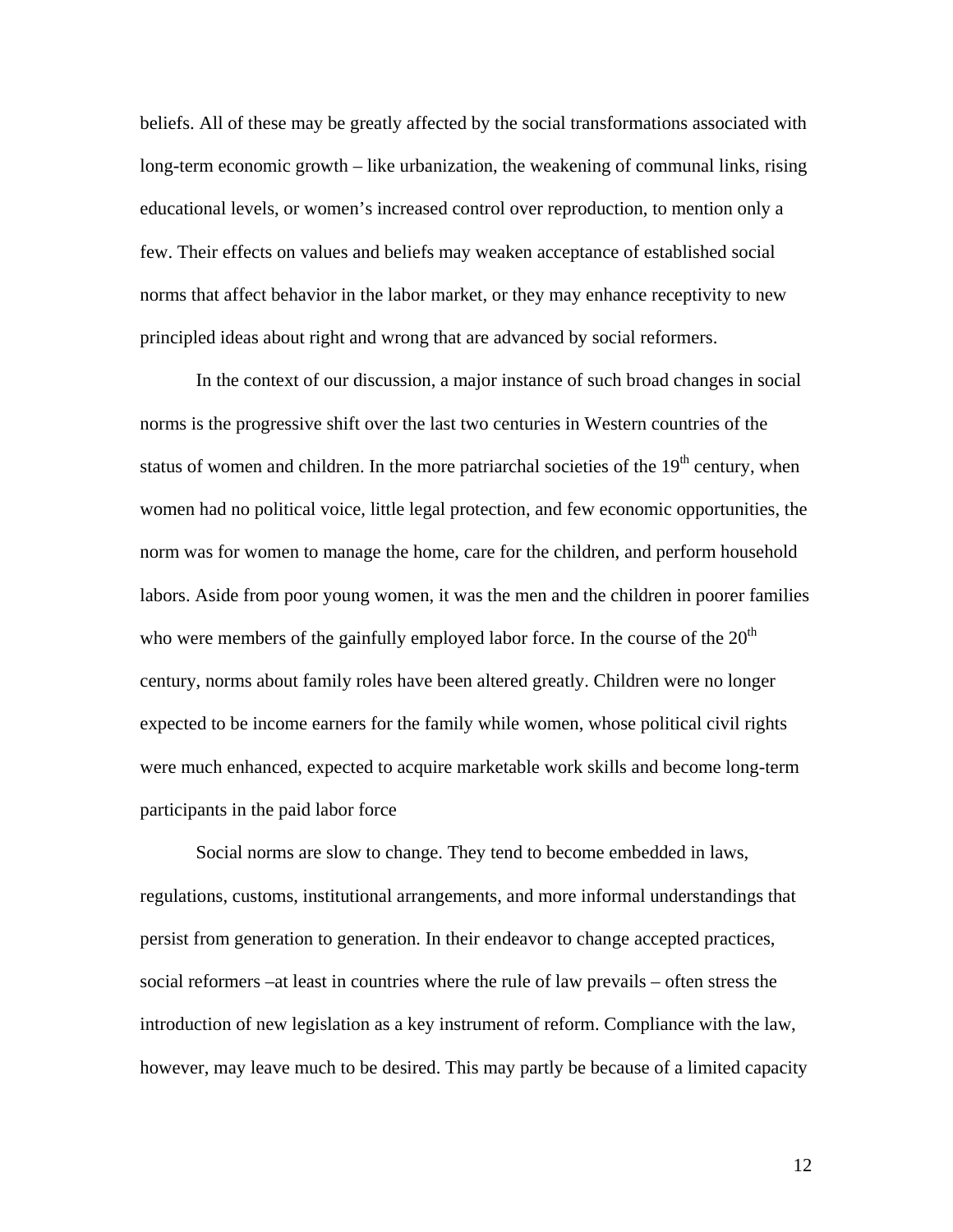to enforce the law. More fundamentally, laws may not be effective in restricting the freedom of individuals to behave as they choose if their disobedience does not incur broad social disapproval. If economic incentives induce large numbers to disregard the law, it is rendered ineffective. The law and social norms are, in other words, closely related. Legislation may serve to embed a social norm in the system of jurisprudence. But how far new legislation independently contributes to advancing social reform is more open to debate. For some observers, the law follows rather than leads shifts in social norms.<sup>[9](#page-14-0)</sup>

# **3. A Pocket Guide to Historical Determinants of the Core Labor Standards Child Labor**

 We should first define what we mean by child labor. No one identifies all work by children as child labor. In many parts of the world, work is a central part of daily life for children as well as for adults. The concept in Western countries of childhood as a time for education and play is, after all, a comparatively recent notion. But at what point does work by children become child labor? We follow the definition employed by ILO statisticians in applying the two ILO Conventions (138 and 182) that concern child labor. In distinguishing between economically active children and child labor, they make allowance for "light" work by children below the age of 15. Their definition of child labor thus includes all children below age 15 who work more than 14 hours a week, or who work in hazardous occupations, or who are engaged in "other worst forms of child

<span id="page-14-0"></span> $9^9$  For an interesting account of the impact of major decisions by the U.S. Supreme Court, see Rosenberg (1991). He analyzes the social consequences of decisions relating to large issues like racial and gender discrimination and abortion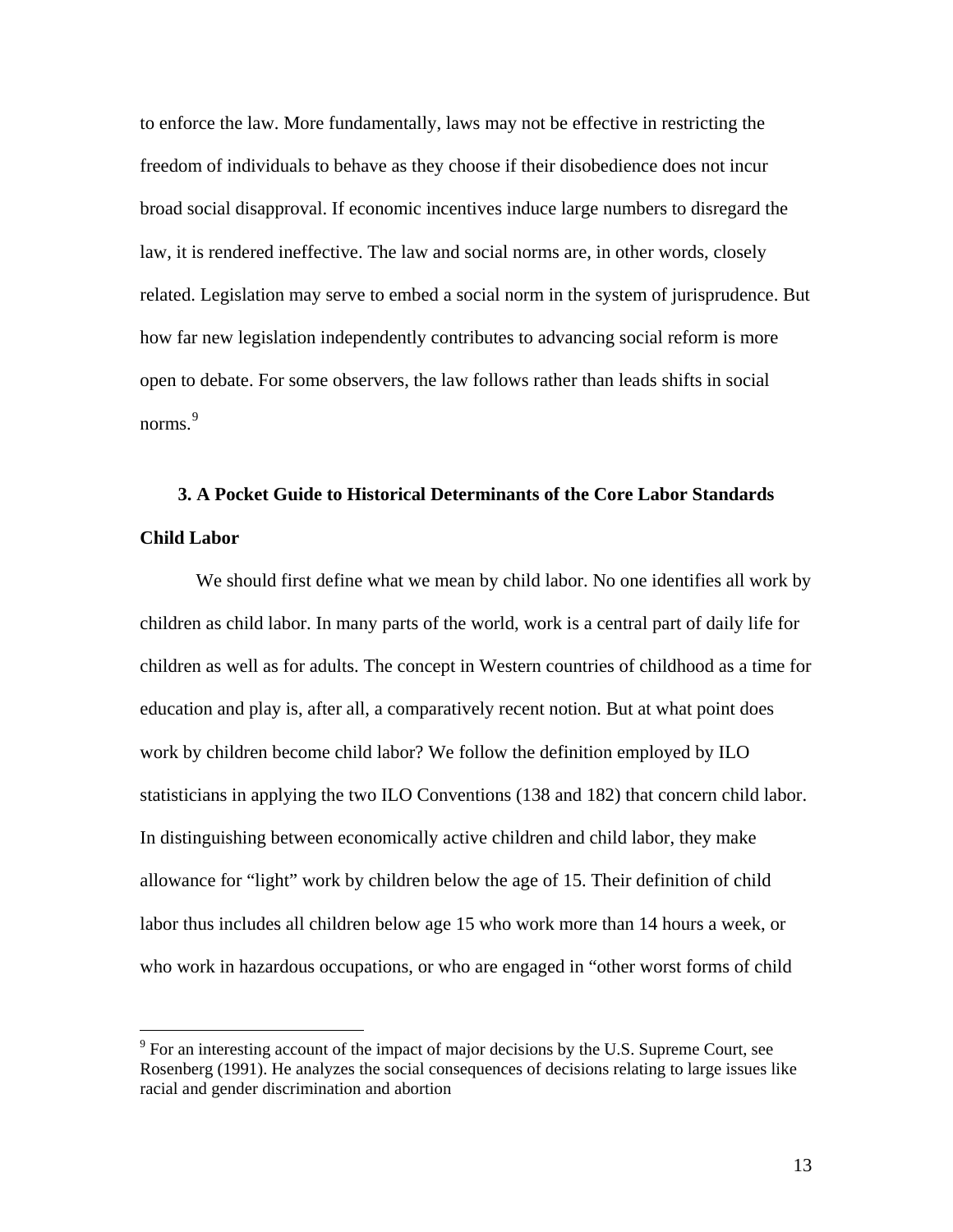labor" (slave or slave-like conditions, child prostitution or pornography, illicit activities, or child soldiers).<sup>[10](#page-15-0)</sup> For the year 2000, it was estimated that there were some 211 million economically active children in the age group 5-14, or nearly one-fifth of all children in the group. It classified about 186 million of these as child labor (ILO, 2002).

It is widely appreciated that there is a broad relation between child labor and per capita income. When rich and poor countries are compared, there appears to be a strong correlation between child participation in the labor force and the level of per capita GDP (Krueger, 1996). However, this should not be taken to imply a direct causal relationship. There are numerous possible links between child labor and the level of development, for which per capita income is only a proxy.

It is not immediately obvious that, over the long term, market forces are likely to cause a substantial decrease in the demand for child labor. Historical evidence indicates that the contrary can happen. In the British textile industry of the late  $18<sup>th</sup>$  century, some technological innovations were specifically designed to take advantage of the low-cost child labor. (McLeod, 1988; and Humphries 2003). Likewise, certain industries – like lace-making in Britain and Belgium –were largely conceived in the  $19<sup>th</sup>$  century as effective ways of utilizing child labor (Cunningham and Viazzo, 2001). However, in manufacturing industry as a whole, the main thrust of technological innovation over the generations has surely been to design plant and machinery manageable by adults. The cost difference between child and adult labor has not sufficed to outweigh the physical and mental limitations of children. Indeed, it can be argued – with some substantiation from historical evidence – that, by supporting the introduction of school education,

 $\overline{a}$ 

<span id="page-15-0"></span> $10$  The ILO also includes children aged 15 to 17 in its definition of child labor, but we confine our attention here to those under 15.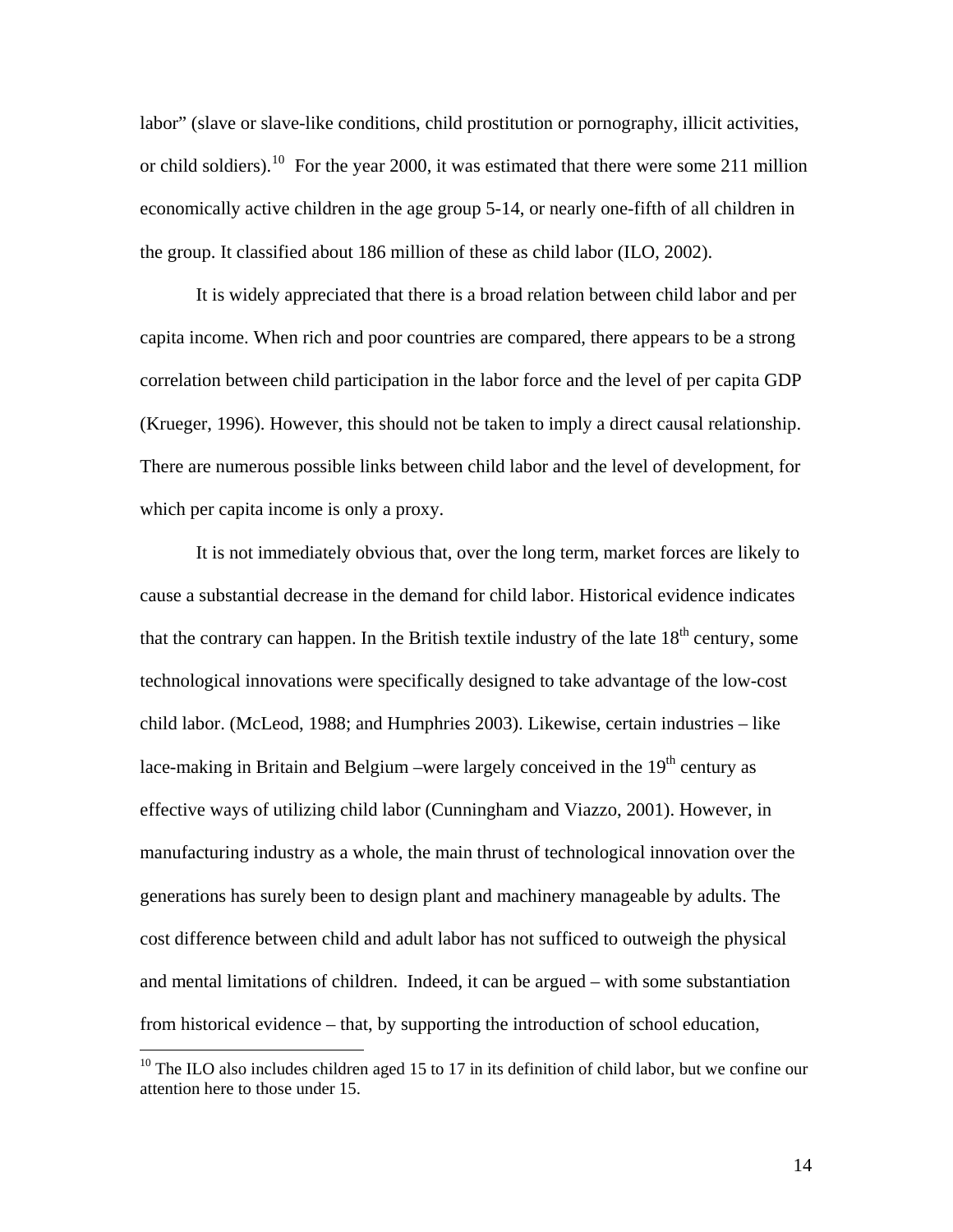employers have sometimes restricted their demand for child labor because of their recognition of the need for a more educated labor force. Even so, outside of large-scale industry, simple labor-intensive techniques remain everywhere common in artisan-type manufacturing, in which child labor can still prove to be efficient. Moreover, in other branches of production like agriculture, construction, retailing and domestic services, numerous activities remain labor intensive even in the rich countries. In sum, while technological advances may have curtailed demand for child labor, the main explanation for the reduction of child labor over time appears to lie more in changing economic incentives on the supply side and in shifts in social norms.

Most revealing in assessing economic changes on the supply side are the studies of factors affecting family strategies that have been carried out in several countries.<sup>[11](#page-16-0)</sup> These studies generally explore the role of economic incentives in accounting for parental decisions to use or withhold child labor. Most of these studies confirm that the income of the household is a significant factor, though the relationship is not simple. It appears that it may be non-linear; for families at or below the subsistence level – as for those well above the subsistence level – income differentials do not matter. (Edmonds, 2007) Indeed, for poorer families in rural areas, an increase in family income – say, because of rising crop prices – may be an inducement over the short term to use children more intensively. A particular focus of the studies has been on how far the availability of school education has raised the opportunity cost for parents of using their children in work. That is, has the expected return from school education been an inducement for

<span id="page-16-0"></span> $11$  For a review and assessment of both theoretical and empirical literature on household decisionmaking with regard to child labor, see Brown et al. (2003). For a more detailed and extensive review of the literature, see Edmonds (2007).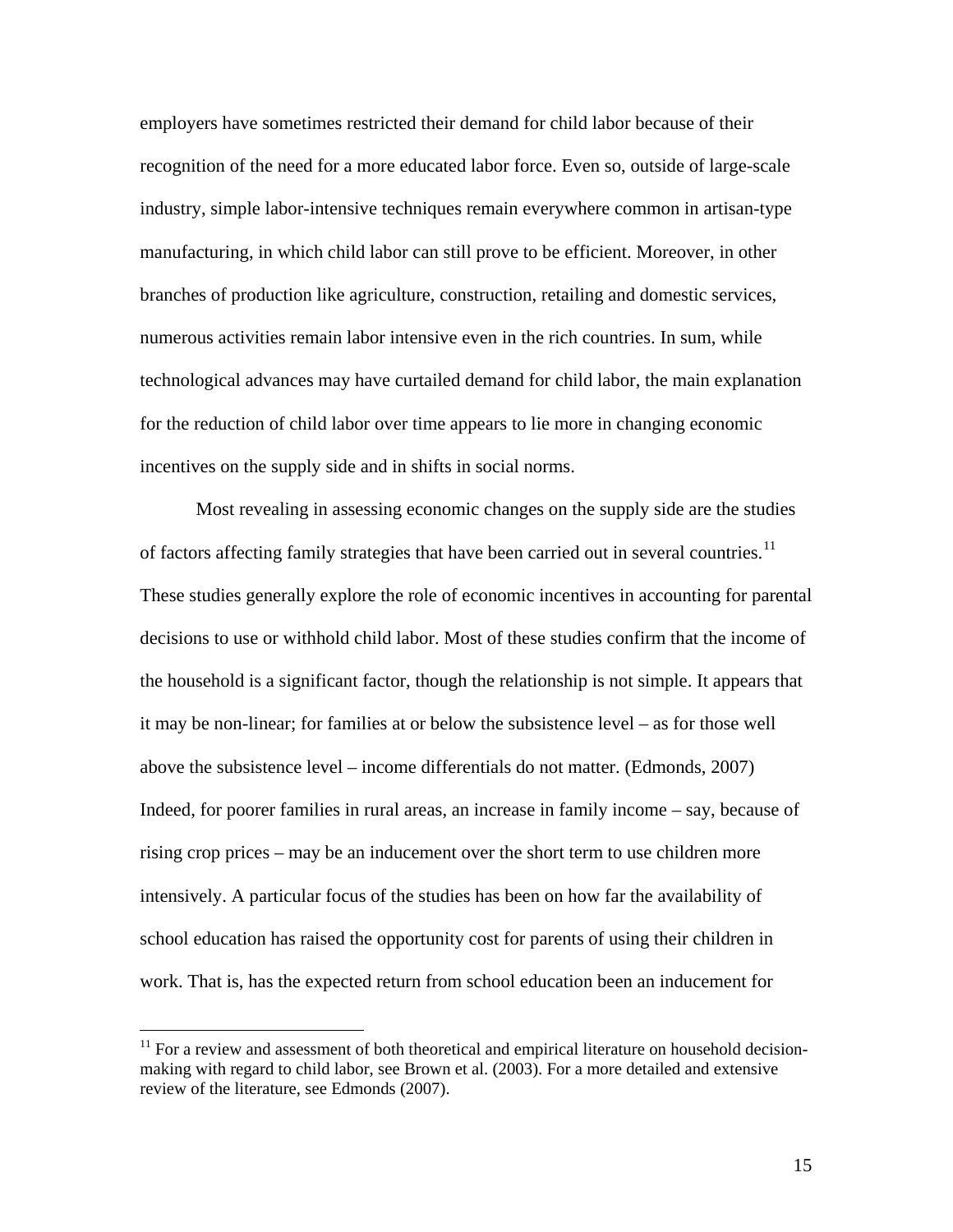parents to withdraw child labor from the market? Again, the evidence suggests that the answer is complex. Parents with greater household assets may be more inclined to invest in their children's education, but much depends on the composition of these assets. If they take the form of a family-owned farm or small artisan enterprise, parents may see the labor of their children as complementing their capital assets. Other factors that have been noted as possibly influencing parental decisions are the cost of school education, its quality, and credit constraints in financing education, but the evidence is inconclusive. On the other hand, there is some evidence that the children of larger families may have better prospects of going to school because the number allows some specialization in the family or some distribution of the labor. A non-economic factor found in Grootaert (1999) is that households appear more likely to send children to school if the parents have gone to school themselves.

While the evidence from family-strategy studies suggests some of the factors that, in the long term, may cause parents to withdraw their children from the labor market, these studies focus mostly on (the more measurable) economic variables and, being studies at a point in time, take market forces and social norms as given. They thus appear to provide only a partial, and incomplete, explanation of why child labor has declined with long-term economic growth.

 Historical studies tracing the changes in child labor over long periods of economic growth provide another perspective. Again, studies of present-day developed countries mostly bear out the importance of long-term gains in real wages in altering family strategies (Cunningham and Viazzo, 2001). They suggest that rising real wages, combined with an associated reduction in family size, tended to restrict child labor to the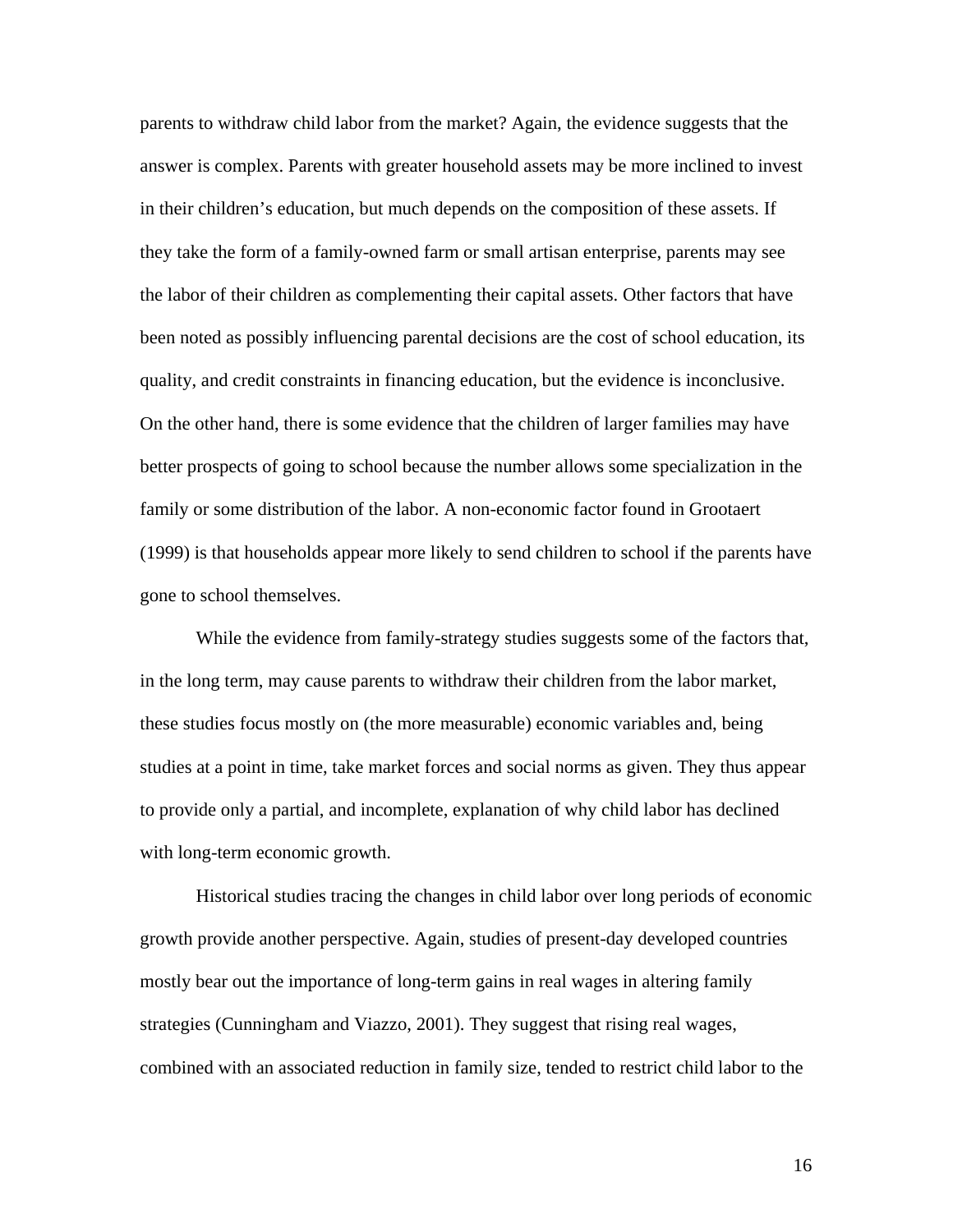poorest families, especially to those in which the adult members had lost their earning capacity. The introduction of compulsory education – often quite late in the process of industrialization – was also widely associated with the decline in child labor. Other legislation establishing a minimum working age or prohibiting the use of children in hazardous occupations played an earlier role in some countries (it appeared to be quite decisive in Britain thanks to the agitation of social reformers like the evangelicals), but the legislation was often restricted in coverage, and enforcement was lax.

 The differences among countries in their historical experience are as interesting as their similarities. Child labor played a much smaller role in the early industrialization of Japan than it had, say, in Britain during a comparable phase of its history. The official importance given to education was probably part of the explanation, but cultural differences also appear to have influenced family strategies. Numerous travelers to Japan at the time were struck by the devotion and indulgence that Japanese parents showed to their children (Saito, 2001). By contrast, elimination of an extensive market for child labor in Belgium happened late when compared with other European countries, although Belgium industrialized early. The opposition of manufacturers to child-labor legislation and compulsory schooling was reinforced by the class conscious ideology of bourgeois liberalism that prevailed in the country (De Herdt,  $2001$ ).<sup>[12](#page-18-0)</sup>

More broadly, as noted earlier, a major shift took place in most Western countries between the  $19<sup>th</sup>$  and  $20<sup>th</sup>$  centuries in cultural attitudes toward children. While, in the  $19<sup>th</sup>$ 

<span id="page-18-0"></span><sup>&</sup>lt;sup>12</sup> Producers were not always opposed to such legislation. The 1842 Mines Regulation Act in Britain banning child labor under age 9 from underground work was supported by owners of coal mines whose seams were thick and who accordingly used mechanized transport rather than children because their competitive advantage over other coal owners would be enhanced (Humphries, 2003).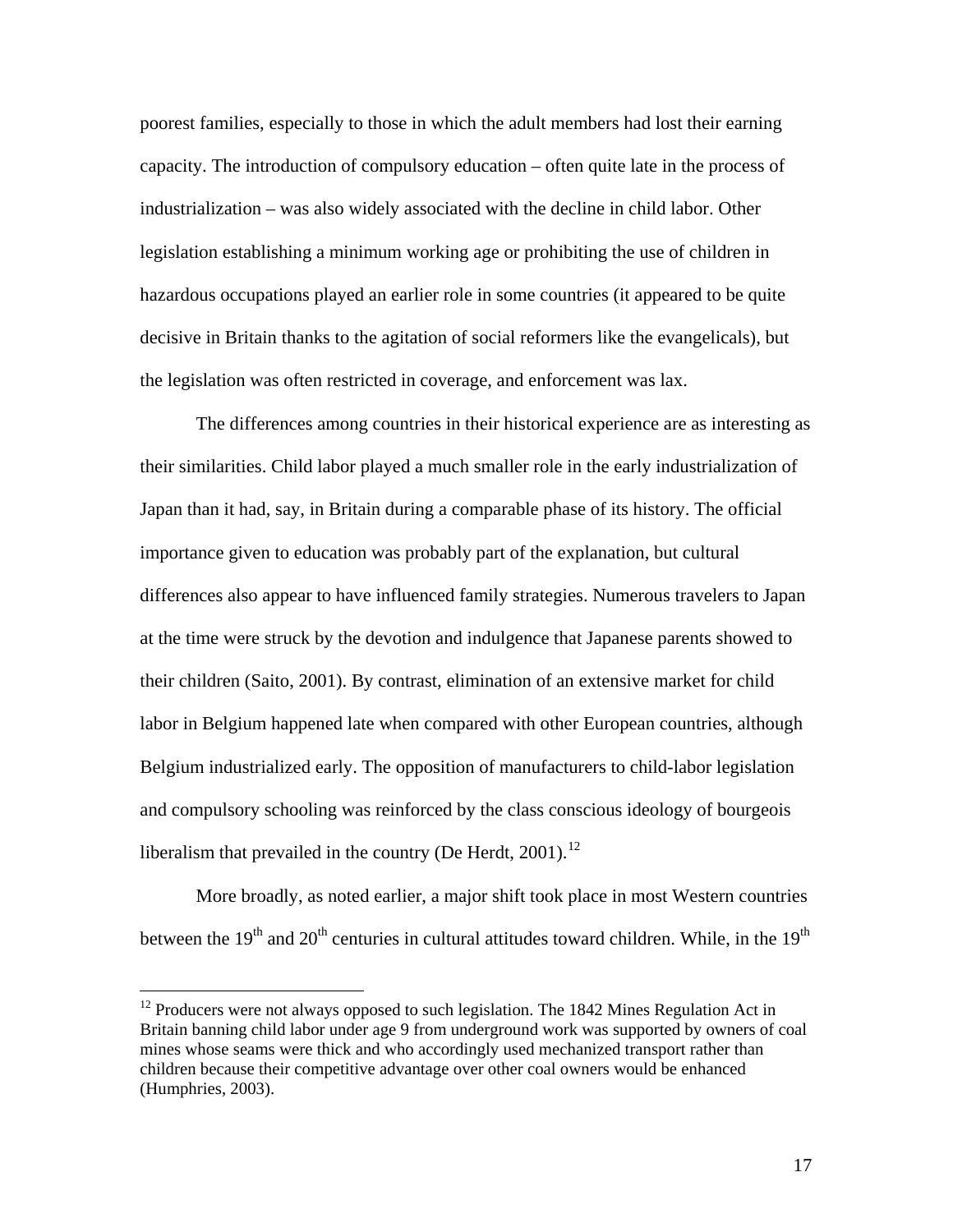and early  $20<sup>th</sup>$  centuries, the children of working-class families were expected to work and contribute to the family income, by the mid- $20<sup>th</sup>$  century, the norm was for children to attend school and no longer to have work obligations. It became the duty, or the privilege, of the parents to make financial sacrifices for the children. Zelizer (1985) has observed that, in the United States, the shift in prevailing attitudes took place over 50 years or so from the 1870s to the 1920s during which there was a continuing public debate about the role of children. The largely middle-class reformers – whose children went to school and did not work – encountered strong opposition, not only from some employers, but also from working-class families. For the latter, it had long been a fact of life that a role of children was to perform useful work. The need for their labor was reinforced in an industrializing society by the dependence of the family on the adult male; since he had no insurance against unemployment or illness, a child's earnings were a buffer against such contingencies. Several attempts were made in the U.S. Congress during the early decades of the  $20<sup>th</sup>$  century to introduce federal legislation restricting child labor, but they failed. It was not until the 1930s that such legislation finally came into force. Even then, divergent views about what did or did not constitute exploitative child labor made for some exceptions. These included children working within the family and – because of their popular images – child actors and newspaper delivery boys. Work on the farm was also lightly regulated.

 Legislation prohibiting the use of child labor and making school attendance compulsory is on the statute books of most poor countries today. But in many countries, parents, children, and employers do not comply with the legislation, and child labor is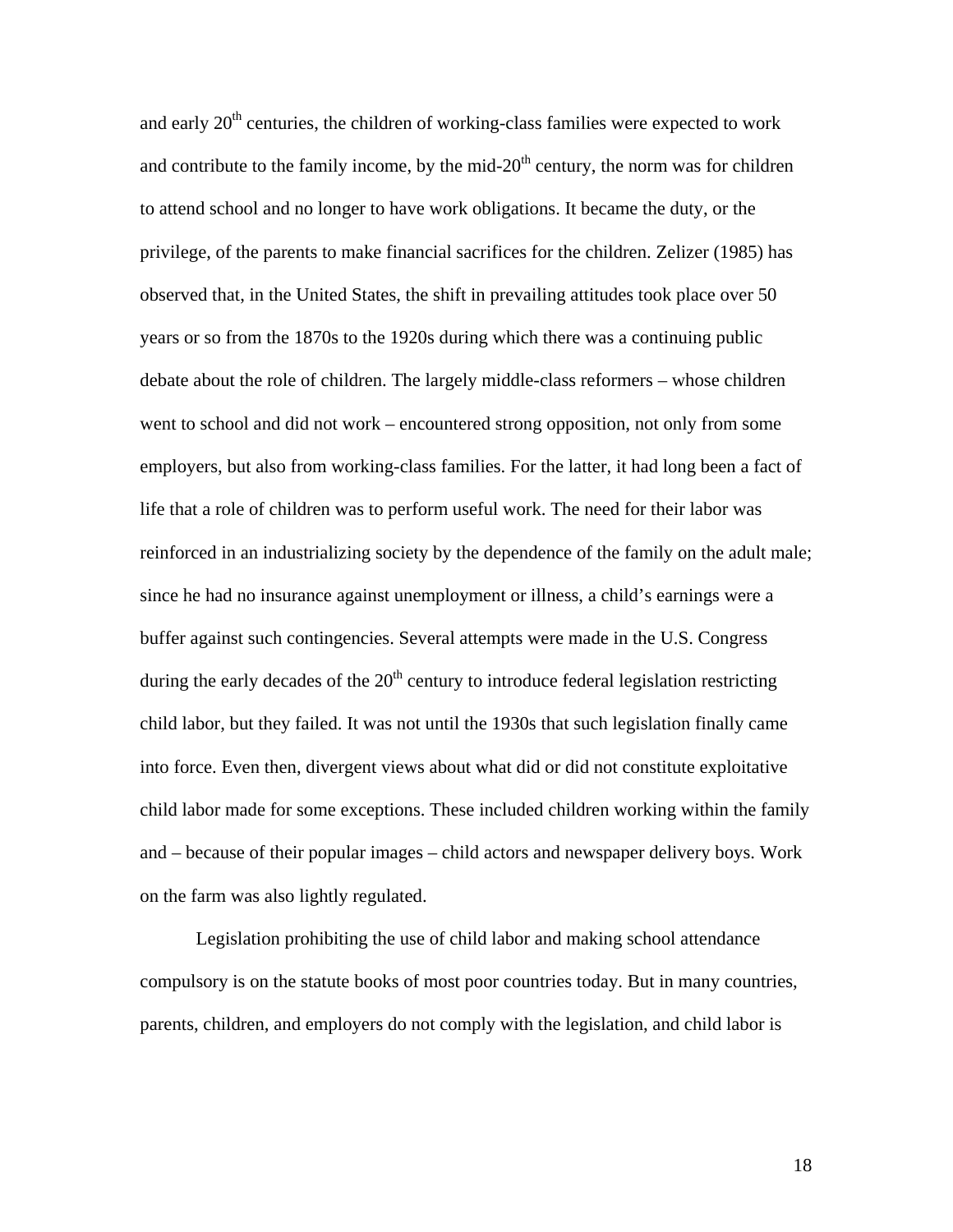widespread.<sup>[13](#page-20-0)</sup> The inspectorates needed to enforce child-labor laws are often inadequate, but a more serious flaw may be that the legislation runs ahead of the prevailing social attitudes toward child labor. Apart from opposition from employers to the prohibition of child labor, the decision among poor families to use child labor may appear quite rational in the economic circumstances that they face, and they may sometimes be ignorant of the risks attaching to hazardous occupations. However, as per capita income rises and the balance of public sentiment shifts in favor of a proscriptive norm, households and employers who supply and demand child labor begin to experience a social stigma that affects their behavior – and makes the legislation more effective.

 We conclude that rising per capita income is hardly sufficient in itself to explain the reduction and eventual elimination of child labor. While the reduction of poverty is a significant positive factor, public action to make school education widely available and to make child labor illegal have also appeared important. Legislation alone, however, may be ineffective if it does not rest on supporting social norms. It seems plausible to suppose that the role of these norms may be of particular importance in stopping the employment of children in hazardous occupations where market forces alone will not compensate for the ignorance of parents or the callousness of employers. Non-market action is required even more to eliminate the other "worst forms of child labor" that flourish in the criminal underworlds. $^{14}$  $^{14}$  $^{14}$ 

<span id="page-20-0"></span> $13$  See Table 5 in Brown et al. (2003) for data comparing child-participation rates with the legal ages for school leaving and employment.

<span id="page-20-1"></span><sup>&</sup>lt;sup>14</sup> Of the 186 million children in the world who were classified by the ILO as child labor in 2000, 111 million were engaged in hazardous occupations and over 8 million in other worst forms of child labor (ILO, 2002).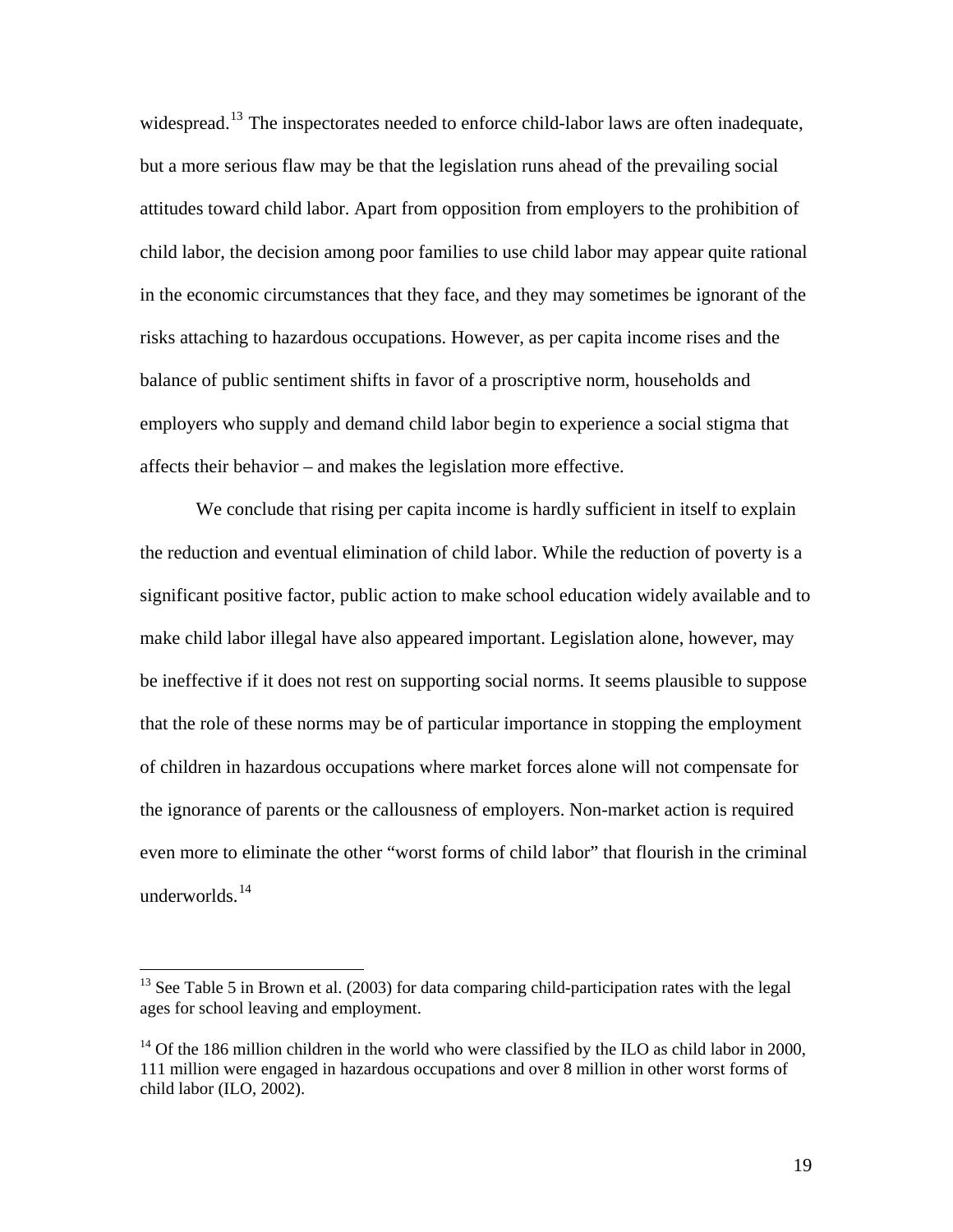#### **Gender Discrimination**

 The ILO Convention on Discrimination (111) defines it as "any distinction, exclusion or preferences, made on the basis of race, color, sex, religion, political opinion, national extraction, or social origin, which has the effect of nullifying or impairing equality of opportunity or treatment in employment or occupation." We focus here on gender discrimination as a particular instance and briefly discuss the possible roles of economic incentives and social norms in the lessening of such discrimination.

 The general supposition is that, in the course of economic development, women – like men – are increasingly drawn into the formal labor market. Indeed, some might take the extent to which women participate as indicative of the level of development that a country has attained. However, if we compare the experience of women across countries, this appear to be a quite erroneous conclusion. How far women participate in the labor market of any country does not appear to bear any relation to the level of per capita income. Rather, their participation is heavily influenced by the cultural, religious, and social milieu in which labor markets function.

 This is clear enough from the data on women's participation in total employment that are available for a number of countries. The inter-country comparability of the data shown in Table 1 is admittedly weak, particularly because of differences in the treatment of unpaid family workers and part-time workers (both of which are important in defining employment relating to women). But the statistical discrepancies hardly falsify the large differences that we see. As we might expect, women's participation in employment is high in the developed countries of Sweden and the United States, but the much poorer countries of China and Thailand have similarly high rates. On the other hand, women's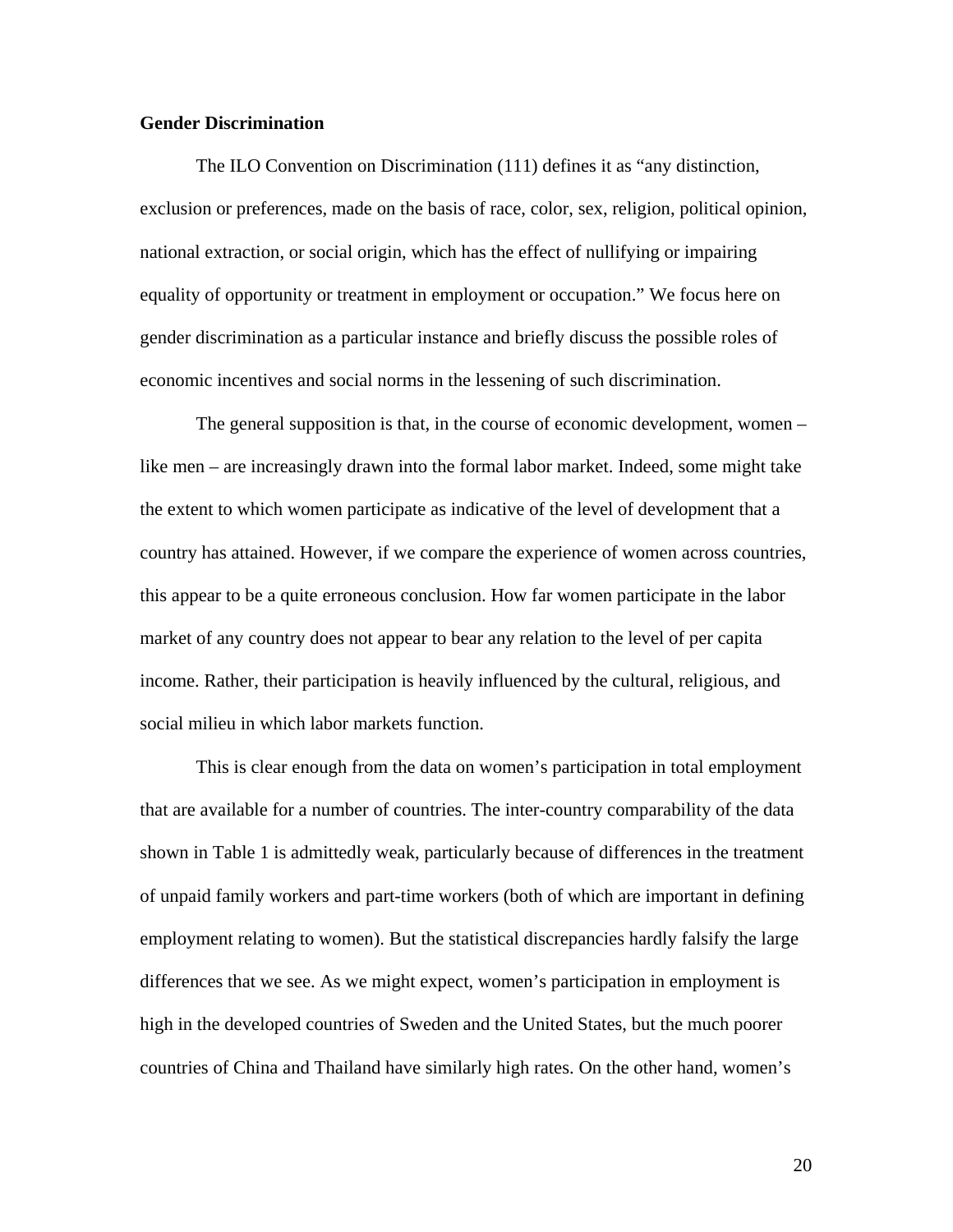participation is very low in certain Muslim countries in the Middle East and Asia (though not so in Malaysia).

 Whatever the extent of women's participation in employment, some degree of gender discrimination appears to be universally present in labor markets.<sup>[15](#page-22-0)</sup> It is manifest most clearly in the strong tendency for the employment of women to be concentrated in a relatively narrow range of occupations (a factor that contributes to the wage gap between men and women that is universally observed). Anker (1998) has constructed one measure of such occupational concentration – a standardized index of dissimilarity for 75 occupations in 41 countries – and the results are shown in abbreviated form in Table 2. (Were women employed in the same proportion in all the different occupations, the index would read zero; and were there complete segregation by occupation, it would read 1.) The results indicate that there is everywhere a substantial degree of occupational segregation by sex. Women are almost always heavily represented in some occupations, such as nursing and primary-school teaching among the professional occupations, the clerical occupations, and the service occupations like shop assistants and maids. Again, as Anker finds from regression analysis, there is no relation between the extent of occupational segregation in individual countries and their levels of development (as measured by per capita income, the level of women's education, or the percentage of the labor force in agricultural occupations). These findings suggest that the occupational distribution of women is everywhere heavily influenced by the norms rooted in beliefs about activities appropriate for women (in traditionally male-dominated societies)

 $\overline{a}$ 

<span id="page-22-0"></span> $15$  The analysis of inter-country differences in occupational segregation in the next three paragraphs draws heavily on the extensive statistical work and careful analysis of Anker (1998).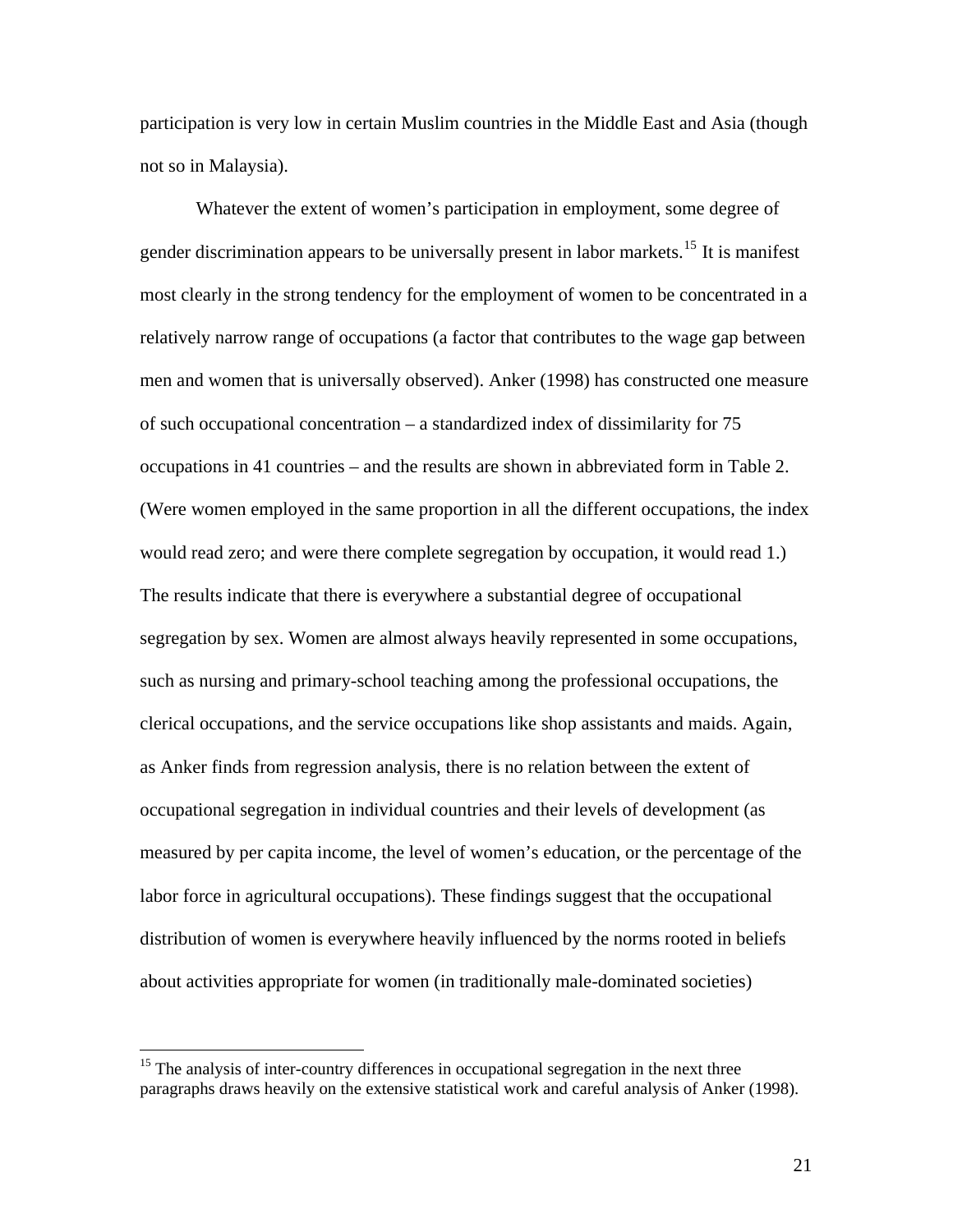This view is also supported by the fact that there tend to be more noticeable differences among regions in the extent of occupational segregation than there is among countries within regions.<sup>[16](#page-23-0)</sup> In other words, in countries sharing similar cultural, religious, or social histories, similar norms operate in their labor markets with regard to the employment of women. Of course, this is not to exclude the possibility that economic factors may also contribute to an explanation of the differences among regions in the extent of segregation. In Asian countries, for example, the fast growth of the exportoriented textile, apparel, and electronic assembly industries has caused large numbers of women to be classified as production workers, a category in which women are usually under-represented; and this may have contributed to the comparatively low degree of segregation recorded for this region.<sup>[17](#page-23-1)</sup>

There is unfortunately much less in the way of historical data available for individual countries that would throw more light on changes in occupational segregation in the course of economic development. Changes in the United States over the last century or so, however, are well documented and, though they may reflect only one specific pattern of experience, they are illustrative of the roles that economic incentives and social norms play.

The proportion of women (aged 15 and over) who participated in the labor force in the United States rose strongly from under 20 percent in 1890 to more than 60 percent

<span id="page-23-0"></span><sup>&</sup>lt;sup>16</sup> The standard deviation within regions is much lower than the standard deviation for all countries or regions (Anker, 1998, Table 9.2).

<span id="page-23-1"></span> $17$  But, as Anker observes, this does not necessarily imply greater gender equality in regard to wages since "vertical" segregation – the clustering of women within each occupation in lower level jobs that have fewer promotion prospects – may be an offsetting factor.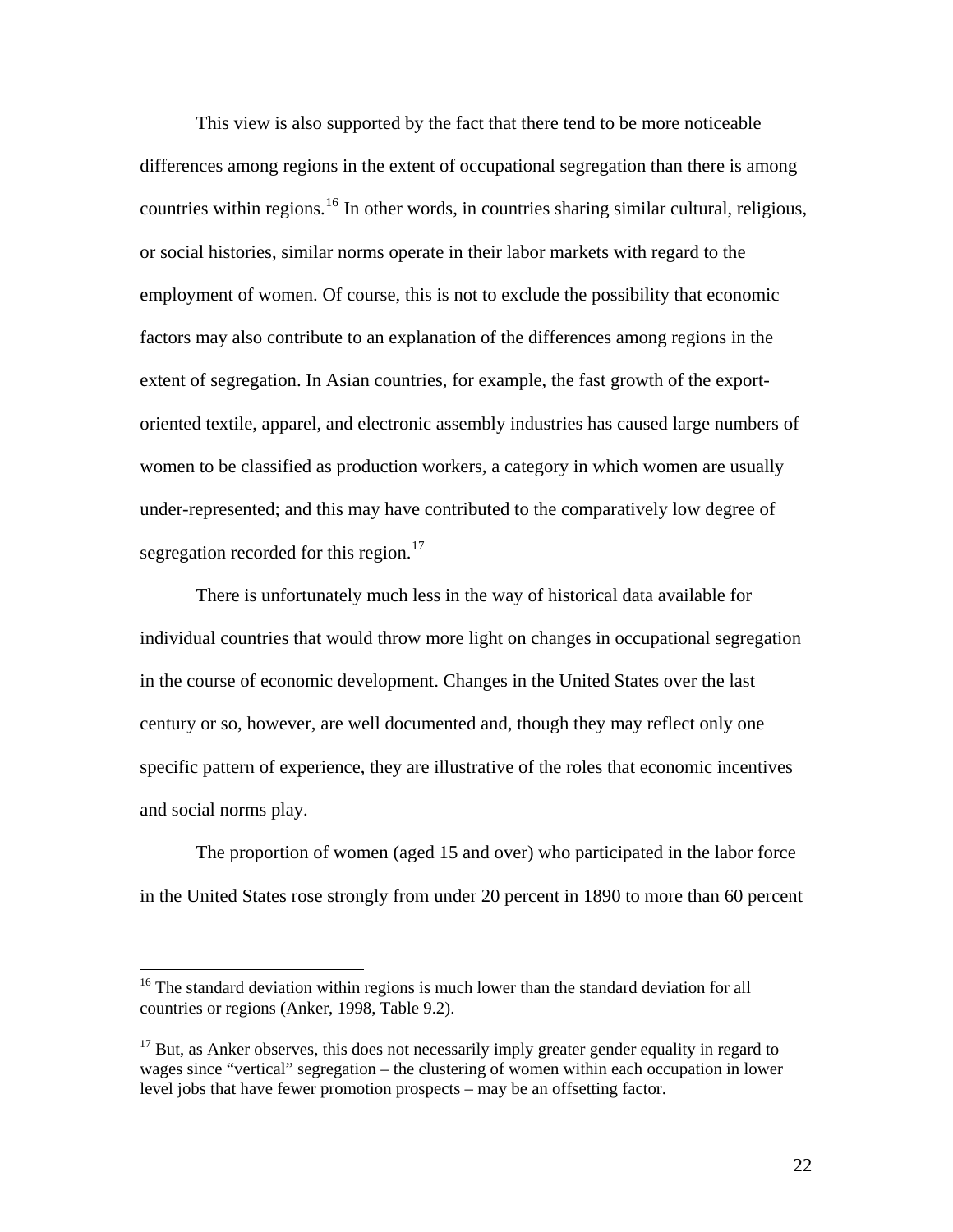(aged 16 and over) in 2000.<sup>[18](#page-24-0)</sup> Occupational segregation in the  $19<sup>th</sup>$  century was extreme: the great majority of women worked in low-paying factory jobs, especially in textiles and apparel, and in domestic service. But this began to break down around the turn of the century. Technological changes – exemplified most graphically by the invention of the typewriter and the introduction of telephone systems – raised the demand for women to work in offices and in sales activities, while the rising educational levels of young women from better off families increased the supply of suitably trained workers. Nevertheless, a great many occupations continued to be seen as unsuitable for women, and this attitude persisted through much of the  $20<sup>th</sup>$  century. It was reinforced by the opposition of employees in all the predominantly male occupations who resisted the entry of women for fear that it might lower their earnings.

 The influence of social norms was particularly striking in affecting the participation of married women in paid employment. At the turn of the  $20<sup>th</sup>$  century, fewer than 5 percent of married women were working for pay, and by 1950, the number had risen to only 21 percent.<sup>[19](#page-24-1)</sup> Thus, the "marriage barrier" powerfully constrained both the demand for, and supply of, women in the labor market until the mid- $20<sup>th</sup>$  century. The practice of firing young women when they got married, or of not hiring women already married, was widespread both in the public and the private sectors. Up to WWII, most school districts, for example, refused to employ married women – though teaching (along with nursing) was one of the few occupations open to educated women. In industry, employers tended to exclude women from jobs where employees could gain some

<u>.</u>

<span id="page-24-0"></span><sup>&</sup>lt;sup>18</sup> This section draws heavily on the insightful and scholarly work of Goldin (1990) on the history of economic discrimination among American women.

<span id="page-24-1"></span> $19$  The participation rates of black women, however, were substantially higher.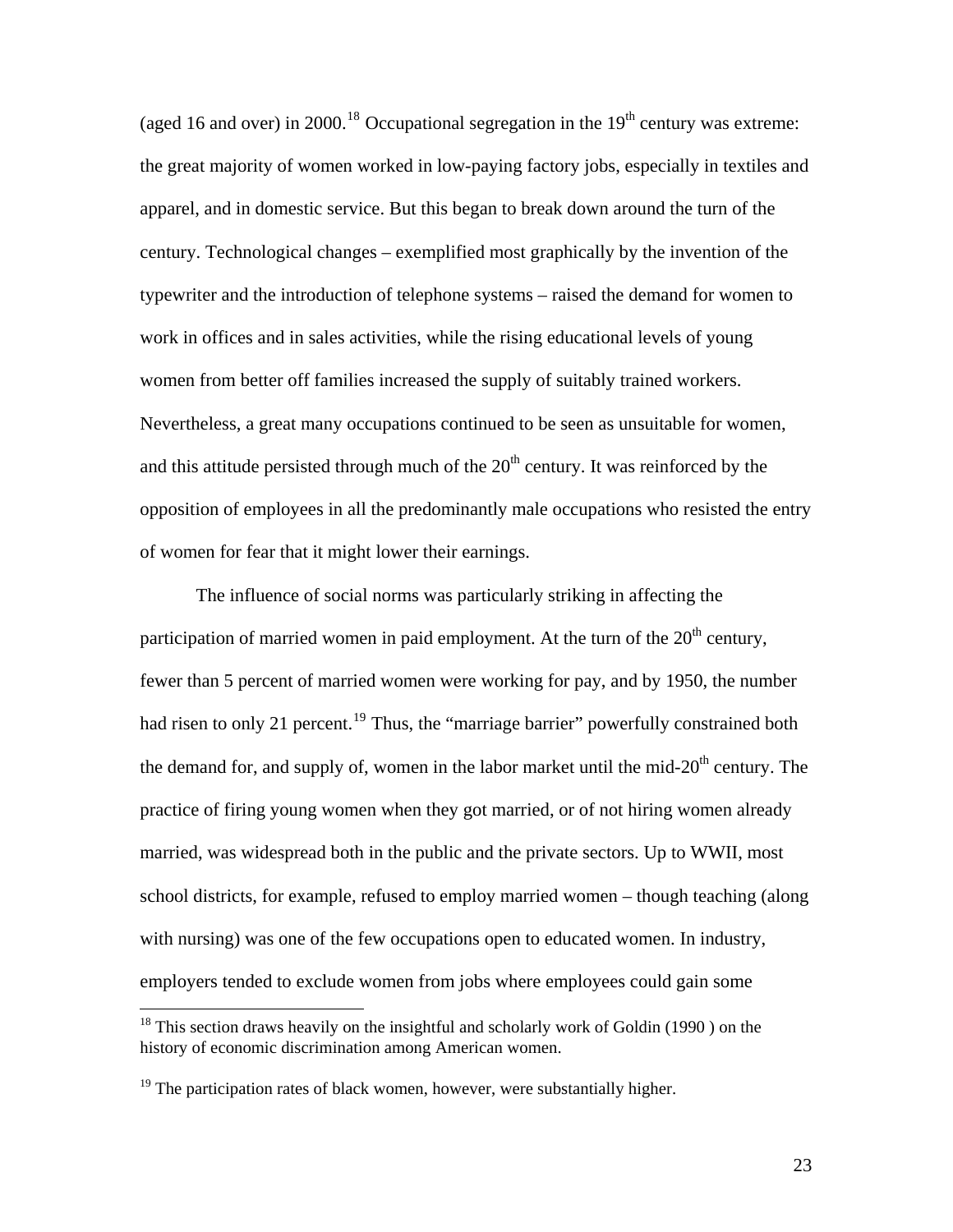training and experience to advance to higher paying positions. The rationale was that women would leave once they got married or had children. The erosion of this norm gathered strength during and after WWII, aided by the introduction of labor-saving equipment in the home and by women's greater control over reproduction; and by 2000, the participation of married women in the labor force exceeded 60 percent. This greatly boosted the participation of women in general in the labor market.

 Some economists have argued that the increasing participation of women during the  $20<sup>th</sup>$  century very largely reflected the operation of familiar market forces in the form of responses to changes in incomes and wages (Mincer, 1962; Smith and Ward, 1984; and Killingsworth, 1983). Empirically calculated elasticities for "other" income (meaning income of the rest of the family) and for wages of women were claimed to explain the historical data well. The income elasticity was negative, suggesting that as the income of the family rose, women withdrew from the labor market. However, this effect was more than offset by the positive wage elasticity. As real wages rose, this progressively raised the opportunity cost for women of remaining at home. Thus, the argument was that the demand function shifted out along a stable, but fairly elastic, supply function. Were this argument correct, it would at least lessen the significance of other factors, such as the erosion of social norms, in affecting labor supply.

In commenting on this work, however, Goldin noted that the estimated parameters were calculated for a point in time and that their calculation for different time periods indicates that they are not stable. In fact, estimates of income and wage elasticities for a succession of time periods between 1900 and 1980 reveal a distinct pattern of change (Goldin, 1990, Table 5.2). The income elasticity was large and negative around 1900 and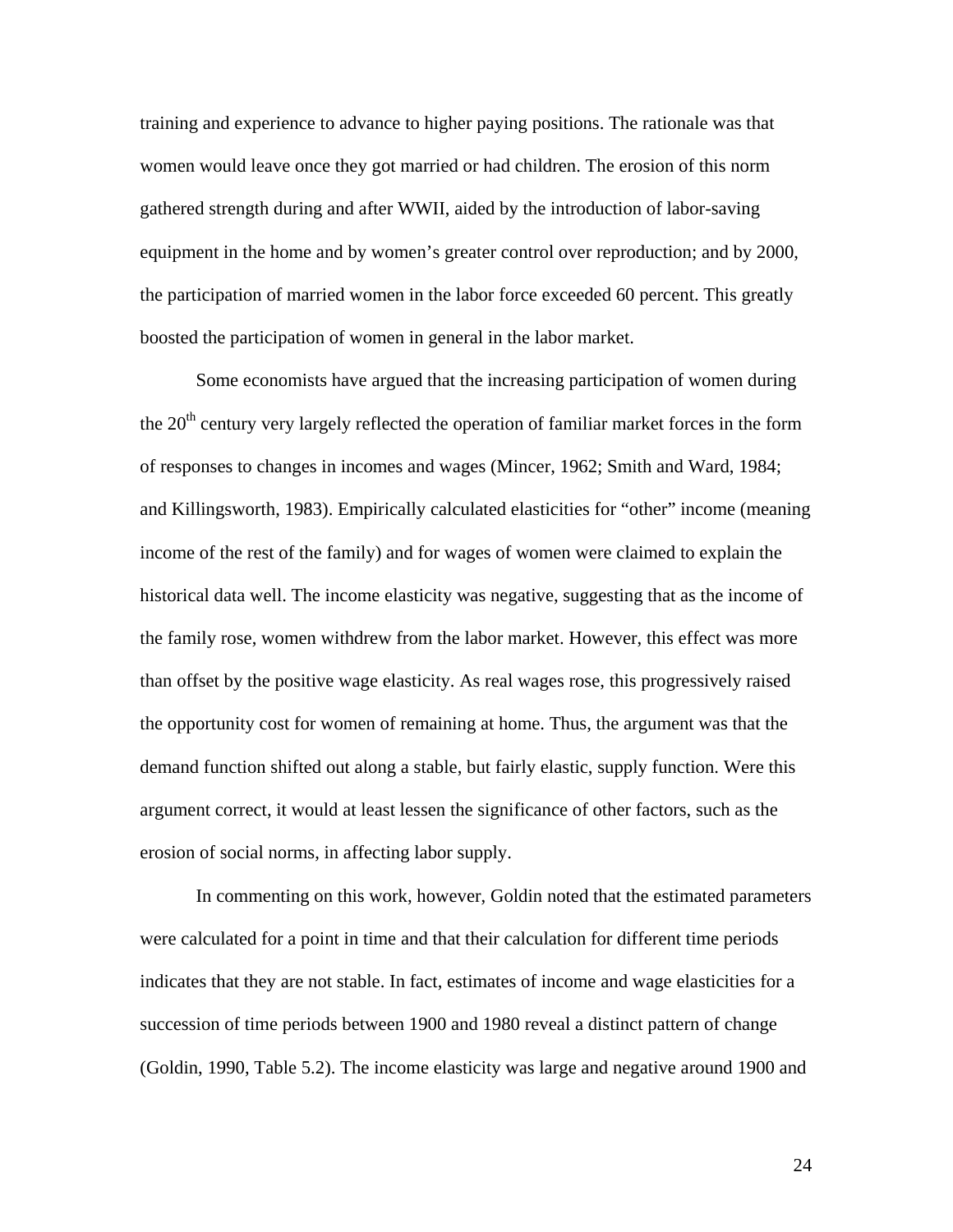progressively declined afterwards. The wage elasticity rose to about 1950 and thereafter declined. These changes are consistent with the historical evidence about the influence of changing social norms – along with other factors like rising educational levels, declining fertility, and more labor-saving appliances at home – in affecting the participation of women in the labor force. In 1900, married women eschewed paid employment and did so only when their husbands proved to be unreliable or insufficient income earners. Paid employment for women was confined very largely to unskilled factory jobs and domestic service. As the educational levels of women rose, however, and as the demand for whitecollar workers increased, the stigma for married women (and their husbands) of going out to work faded, and they were more responsive to rising real wages. In more recent decades, however, the wage elasticity for women has joined the income elasticity in declining in magnitude, tending to approximate those for men. This reflects a further change in attitudes: women now give greater importance to their own lifetime earning capacity, and to having careers in the world of paid work.

 While the persistence of disparities in female and male earnings suggests the continued presence of discrimination, there is no doubt that in the United States – as in numerous other countries – gender discrimination has lessened substantially, if slowly, over the last century. Besides the long-term effects of the changing demand for labor, the rising educational levels and the falling fertility rates, it seems very clear that the political voice of women, expressed through the feminist movement, has substantially altered attitudes toward the treatment of women in the labor market. This was reflected in the Civil Rights Act of 1964 which, while primarily addressing racial discrimination, embodied the newly accepted, and more democratic, social norm that women – like all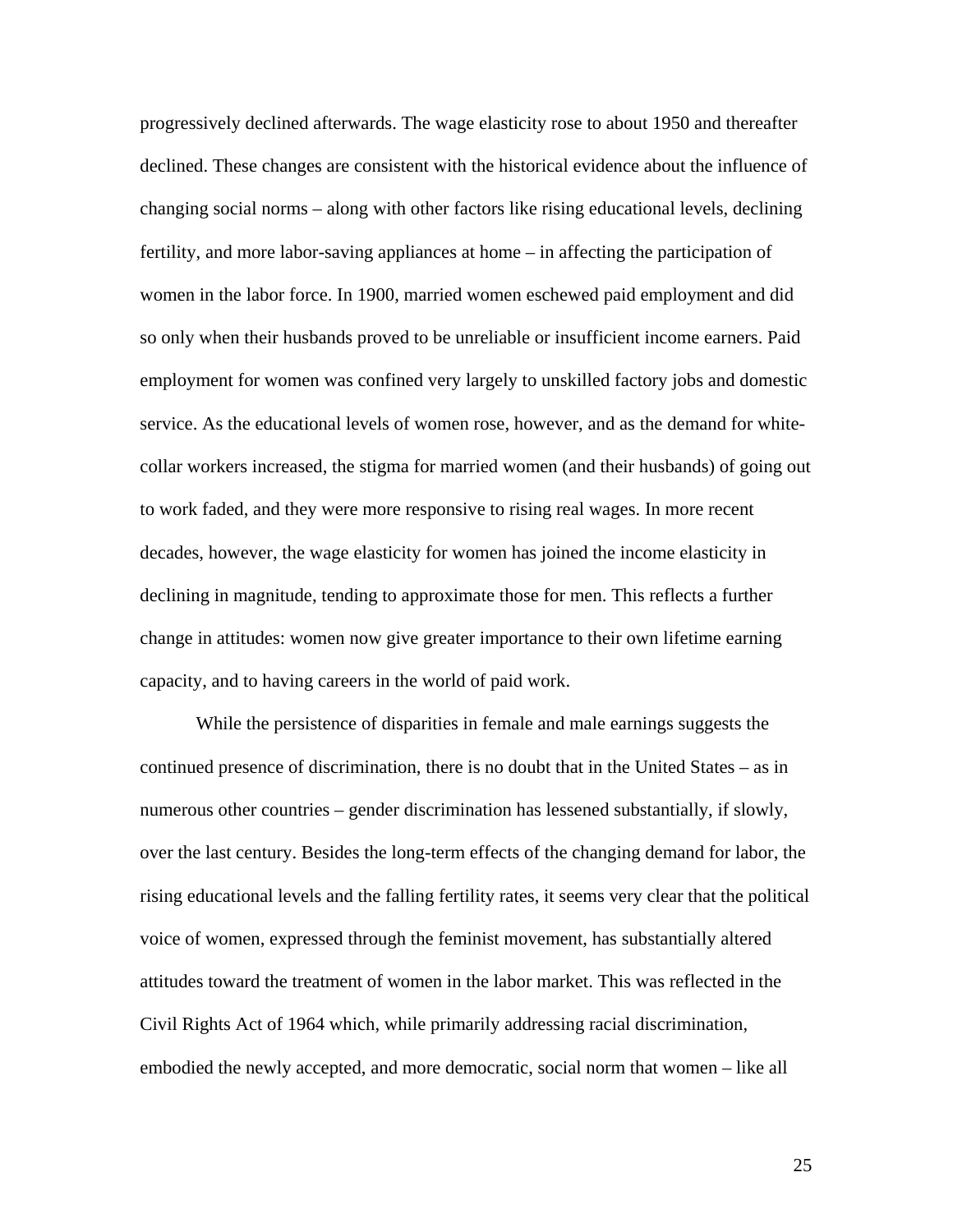other classes of persons –should enjoy equality of opportunity in the economic as well as the political spheres. But it was the feminist movement, not the legislation per se, that was the driving force behind the erosion of the barriers – embedded in older social norms – to the entry of women in the full range of occupations and to improving their career opportunities within occupations.

#### **Forced Labor**

1

The original ILO Convention (29) on forced labor described it as "all work or service which is exacted from any person under menace of any penalty and for which the said person has not offered himself voluntarily."<sup>[20](#page-27-0)</sup> It is not the nature of the activity but the coercive relationship between the "employer" and the person that characterizes forced labor. The coercion can take many forms and vary in degree, making exact definition difficult.

 The ILO classifies forced labor into state-imposed and private-imposed, and it subdivides the latter into forced labor for economic exploitation and for commercial, sexual exploitation. While reliable national estimates are scarce, the ILO has endeavored to quantify the global and regional extent of forced labor. It estimates that globally, at least 12.3 million people are victims of forced labor. States or rebel military groups impose work on some 2.5.million of these people while private agents exploit the remaining 9.8 million, mostly in economic activities but also in the sex trade (ILO, 2005).

<span id="page-27-0"></span> $^{20}$  A later Convention concerning the Abolition of Forced Labor (105) prohibited the use of forced labor for a number of purposes that were specified. These included political education, the mobilization of labor for development projects, labor discipline, punishment for strikes, and social, racial, national, or religious discipline.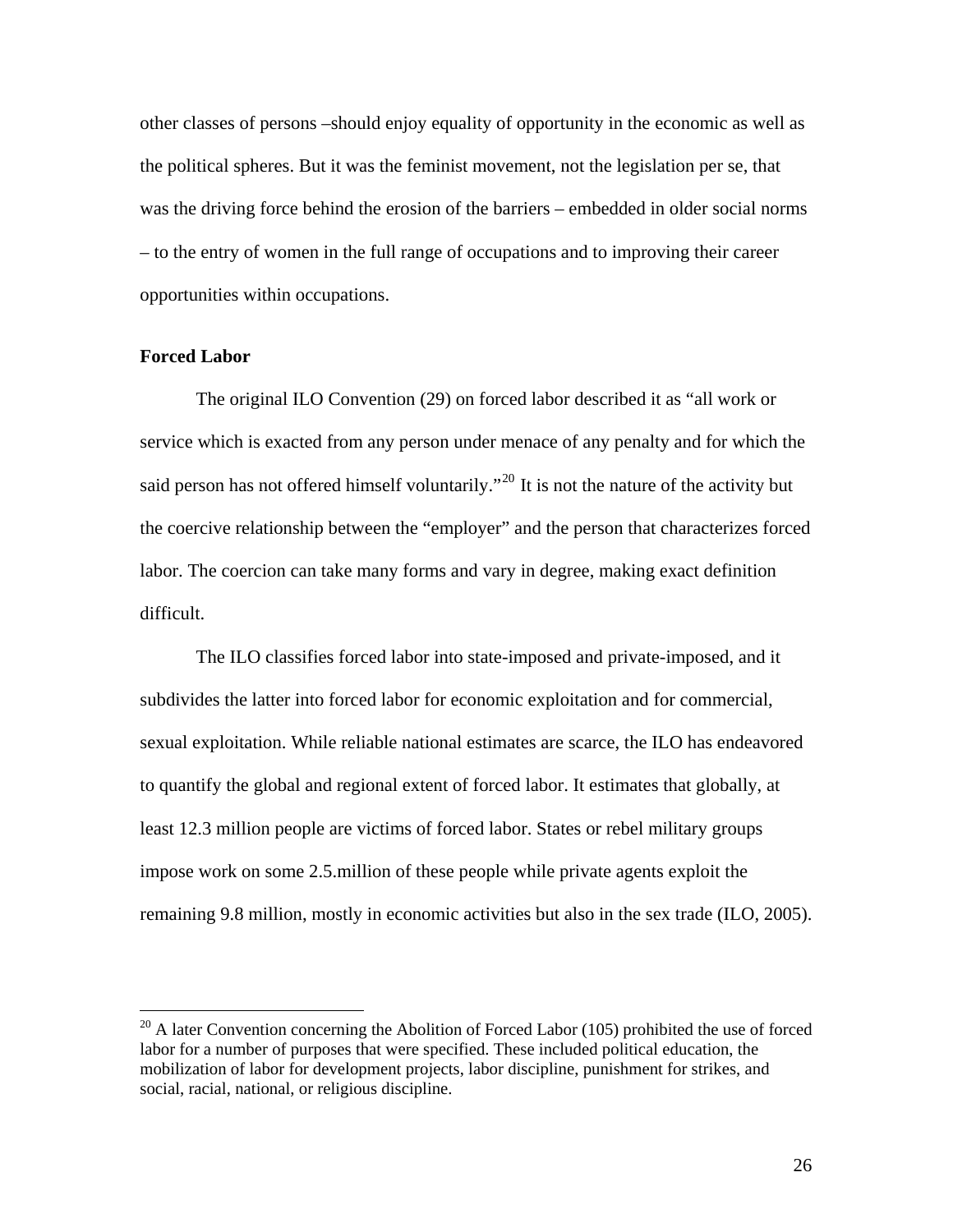State-imposed labor appears to be on the decline, but there are not enough data to know what has happened in the private sectors over recent decades.

 In many countries, the practice of using forced labor in economic activities has its origins in social institutions – largely rural – like the system of land tenure, the bonding of labor through financial and other means, social customs relating to communal work, and tribal or caste structures. It is plausible to expect that, over time, as economic growth takes place, these institutions will weaken as more efficient markets for productive resources emerge. Evidence in support of this belief is that forced labor engaged in economic activities is virtually absent in the well-to-do market economies of today. However, reforms like those relating to land-tenure systems or financial practices are often necessary to create these markets. Labor laws alone are not sufficient in themselves to eradicate such forced labor.

 The cessation of forced labor – and perhaps especially state-imposed labor - is also bound up with the recognition of human rights. Forced labor appears less likely to occur in states where some form of representative government and the rule of law protect individual rights. However, as an ILO report observes, many states have ratified the Conventions on forced labor but have not successfully translated their intent into national laws and practices. Labor law "may be couched in very general terms rather than identifying the various ways in which forced labor could be exacted by the private actors, or it may fail to provide for appropriate penalties for using different forms of forced labor" (ILO, 2005, p. 7). Perhaps still more critical, as the report notes, is the need to ensure that forced labor is treated as an offense against human rights under criminal law.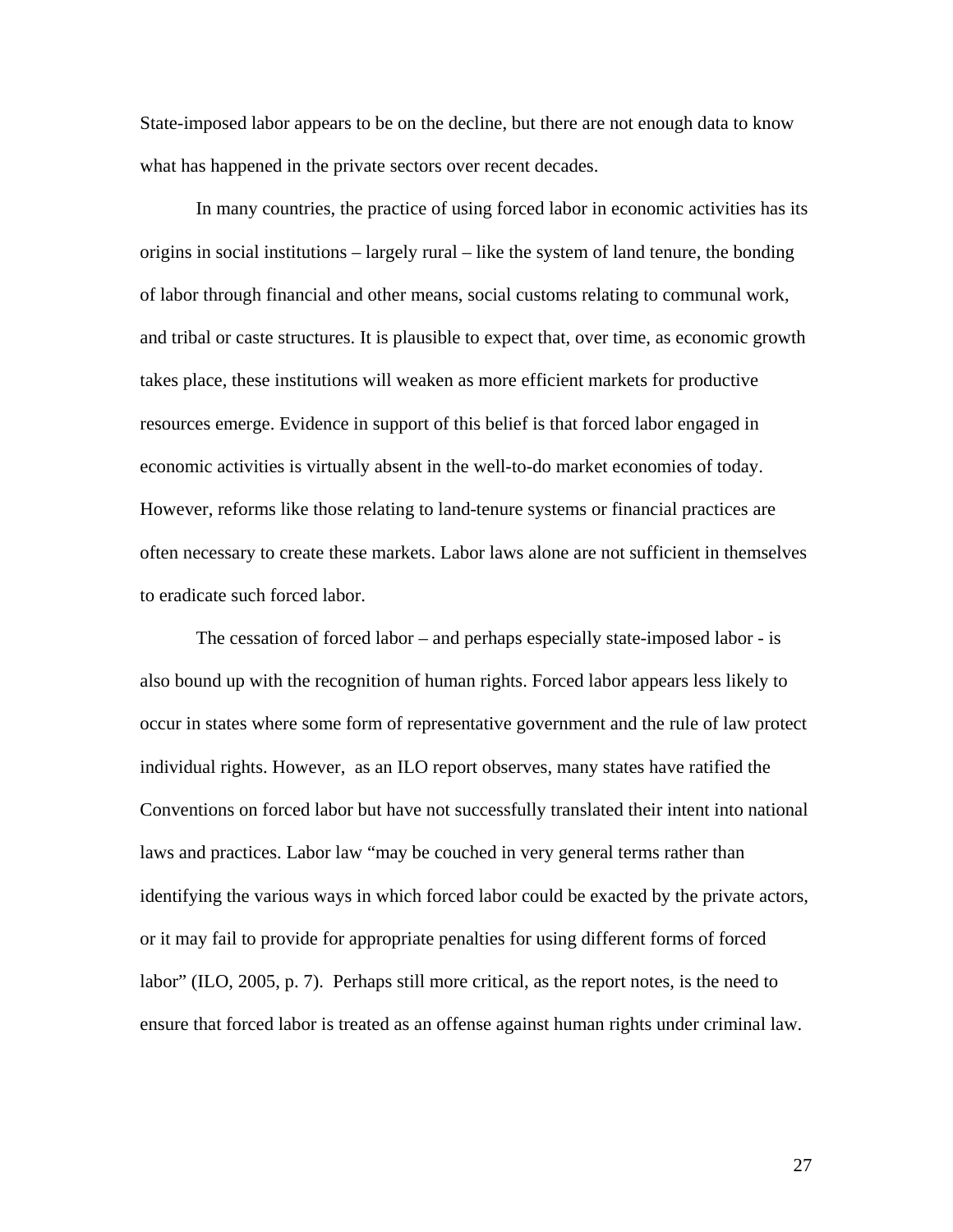We cannot, however, be sanguine that economic growth will tend to lessen all forms of forced labor. Some more recent manifestations of forced labor have arisen as a result of the spreading commercialization of economic activity within and among countries. Private agents, sometimes with criminal affiliations, have found it profitable to become providers of forced labor, using deception to hire ignorant workers and threats of penalties to retain them. One most egregious instance is the trafficking in women and children for the purpose of sexual exploitation, but it also occurs widely among migrant workers who are tricked into debt bondage. Such commercial activity goes beyond the limits of acceptable behavior in modern labor markets, whether national or international.

#### **Freedom of Association and Collective Bargaining**

 Among the core labor standards of the ILO, freedom of association and the right to collective bargaining are in a special category of their own. They are primarily seen by labor activists as direct instruments for gaining improvements in working conditions generally. They enhance the bargaining power of the individual employee, and they make possible the realization of collective benefits (public goods like health and safety standards in the workplace) that employees could not obtain in individual negotiations. Trade unions, moreover, can often have a wider purpose embodying, as Alfred Marshall (1946) noted, "an effort to obtain conditions of life consistent with true self-respect and broad social interests, as much as a struggle for higher wages." (We do not pass judgment here on the possibly deleterious effects that unions may have in redistributing income in their favor or in dislocating economic activity in the pursuit of sectional interests.)

How far these standards are realized within countries depends upon their political histories and the distribution of political power. Liberal democracies, with their broad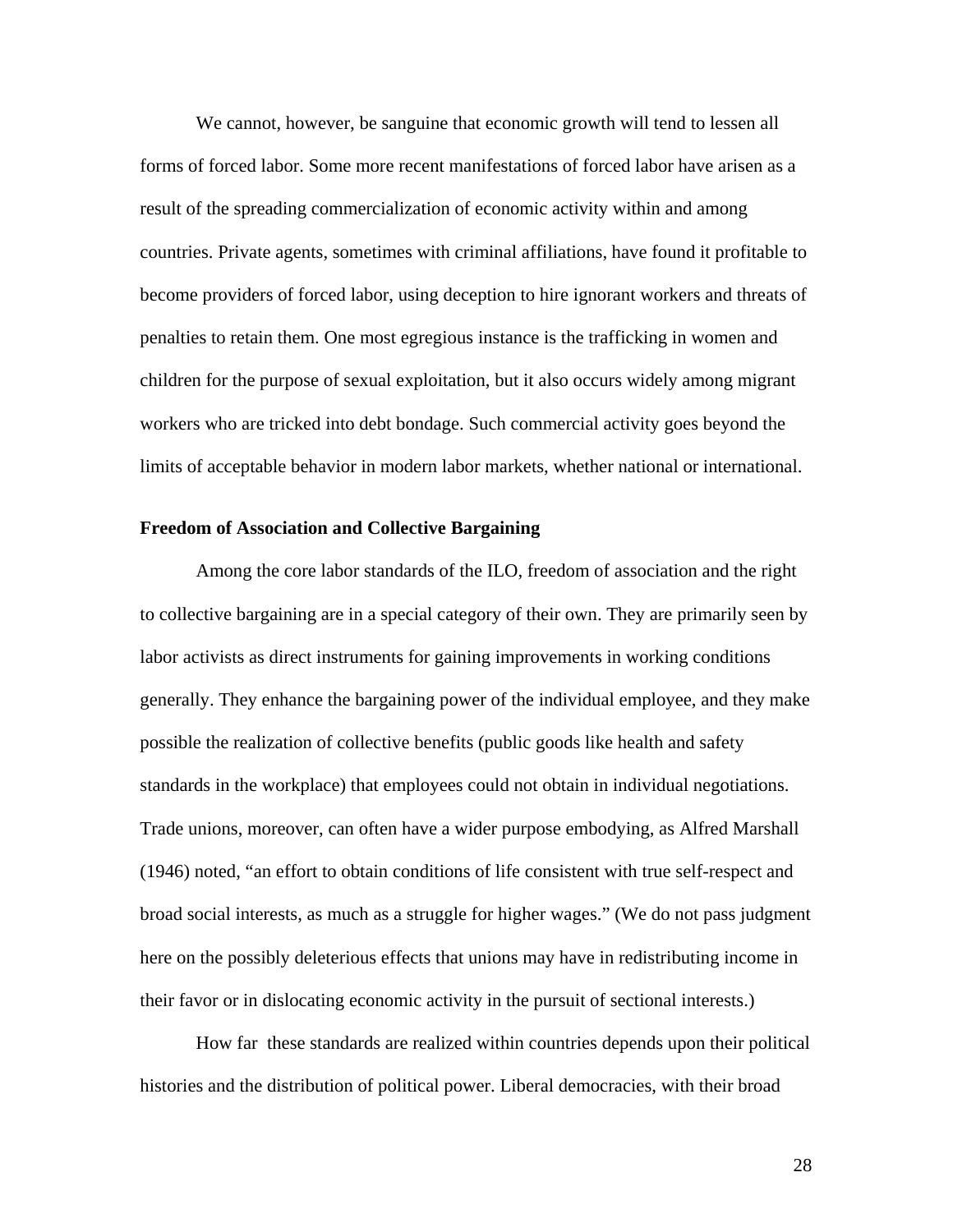diffusion of power among different interest groups and their protection of civil rights, might be expected to favor these standards; and, since some political scientists and economists now assert that there may be some relationship between the level of per capita income and the extent to which government is democratized, it might seem plausible to suppose that these standards improve with rising income. However, that may be too simplistic. The study of Botero et al (2004) referred to in Section 2, suggests that the reason for differences in national standards are complex – even if we have reservations about how closely labor laws on the books correspond to actual practice. As we noted earlier, they found no evidence that differences in standards were related to levels of development while they did find that laws relating to freedom of association and collective bargaining were more favorable to labor in countries that had longer histories of leftist or centrist governments between 1928 and 1995. At very least, it seems plausible to suppose that the unique nature of political developments within individual countries assures many different gradations in how far the freedom of association and right of collective bargaining are accorded recognition. By way of illustration, we briefly recount the history of these standards in three countries: the United States, Germany, and South Korea.

 We need not remind readers that, in the United States during its years of rapid industrialization in the late  $19<sup>th</sup>$  century, industrial relations were punctuated by often bitter, and sometimes brutal, confrontations. Employers were politically in the ascendant and, by and large, state legislation supported the doctrine that the contract between the employer and the individual employee was inviolable. It was legal for employers to use such methods as black listing, lockouts, yellow dog contracts, and injunctions to break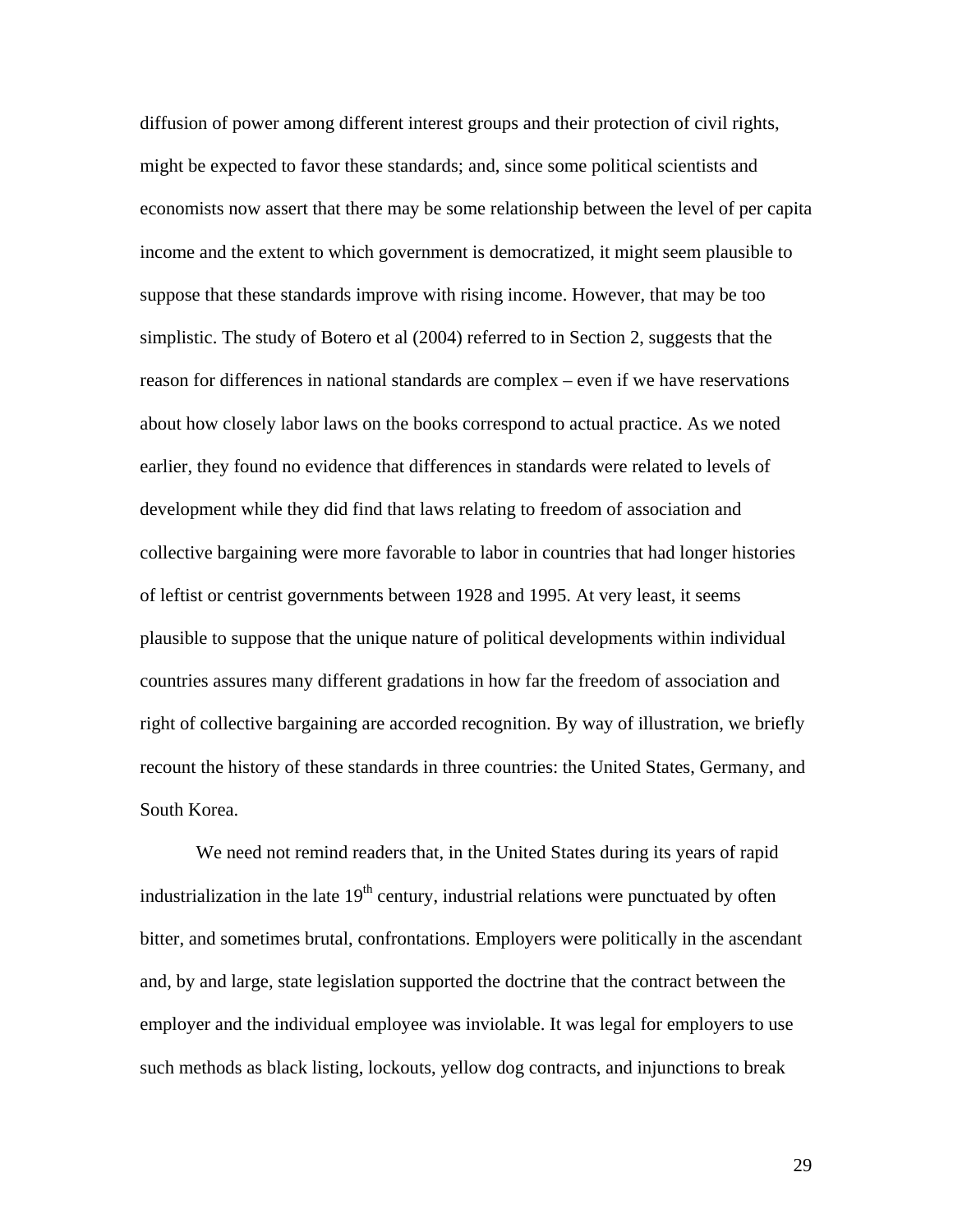unions. The courts were also disposed to consider instances of actions by union members engaged in protests as forms of criminal conspiracy under common law. In the *In re Debs*  case of the 1890s, the Supreme Court even extended the doctrine of conspiracy to include civil offenses, so that any actions in restraint of inter-state trade could be deemed illegal (Rayback, 1966, p. 206). The labor movement long sought relief from such severe restrictions on the freedom of association and right to bargain collectively. The Clayton Act of 1914 seemed to be a forward step; it recognized that the labor of a human being was not "an article of commerce," and that laws relating to the restraint of trade in products, such as the anti-trust Sherman Act, did not apply to labor organizations. However, it was not until the passage of the Norris-LaGuardia Act in 1930 that the freedom of association and the right to bargain collectively were effectively recognized in federal law. The Roosevelt Administration incorporated these principles in the National Labor Relations Act of 1935 and went further by establishing a National Labor Relations Board to supervise the exercise of these rights. The Act was binding on the states.

 This was a high point in pro-labor legislation. Interpretation of the 1935 Act has since changed as shifting relations between government, business, and labor have produced amending legislation and new rulings by courts and administrative tribunals. The Taft-Hartley Act of 1947 narrowed the interpretation in some important respects. For example, it prohibited the closed shop; it gave the National Labor Relations Board new powers to supervise attempts to organize unions in the workplace and to engage in collective bargaining; and it authorized the Attorney General to issue injunctions against strikes for a period of 80 days. Since the 1950s, employers have made increasing use of both legal and illegal means to discourage the formation of unions (Freeman and Medoff,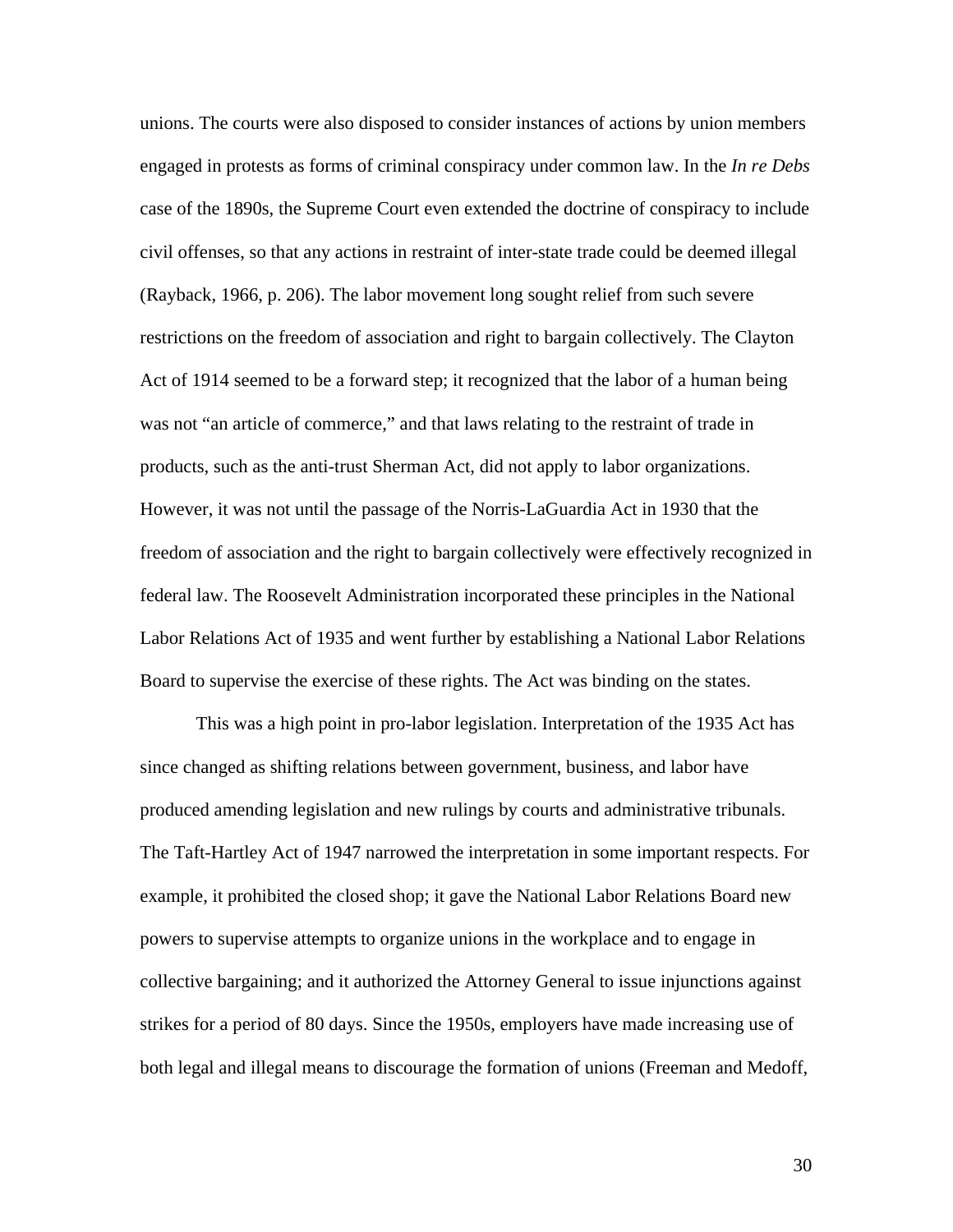1984). In addition, numerous judicial and administrative decisions have further modified the interpretations of these rights. Workers, for instance, have been restricted in their ability to engage in such "concerted activity" as intermittent strikes or secondary boycotts. Striking workers can be permanently replaced, and the replacement workers can vote to decertify a union. Such detailed interpretations of the broad standards have significantly affected their meaning and their practical value for employees.<sup>[21](#page-32-0)</sup>

 The history of these standards elsewhere also bears out how closely they are interwoven with shifting domestic political circumstances. In Germany's first phase of industrialization in the late  $19<sup>th</sup>$  century, for instance, the main workers' movements were rooted in socialist beliefs and incurred the powerful hostility of Chancellor Bismarck. Trade unions were slow to emerge and employers effectively resisted collective bargaining. In the 1930s, trade unions in Nazi Germany – as in Fascist Italy – were either prohibited or co-opted by the state. It was only after WWII that freedom of association and the right of collective bargaining became firmly established. A principal reason was the recognized political need, in the face of the ideological struggle with communism, to form a social compact between workers, employers, and the state ("Rhineland capitalism"). German trade unions have played a central role in the political and economic governing of the country ever since, and labor-protection standards are famously high. In the indices of labor-protection law devised by Botero et al. (2004), Germany scored sharply higher than the United States. (The indices are on a scale in which the degree of labor protection rises from 0 to 1.) In collective-relations laws, which encompass laws relating to trade union organization, collective bargaining, and industrial

<span id="page-32-0"></span><sup>&</sup>lt;sup>21</sup> See the submission of the International Federation of Free Trade Unions to the WTO General Council, March 2006.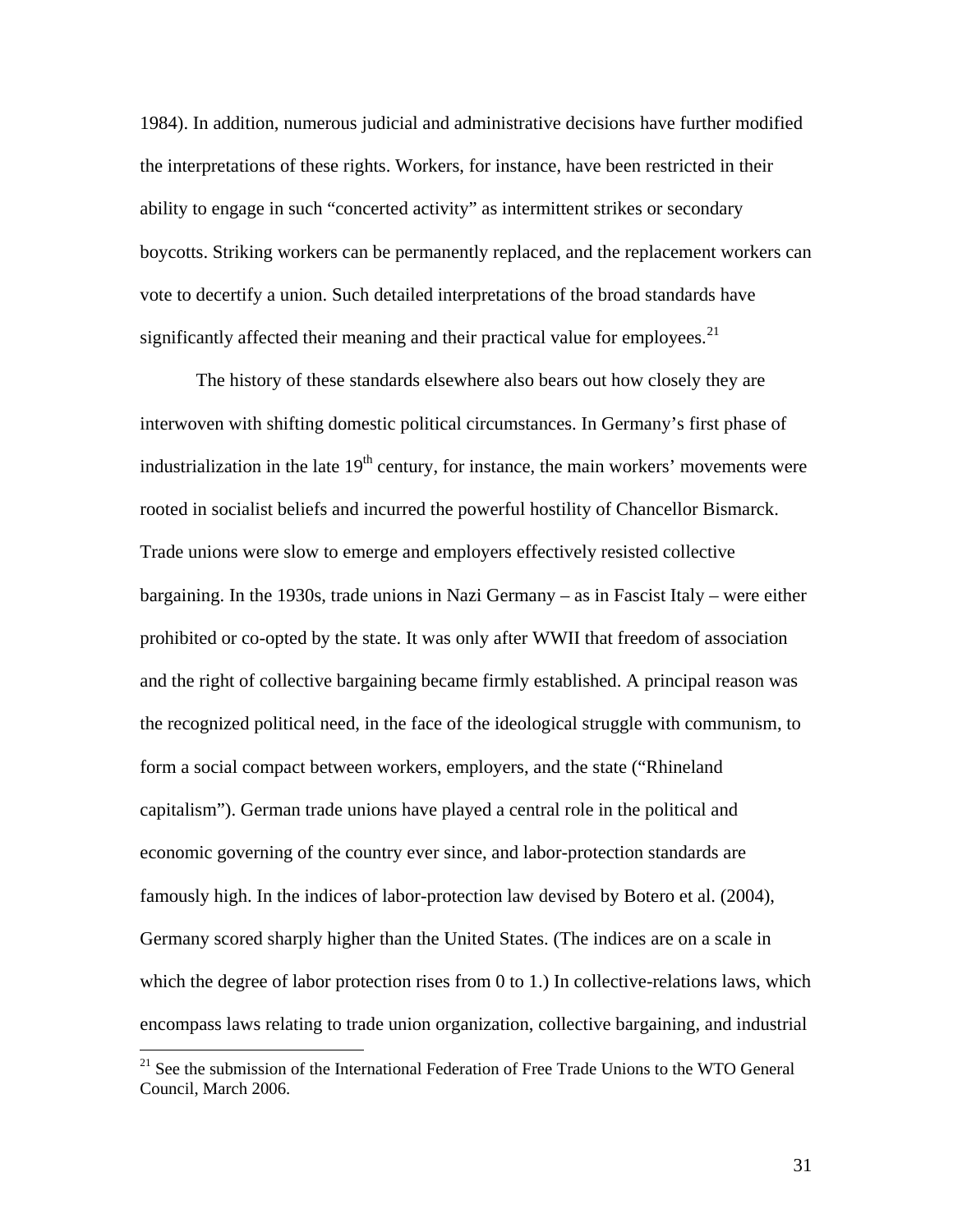action, the index for Germany stood at 0.61 while that for the United States was at 0.26. In employment law, which relates to the individual employment contract and includes security against dismissals, the scores were  $0.70$  and  $0.22$  $0.22$  respectively.<sup>22</sup> Thus, because of their different political histories and institutions, the interpretations in Germany and the United States of the freedom of association and the right of collective bargaining differ in many significant respects.

 South Korea is a more recent instance of rapid industrialization, where it began less than fifty years ago under authoritarian regimes. While its laws and constitutions have since 1948 always given formal recognition to freedom of association and the rights of collective bargaining and industrial action, governments have consistently sought to exercise control over labor organizations. With the shift toward greater openness in the society that began to take place in the late 1980s, some redistribution in the balance of power from the central authorities to other interest groups – like business and labor – began to occur. However, government has continued to restrict the activities of labor organizations in a number of ways. These include the recognition of company-supported unions, the prohibition of dismissed workers to remain union members, the restrictions on civil servants rights to organize, and the broad definition of essential services in which the right to strike is prohibited.<sup>[23](#page-33-1)</sup> Allegations have been made of the unjust prosecution

<span id="page-33-0"></span><sup>&</sup>lt;sup>22</sup> At the present time, numerous aspects of German labor  $law$  – including those relating to collective bargaining – are the subject of criticism and are indeed part of the current political and economic debate. (Korner, 2005)

<span id="page-33-1"></span> $^{23}$  See testimony of the AFL-CIO (2006) to the US Congress on the proposed US-South Korea Free Trade Agreement.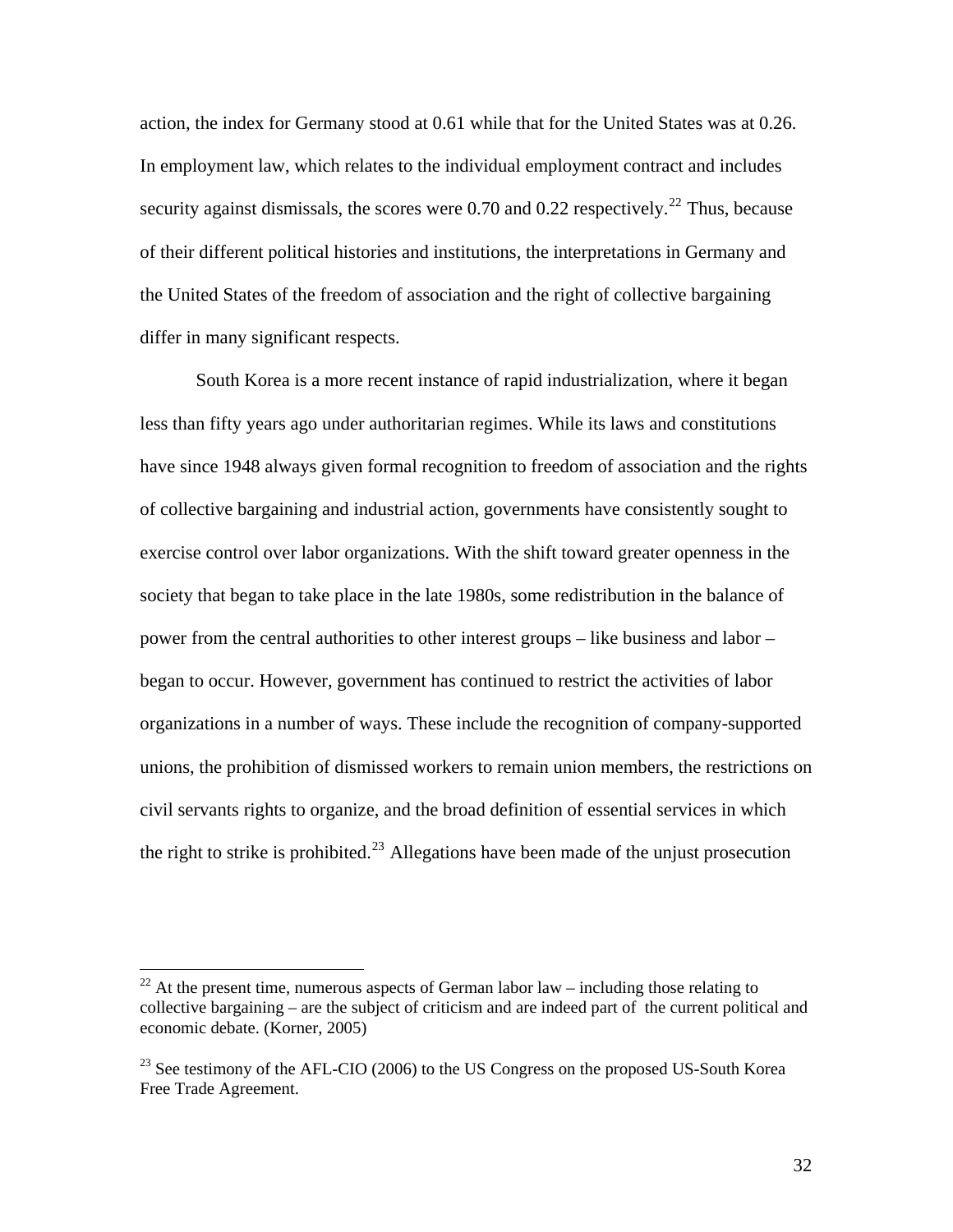and imprisonment of union officials,  $24$  and companies have been permitted to seize the financial assets of union officials and workers, or to make deductions from wages, in order to compensate themselves for losses arising from strikes declared illegal.

#### **A Brief Summary**

 $\overline{a}$ 

The above analysis, while admittedly limited in scope, allows us to make a few generalizations that appear to be consistent with the evidence:

- there is not a simple relationship between long-term increases in per capita income and improvements in the core labor standards.
- economic incentives and social norms both affect behavior in labor markets. These determine the labor standards relating to child labor, discrimination and, in part, forced labor. Both incentives and norms vary widely among countries, depending on their level of development and their values and beliefs.
- long-term economic growth is associated with shifts both in the pattern of economic incentives facing employers and workers and in household preferences. Long-term economic growth is also associated with a social transformation that alters the values and beliefs from which social norms derive. Both alter behavior in labor markets.
- changing economic incentives may erode prevailing norms and ease the way for acceptance of other norms advocated by social reformers. Prevailing social norms, however, change slowly since they become institutionally embedded in labor markets.

<span id="page-34-0"></span> $24$  See complaint submitted to the ILO by the Korean Confederation of Trade Unions and other unions (2006).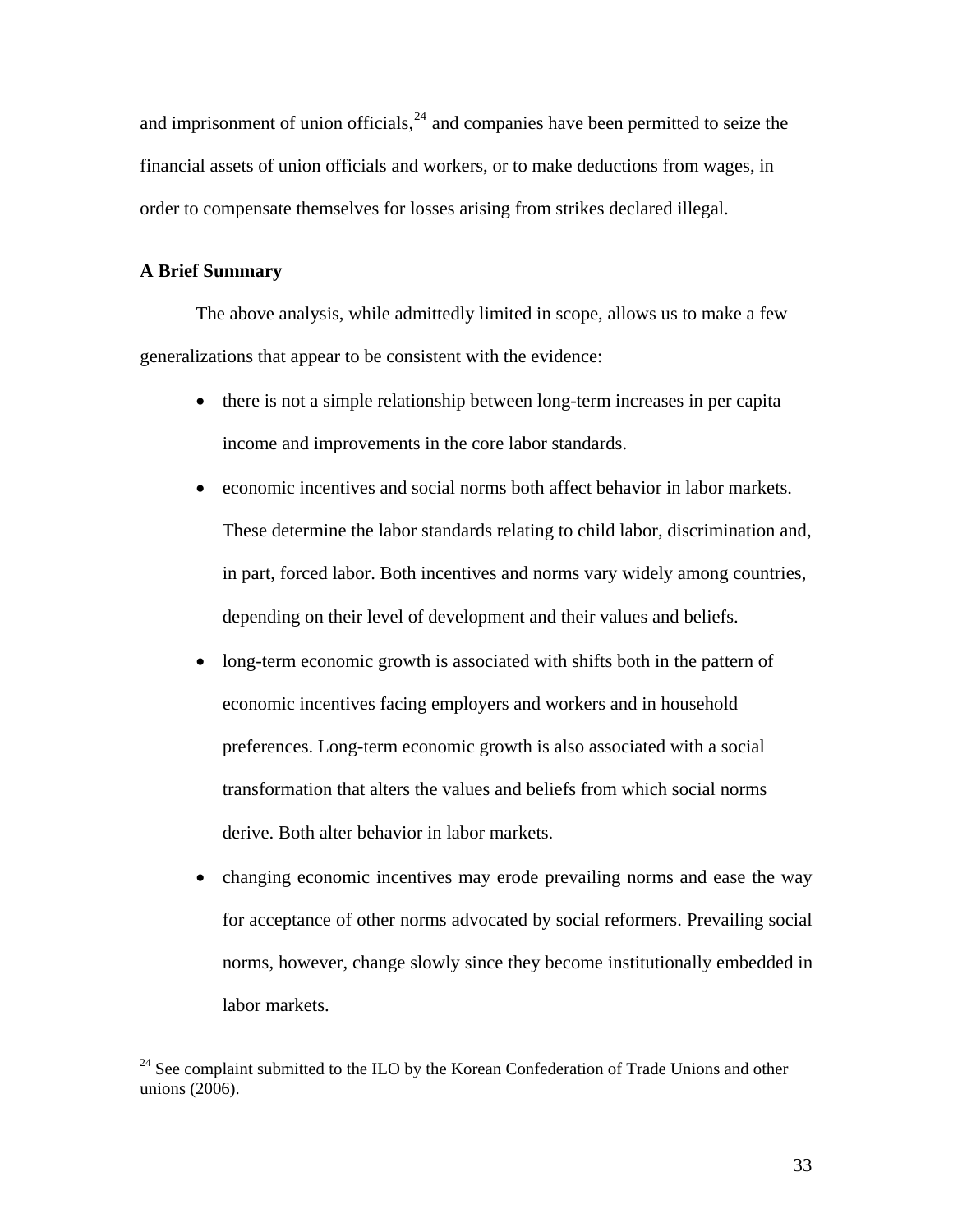- legislation or its enforcement is often seen as a key instrument in any movement to alter social behavior. But the effectiveness of the law depends on the extent to which it is supported by shifts in the underlying social norms. Shifts in social norms implied in the new laws have to receive wide support from citizens in the country if the laws are to be effective.
- the core standards of freedom of association and the right of collective bargaining are special cases. They are closely interwoven with the shifting distribution of political power within countries

## **4. Implications for using Trade Agreements to Improve International Labor Standards**

 So we are saying that improvements in labor standards respond mainly to the changes within countries that occur as domestic economic and social development takes place, as the old social norms give way to new, and as the distribution of political power shifts among the main economic groups. External influences are distinctly secondary. We recognize, however, that in a shrinking world where the cross-border interactions among people and ideas are being almost daily enhanced by the technological advances in transport and communications, these external influences are becoming more pervasive. Popular pressures on multinational corporations to raise labor standards in their foreign affiliates or in the factories of their sub-contractors have spillover effects in local labor markets. The support that trade unions and other non-governmental organizations in rich countries provide to their counterparts in poor countries assists the latter in their advocacy of improved standards. At the official level, the ILO – which we should not forget is a tripartite organization of governments, business associations, and trade unions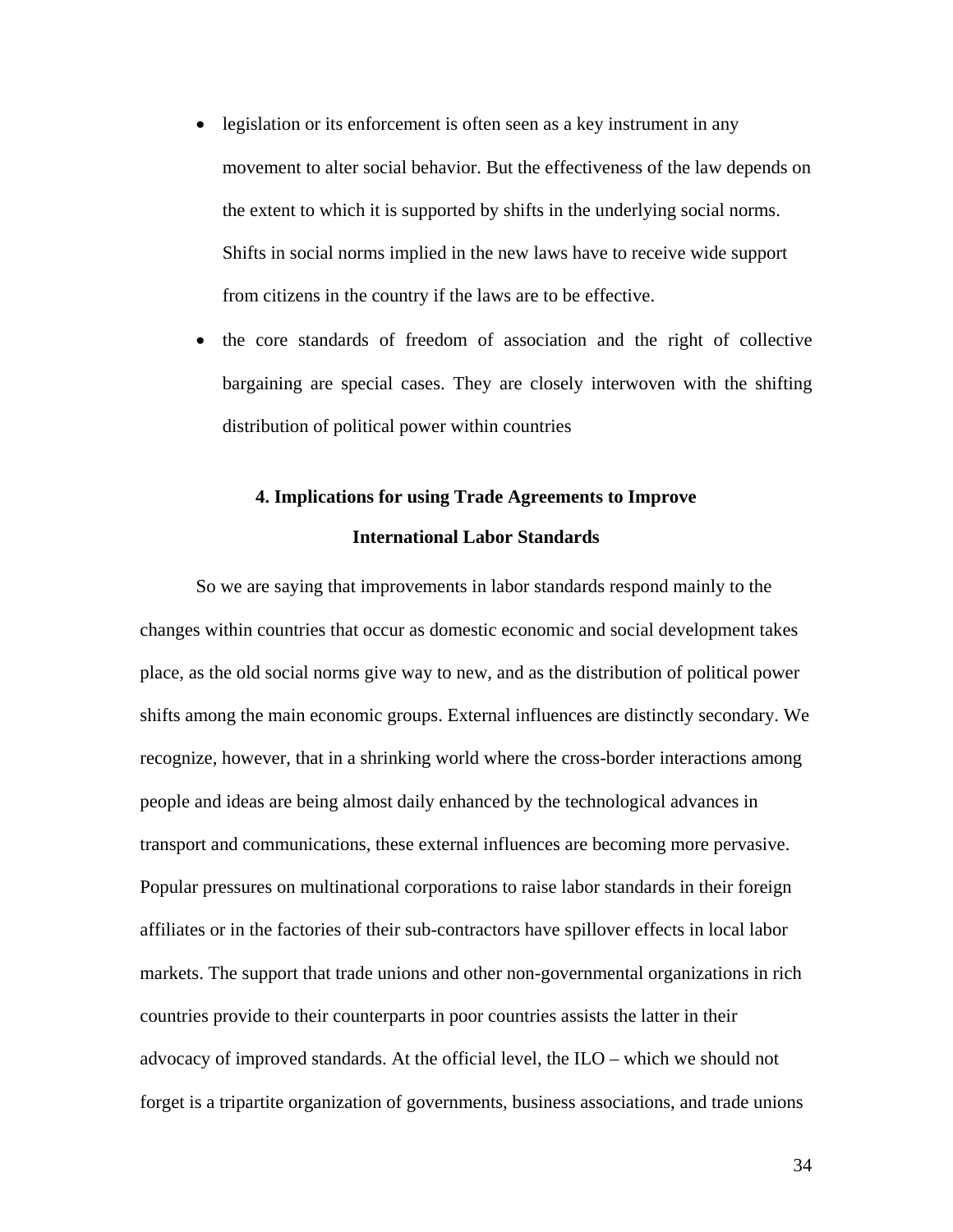– exercises influence through its monitoring and reviewing of the compliance of member countries with its Conventions. And both the ILO and individual governments provide technical assistance to improve labor laws and their enforcement.

How does the use of trade agreements to enforce compliance with the core labor standards fit into this world? Both the US and the EU have already sought to do so in some of their own trading arrangements, so what has been their experience? The North American Agreement on Labor Cooperation (NAALC) – signed as a side agreement to NAFTA in 1994 – is the longest standing free trade agreement incorporating labor standards. The agreement placed the obligation on all its members to abide by their own domestic labor laws; it established a consultative and dispute settlement process to resolve complaints; and it included a provision, as a last resort, for the imposition of a monetary penalty or suspension of trade benefit if the complaint related to health and safety conditions, child labor or minimum wages. (Complaints about other standards like freedom of association or collective bargaining were not subject to these penalties.) Since the inception of the agreement, quite a number of complaints have been dealt with by the consultative or dispute settlement machinery, sometimes resulting in practical improvements. The most common outcome, however, has been an agreement between governments to inform workers and employers more fully of their rights and obligations under existing law. In the several additional free trade agreements that the US has signed with other countries since 2000 similar conditions have been included, though with the added provision that signatories " shall strive to ensure" that their own labor standards are consistent with "internationally recognized labor rights". As of 2006, no formal complaints had been lodged under these agreements. It can be argued in their favor,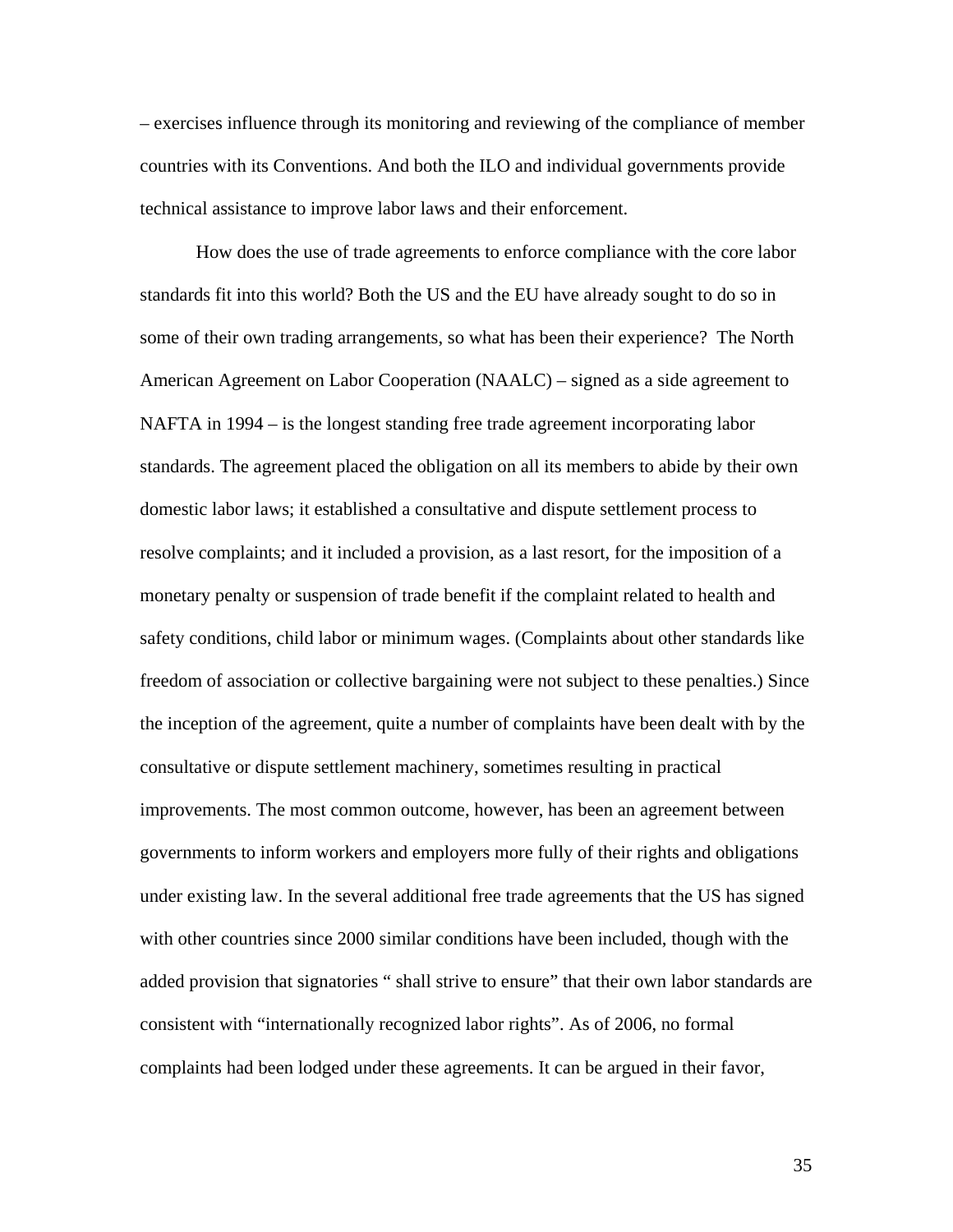however, that – as with the NAALC – the procedures incorporated in these agreements at least provide a channel for consultations on labor standards.<sup>[25](#page-37-0)</sup>

 For the proponents of incorporating labor standards in trade agreements, a central difficulty is the specification of standards – acceptable to all parties – in sufficiently concrete terms to allow a dispute settlement process to work effectively. When standards are expressed in fairly broad, aspirational terms – as in the ILO Declaration and supporting Conventions – countries are able to agree. But when they are translated into more specific and operational language, the diversity among countries in their levels of development, institutions, social norms, political and cultural histories, rises to the surface; and, except where the most extreme abuses of labor standards are under consideration, agreement becomes elusive. Moran (2004) has observed that, notwithstanding the body of jurisprudence built up by ILO in assessing compliance with its Conventions, there remain large uncertainties about the interpretation of internationally agreed labor standards. One example is that the labor laws of a few countries – including the United States – permit employers to replace striking workers on a permanent basis, while other countries view such laws as inconsistent with the right to organize and to engage in collective bargaining.<sup>[26](#page-37-1)</sup>

<span id="page-37-0"></span> $^{25}$ EU free trade agreements with other countries have so far incorporated less specific conditions. Both the US and the EU have also used their GSP schemes to require developing countries to meet certain labor standards. As these are unilateral actions, not requiring the consent of trading partners, they are of less interest in the present context. For an analysis of their use by the U.S., see Elliott and Freeman (2003).

<span id="page-37-1"></span><sup>26</sup> The ILO jurisprudence recognizes that permanent replacements "pose a risk" to the right of collective bargaining but claims that it does not violate the standard unless it occurs in an "extensive" way (Moran, 2004).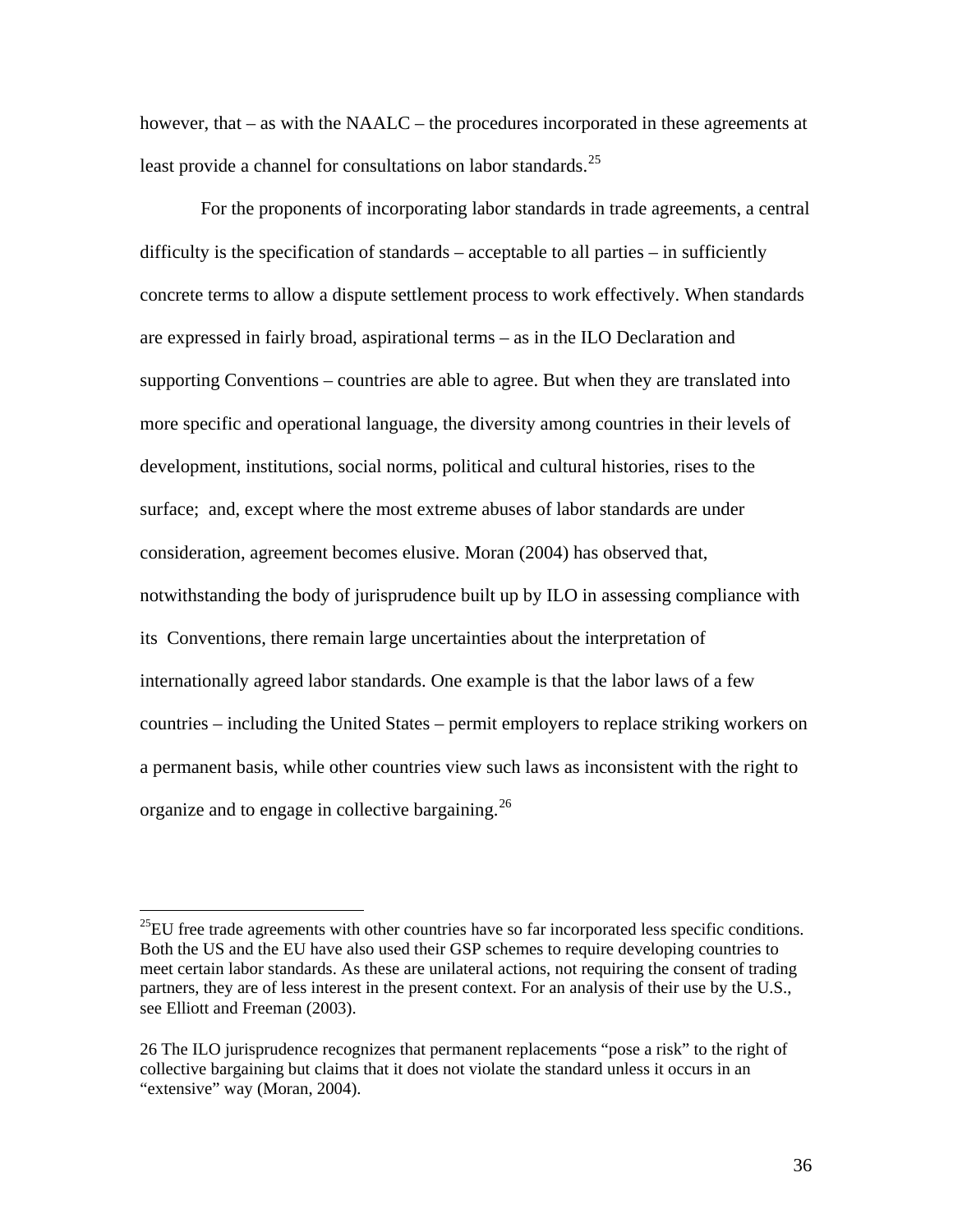The experience of the EU since its inception as the European Economic Community illustrates the difficulty of reaching agreement on shared standards. The realization of some convergence in labor standards has been an aim of the EU since the Treaty of Rome was signed in 1957, but only modest advances have been made over the last fifty years.<sup>[27](#page-38-0)</sup> Some steps were taken in the first few decades – notably, agreements by member states to move toward equal pay for men and women and toward uniform occupational health and safety standards - but it was not until the adoption of the Social Charter in 1989 and the signing of the Maastricht Treaty in 1991 that a broader advance materialized. Having relinquished the idea of harmonizing regulations in their common market, what member states sought to do was to arrive at a set of minimum labor standards. However, they were careful to circumscribe the power of the EU to elaborate on, or extend, the principles agreed in the treaty. Directives that the EU Commission might issue concerning workers' protection, employers' or employees' representation, or social security, were made subject to a unanimous vote of the EU Council. Other issues like health and safety standards or gender equality were subject to a qualified majority vote[.28](#page-38-1) Moreover, some issues, like those relating to the freedom of association or the right to strike, were deliberately excluded from the purview of the EU altogether (Raines, 1998). In a still more recent initiative, the EU established a set of guidelines for the reform of national policies, laws and institutions relating to employment. As the guidelines were not binding, it was evidently the hope that some revision of national polices might take place through the process of discussion and

 $\overline{a}$ 

<span id="page-38-0"></span> $27$  For a full account of actions on labor standards since the Treaty of Rome, see Gitterman, 2003

<span id="page-38-1"></span> $^{28}$  A qualified majority vote is a two-thirds vote in a weighted voting system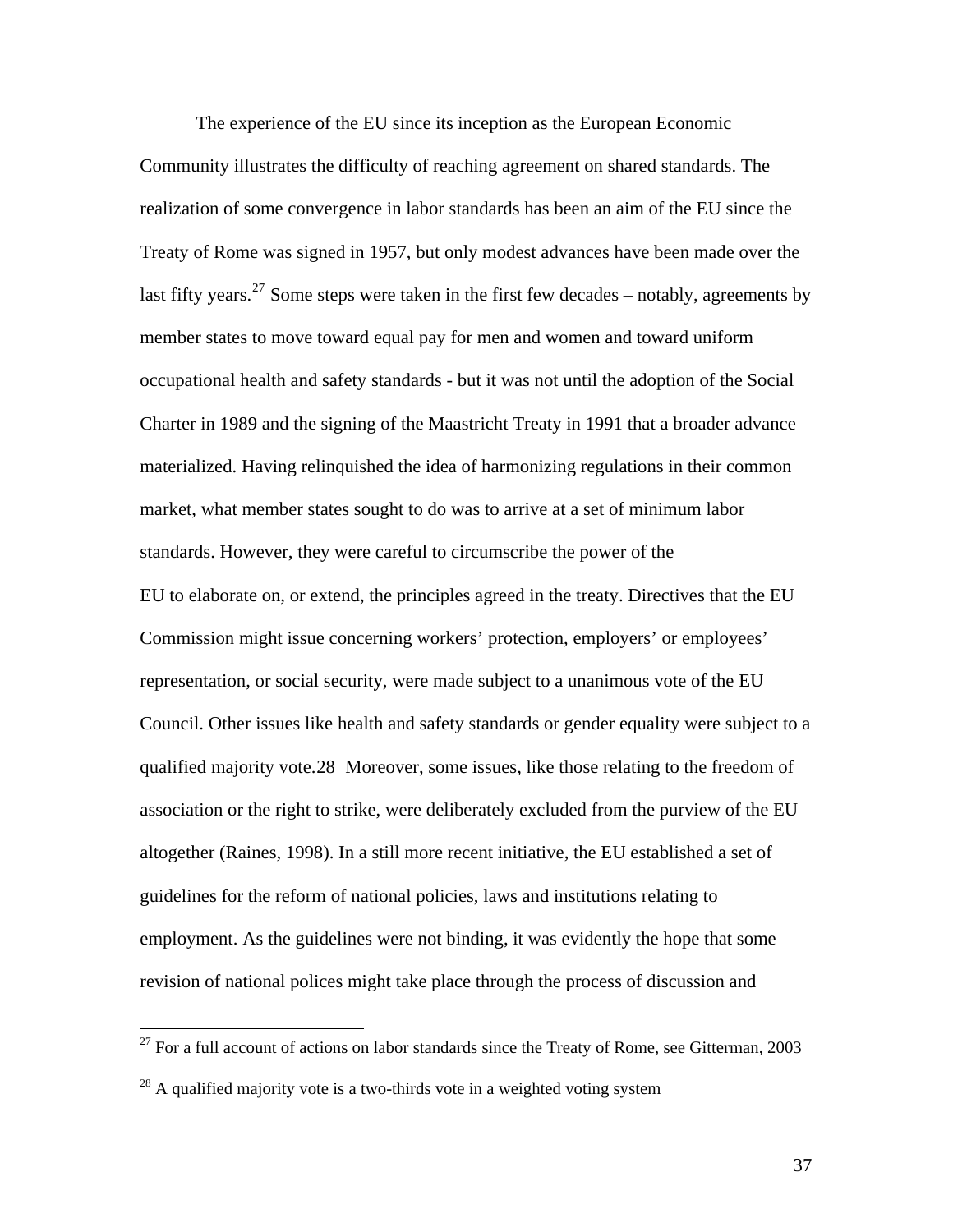persuasion. In brief, while member states of the EU have cooperated in establishing minimum norms and rules for some aspects, they have largely retained national autonomy over both the determination of labor standards and their enforcement.

#### **5. Concluding Remarks**

There are a few especially egregious forms of behavior in labor markets – like slavery or apartheid, for instance – that are almost universally repugnant and that nations (acting collectively) may seek to punish with trade sanctions or penalties.<sup>[29](#page-39-0)</sup> But for the most part, we are skeptical of the use or threat of trade penalties to force improvements in labor standards. First, as just illustrated, the specification of enforceable and mutually agreed labor standards presents large practical difficulties. Second, as we have sought to demonstrate throughout this paper, improvements in labor standards are largely driven by domestic economic and social events. Using trade penalties as a form of external pressure is unlikely to strengthen the hand of the domestic social reformers unless these are so well timed that they coincide with, and support, an internal social reform movement. To be effective, efforts to improve labor standards have to be tailored to the economic and social circumstances prevailing in a country at the specific time. Outside agents may prod governments into revising their laws, but they will not be successful if there is insufficient domestic support for their enforcement. Moral suasion from both domestic and external sources may appear to work more slowly than the more legalistic means that are favored by the United States and the EU. But moral suasion works more surely

<span id="page-39-0"></span> $29$  GATT recognizes that member countries may use trade measures in conformity with their obligations under the UN Charter to maintain international peace and security as well as on grounds of national security (Article XXI). GATT also provides that members may take trade measures, inter alia, to protect public morals or to prohibit the importation of products of prison labor (Article XX)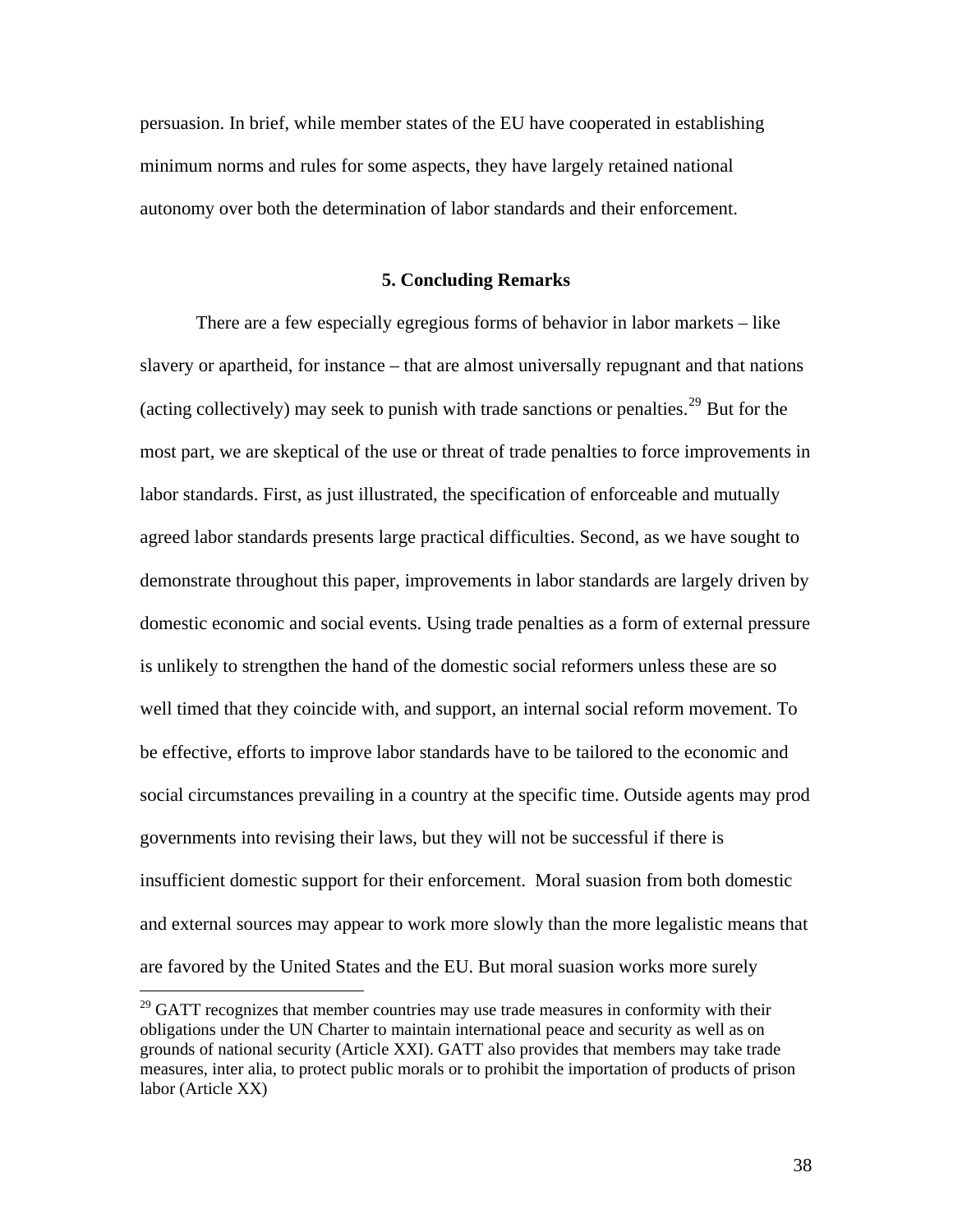because it contributes to altering the social norms that underlie the acceptance of effective labor standards.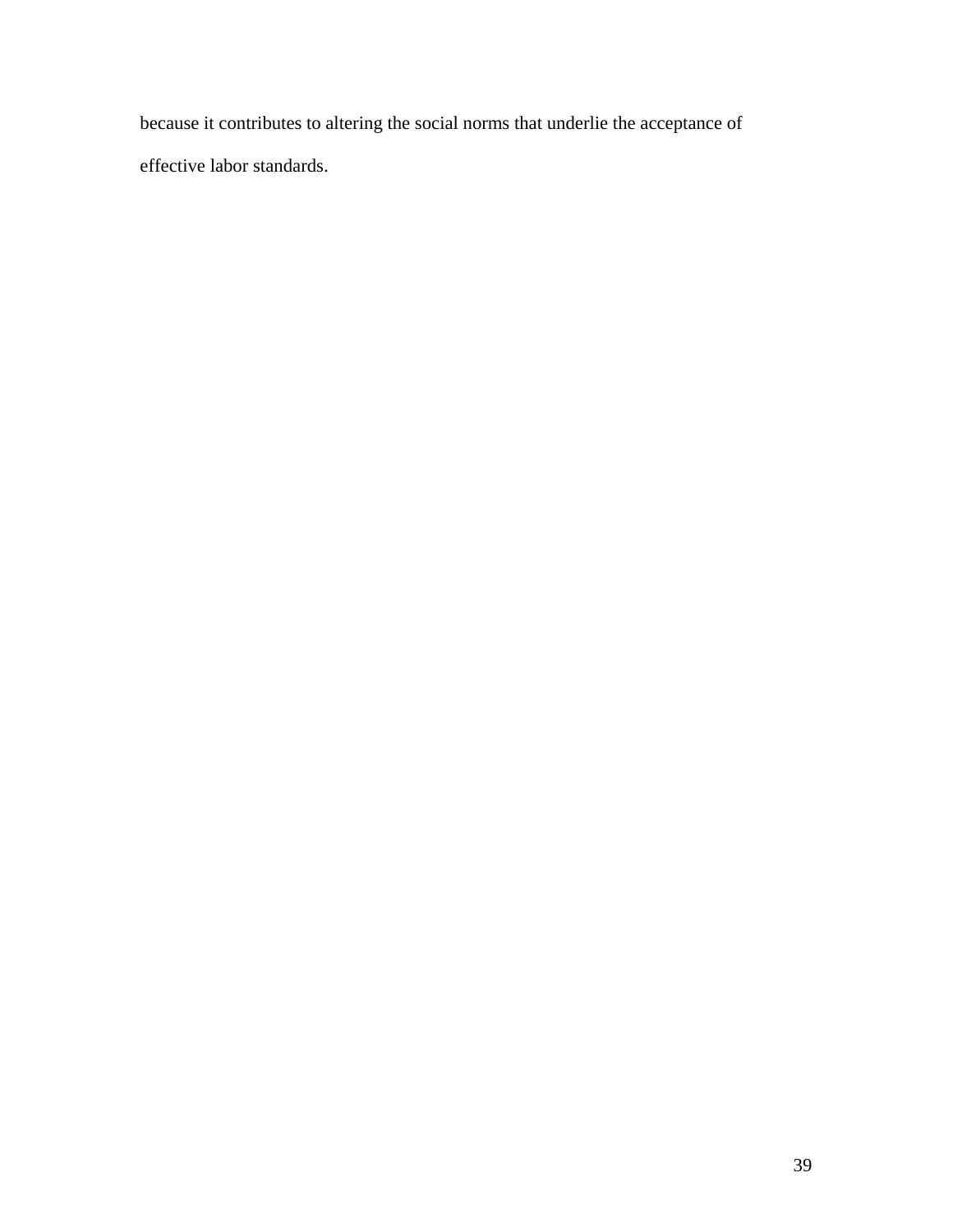#### **References**

- AFL-CIO. 2006. *Testimony on the Proposed U.S.-South Korea Free Trade Agreement.* Submitted to U.S. Congress on March 24, 2006. Washington D.C.
- Agell, J. 1999. "On the Benefits from Rigid Labour Markets: Norms, Market Failures, and Social Insurance," *The Economic Journal,* **109:**F143-F164.
- Akerlof, G. 1980. "A Theory Of Social Custom, of Which Unemployment May Be One Consequence," *Quarterly Journal of Economics*, **84:**749-775.
- Anker, R. 1998. *Gender and Jobs: Sex segregation of occupations in the world.*  International Labour Office. Geneva.

Bhagwati, J. 2004. *In Defense of Globalization.* New York. Oxford University Press.

- Botero J.C., S. Djankov, R. La Porta, F. Lopez-deSilanes, and A Shleifer. 2004. "The Regulation of Labor," *Quarterly Journal of Economics,* **119:**1330-1382.
- Brown, D.K., A.V. Deardorff, and R.M. Stern. 2003. "Child Labor: Theory, Evidence and Policy," in K. Basu, H. Horn, L. Roman, and J. Shapiro (eds.), *International Labor Standards.* Malden MA: Blackwell Publishing.
- Coleman, J.S. 1990. *Foundations of Social Theory.* Cambridge: Harvard University Press.
- Cunningham, H. and Viazzo, P.P. 2001. "Some Issues in the Historical Study of Child Labour," in H. Cunningham and P.P. Viazzo (eds.), *Child Labour in Historical Perspective, 1800-1985.* Florence: UNICEF and Instituto degli Innocenti.
- De Herdt, R. 2001. "Child Labour in Belgium, 1800-1914," in H. Cunningham and P.P Viazzo (eds.), *Child Labour in Historical Perspective 1800- 1985.* Florence: UNICEF and Instituto degli Innocenti.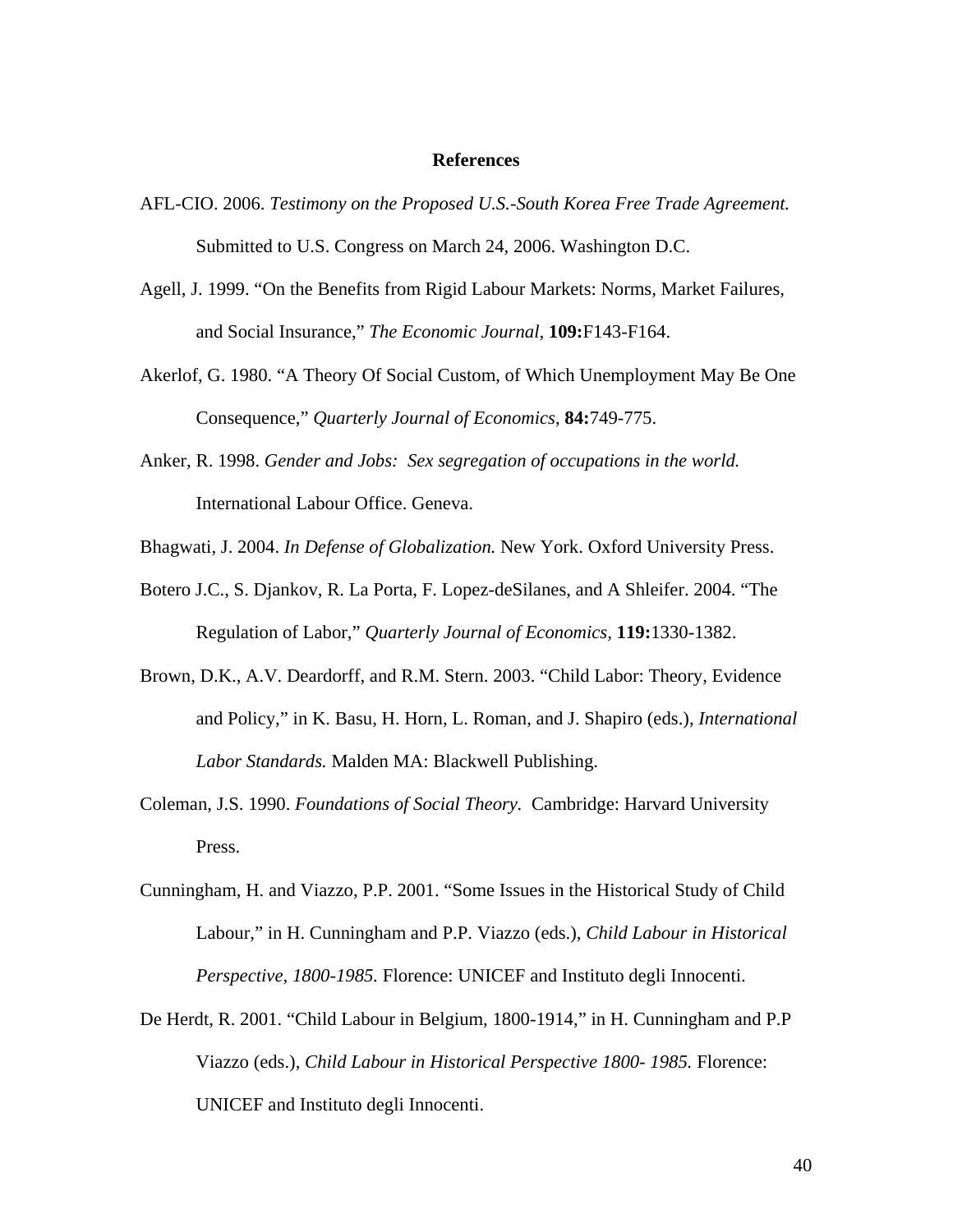- Edmonds, E.V. 2007. "Child Labor," Discussion Paper No 2606, Bonn: The Institute for the Study of Labor.
- Elliott, K.A., and R.B. Freeman. 2003. *Can Labor Standards Improve Under Globalization?* Washington, DC: Institute for International Economics.

Freeman, R.B, and J.L. Medoff. 1984. *What Do Unions Do?* New York: Basic Books.

- Gitterman, D. 2003. European integration and labour market cooperation: a comparative regional perspective. *Journal of European Social Policy.* Vol., 13 (2) 99-120.
- Goldin, C. 1990. *Understanding the Gender Gap: An Economic History of American Women.* New York: Oxford University Press.
- Grootaert C. 1999. "Child Labor in Cote d'Ivoire" in C. Grootaert and H.A. Patrinos (eds.), *Policy Analysis of Child Labor, A Comparative Study*. World Bank Washington D.C.
- Huberman, M. 2002. "International Labor Standards and Market Integration before 1913: a Race to the Top?" Paper presented to the conference, "The Political Economy of Globalization: Can the Past inform the Present?" Trinity College, Dublin.
- Humphries, J. 2003. "The Parallels between the Past and the Present," in K. Basu, H. Horn, L. Roman, and J. Shapiro (eds.), *International Labor Standards.* Malden MA: Blackwell Publishing.
- International Confederation of Free Trade Unions (ICFTU). 2006. *Report for the WTO General Council Review of the Trade Policies of the United States.* Geneva. ILO. 2002. *Every Child Counts: New Global Estimates on Child Labour.* Geneva: ILO.
- ILO. 2005. *A Global Alliance Against Forced Labour.* Geneva: ILO.

Killingsworth, M. 1983. *Labor Supply.* New York: Cambridge University Press.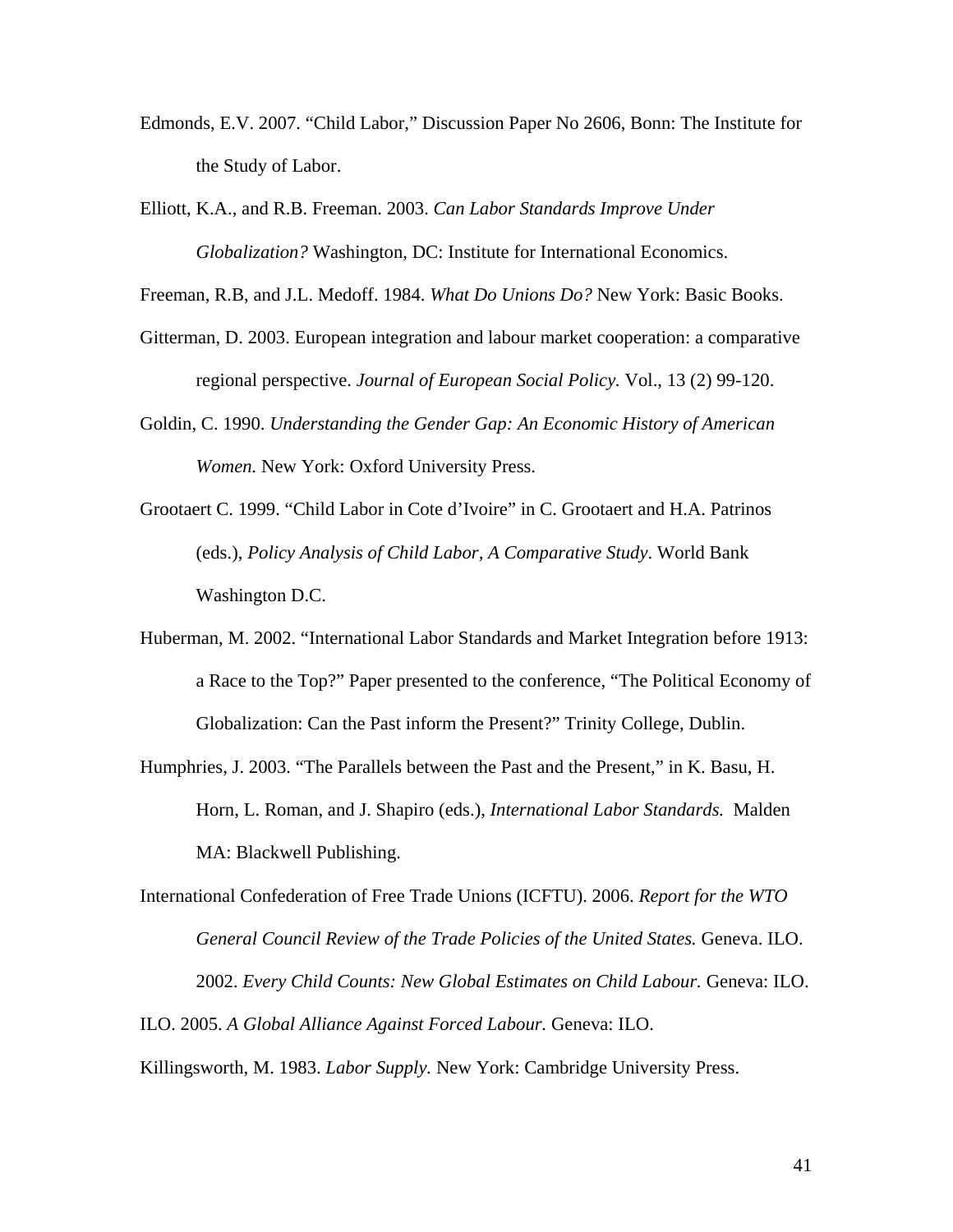- Korean Confederation of Trade Unions. 2006. *Complaint against the Government of Korea.* ILO document number (ilolex) 0320063401865.
- Korner, M. 2005. "German Labor Law in Transition," *German Law Journal* (4) [www.germanlaw](http://www.germanlaw/)journal.com/article.php?id=594.
- Krueger, A. 1996. International Labor Standards and Trade, in *Proceedings of the Annual World Bank Conference on Development Economics, 1996.* Washington: World Bank.
- Lindbeck, A., S. Nyberg, and J.W. Weibull. 1999. "Social Norms and Economic Incentives in the Welfare State," *Quarterly Journal of Economics*, **114** (1):1-35.
- Lindert, P.H. 2004. *Growing Public: Social Spending and Economic Growth since the 18th Century.* New York: Cambridge University Press.

Marshall, A. 1946. *Principles of Economics.* London: McMillan and Co.

- McLeod, C. 1988. *Inventing the Industrial Revolution: The English Patent System.*  Cambridge: Cambridge University Press.
- Mincer, J. 1962. "Labor Force Participation of Married Women," in H. Gregg Lewis (ed.), *Aspects of Labor Economics.* Princeton: Princeton University Press.
- Moran, T. 2002. *Beyond Sweatshops: Foreign Direct Investment and Globalization in Developing Countries.* Washington, DC: Brookings Institution Press.
- Piketty, T. and E. Saez. 2006. "The Evolution of Top Incomes: A Historical and International Perspective," National Bureau of Economic Research. Working Paper 11955. Cambridge, MA.
- Raines, P. 1998. *Labour standards and industrial restructuring in Western Europe.*  International Labour Office. Geneva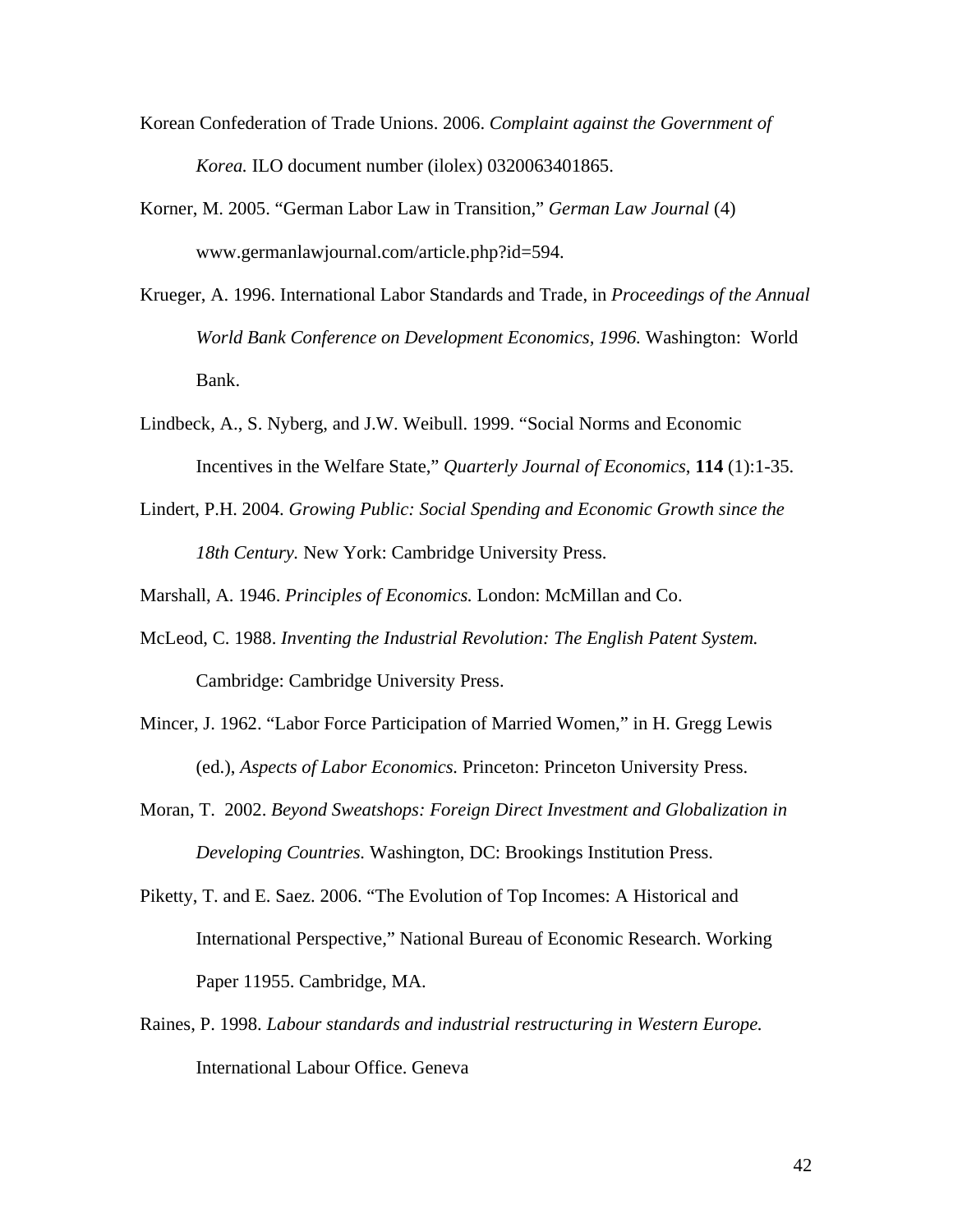Rayback J.G. 1966. *A History of American Labor.* New York: The Free Press.

- Rodrik, D. 1997. *Has Globalization Gone Too Far?* Washington, DC: Institute of International Economics.
- Rosenberg, G.N. 1991. *The Hollow Hope: Can Courts Bring About Social Change?* Chicago: University of Chicago Press.
- Saito, O. 2001. "Children's Work, Industrialism and the Family Economy in Japan, 1872- 1926," in H. Cunningham and P.P. Viazzo (eds.), *Child Labour in Historical Perspective 1800-1985.* Florence: UNICEF and Instituto degli Innocenti.
- Singh, N. 2003. "The Impact of International Labor Standards," in K. Basu, H. Horn, L. Roman, and J. Shapiro (eds.), *International Labor Standards.* Malden MA: Blackwell Publishing.
- Smith, J., and M.P Ward. 1984. *Women's Wages and Work in the Twentieth Century.*  Santa Monica: Rand Corporation.
- Solow, R. M. 1990. *The Labor Market as a Social Institution.* Cambridge: Basil Blackwell Inc.
- Ullmann-Margalit, E. 1977. *The Emergence of Norms.* Oxford: Oxford University Press.
- Zelizer, V. A. 1985. *Pricing the Priceless Child: The Changing Social Value of Children.* New York: Basic Books Inc.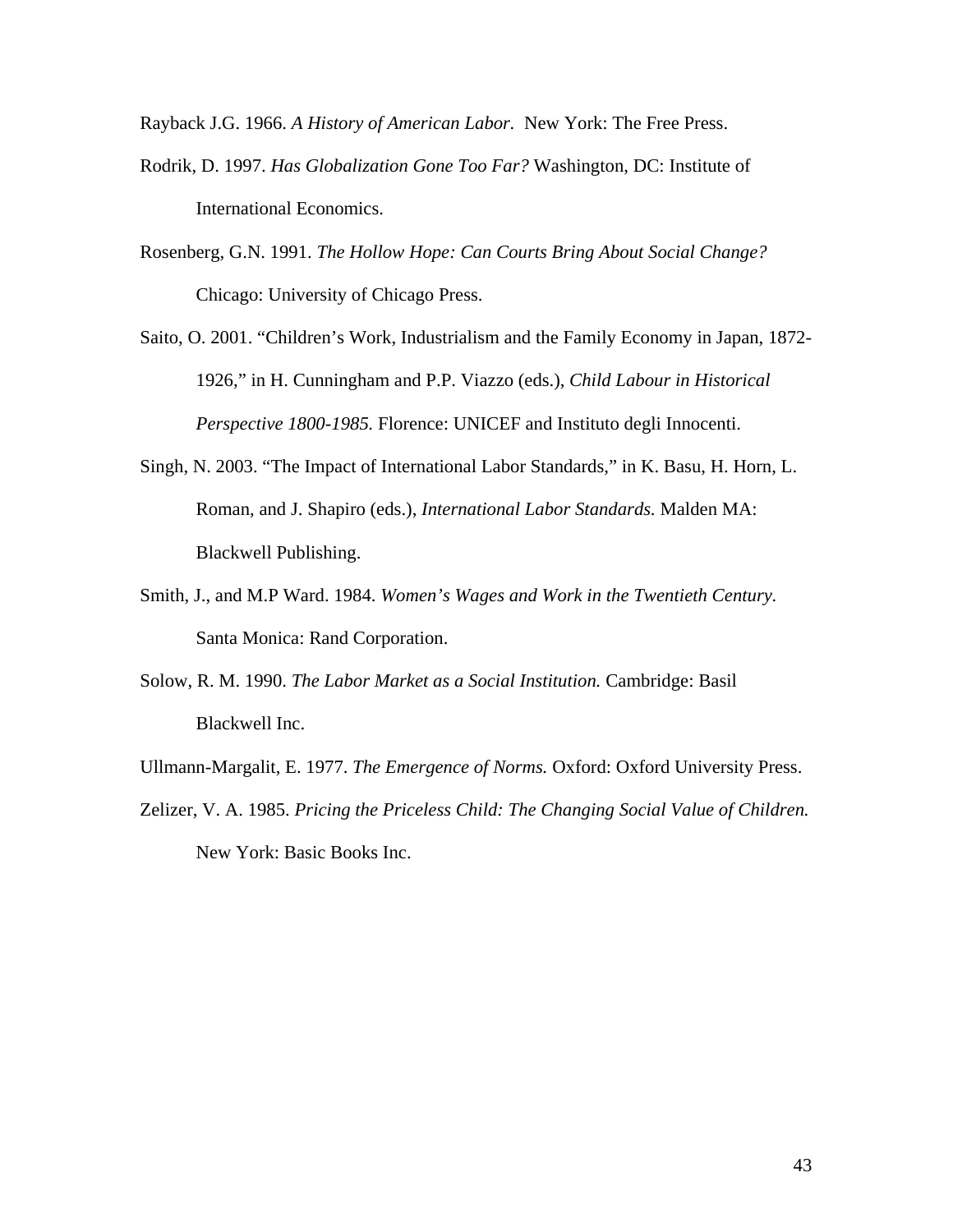| <b>Country</b>       |      | Year Women as percentage of total employment |
|----------------------|------|----------------------------------------------|
| Tanzania             | 2000 | 51                                           |
| Sweden               | 2001 | 50                                           |
| Thailand             | 2000 | 48                                           |
| <b>United States</b> | 2000 | 47                                           |
| China                | 2000 | 45                                           |
| Philippines          | 2001 | 39                                           |
| Mexico               | 2000 | 34                                           |
| Mauritius            | 2000 | 33                                           |
| <b>Brazil</b>        | 1991 | 32                                           |
| Malaysia             | 1991 | 32                                           |
| Egypt                | 1996 | 13                                           |
| Iran                 | 1996 | 12                                           |
| Pakistan             | 1998 | $\overline{4}$                               |

## **Table 1. Participation of Women in Total Employment**

Source: ILO website. Data are from labor force surveys or population censuses.